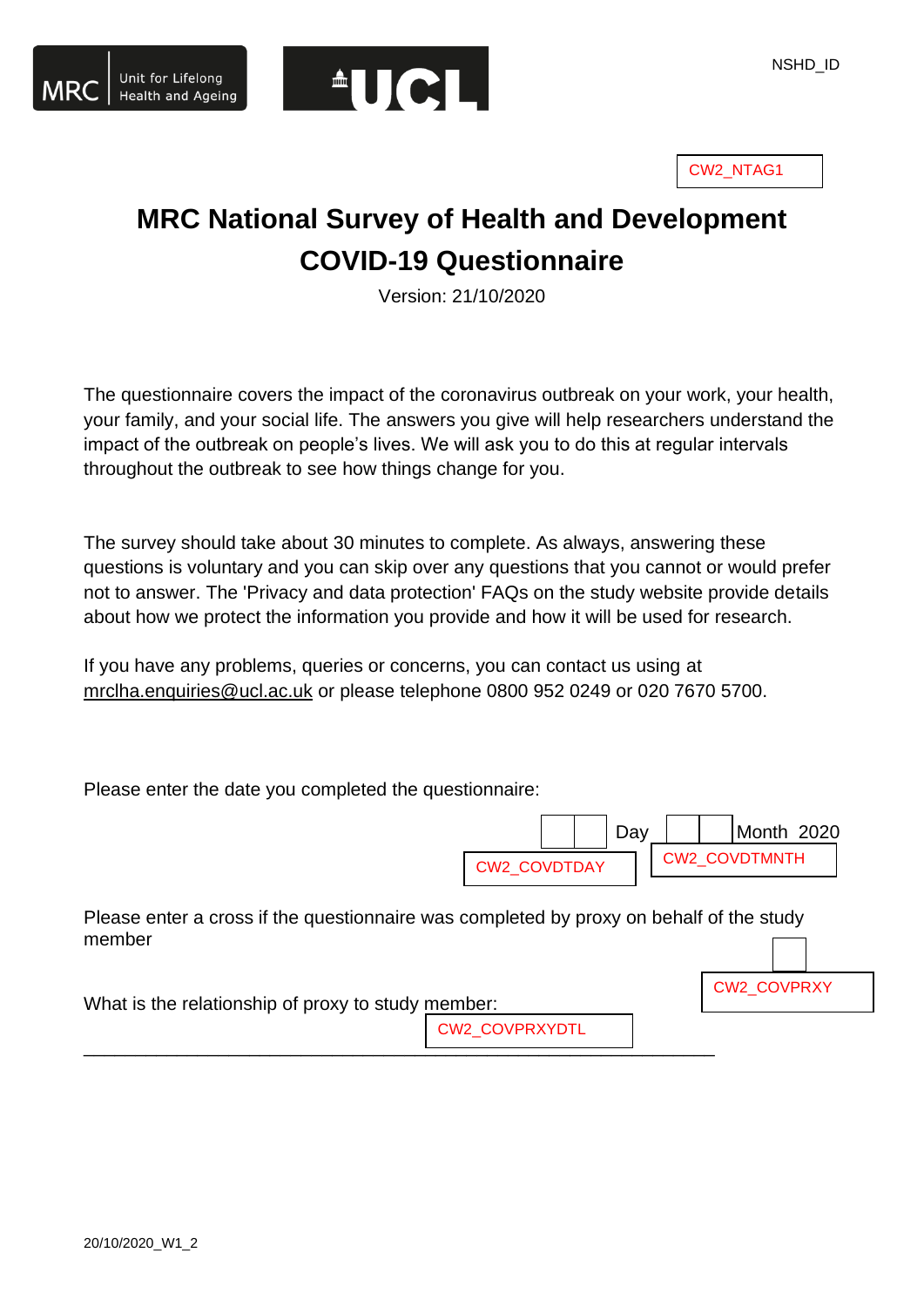#### **The first few questions will ask about your health.**

**1.** Do you think that you have or have had Coronavirus?



**2.** When do you think you got (or might have got) Coronavirus? *If you have thought you have had Coronavirus on more than one occasion please tick the month in which you most recently think you got it*.

| February or earlier $(1)$ | CW2_COVID19POS |
|---------------------------|----------------|
| March $(2)$               |                |
| April (3)                 |                |
| May $(4)$                 |                |
| June $(5)$                |                |
| July (6)                  |                |
| August (7)                |                |
| September (8)             |                |
| October (9)               |                |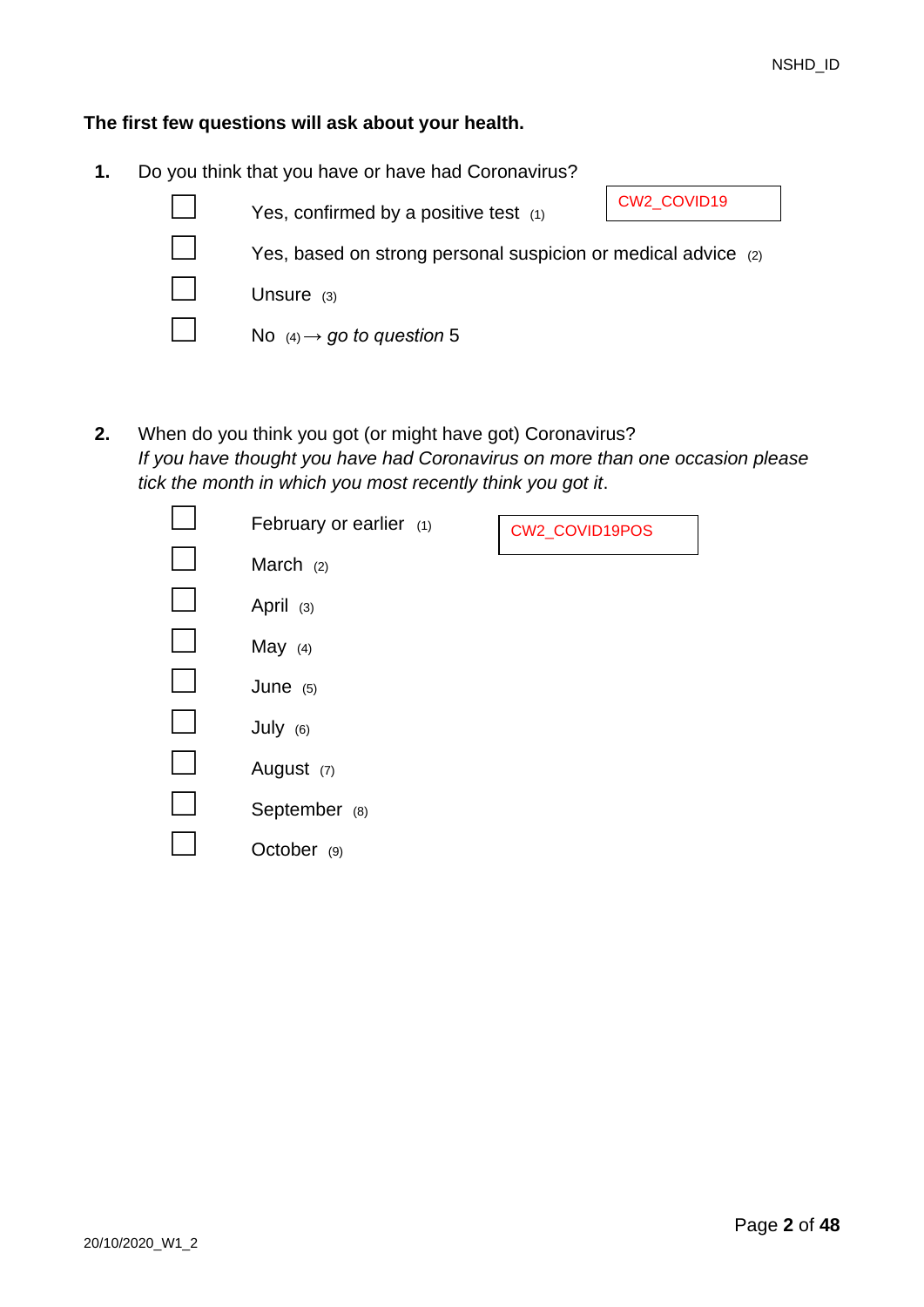**3.** Have you sought medical advice in relation to any symptoms you have had, which you think may be caused by Coronavirus? *Please tick all that apply.*

| CW2_COVIDADV_1        | Yes - discussed symptoms with doctor/GP/practice nurse (1)                                                  |
|-----------------------|-------------------------------------------------------------------------------------------------------------|
| <b>CW2 COVIDADV 2</b> | Yes - discussed symptoms with NHS 111 in England, Wales and<br>Northern Ireland or NHS 24 in Scotland (2)   |
| <b>CW2 COVIDADV 3</b> | Yes – accessed online advice at NHS 111 in England, Wales and<br>Northern Ireland or NHS 24 in Scotland (3) |
| <b>CW2 COVIDADV 4</b> | Yes - visited pharmacist $(4)$                                                                              |
| <b>CW2 COVIDADV 5</b> | Yes - visited A&E or walk in centre $(5)$                                                                   |
| CW2_COVIDADV_6        | $No$ (6)                                                                                                    |
|                       |                                                                                                             |

**4.** Have you been in hospital because of Coronavirus symptoms?

 $Yes$  (1)

 $No$  (2)

CW2\_COVID\_HOSPAD

<span id="page-2-0"></span>**5.** Have you been tested for Coronavirus? *Please tick all that apply.*



Yes - a throat swab or nasal swab or saliva test or nasal mucus test for current infection (1)

Yes – a finger stick or blood test or serology test or antibody test for past infection (2)

Yes – but I don't know which type  $(3)$ 

No  $(4) \rightarrow$  go to question [8](#page-3-0)

**6.** What was the result of your coronavirus test? *If you had more than one test please report the findings of the latest test.*

CW2\_COVIDRESULT

Positive - it showed I had coronavirus  $(1)$ 

Negative - it showed I did not have coronavirus  $(2)$ 

Inconclusive (3)

Waiting for results  $(4)$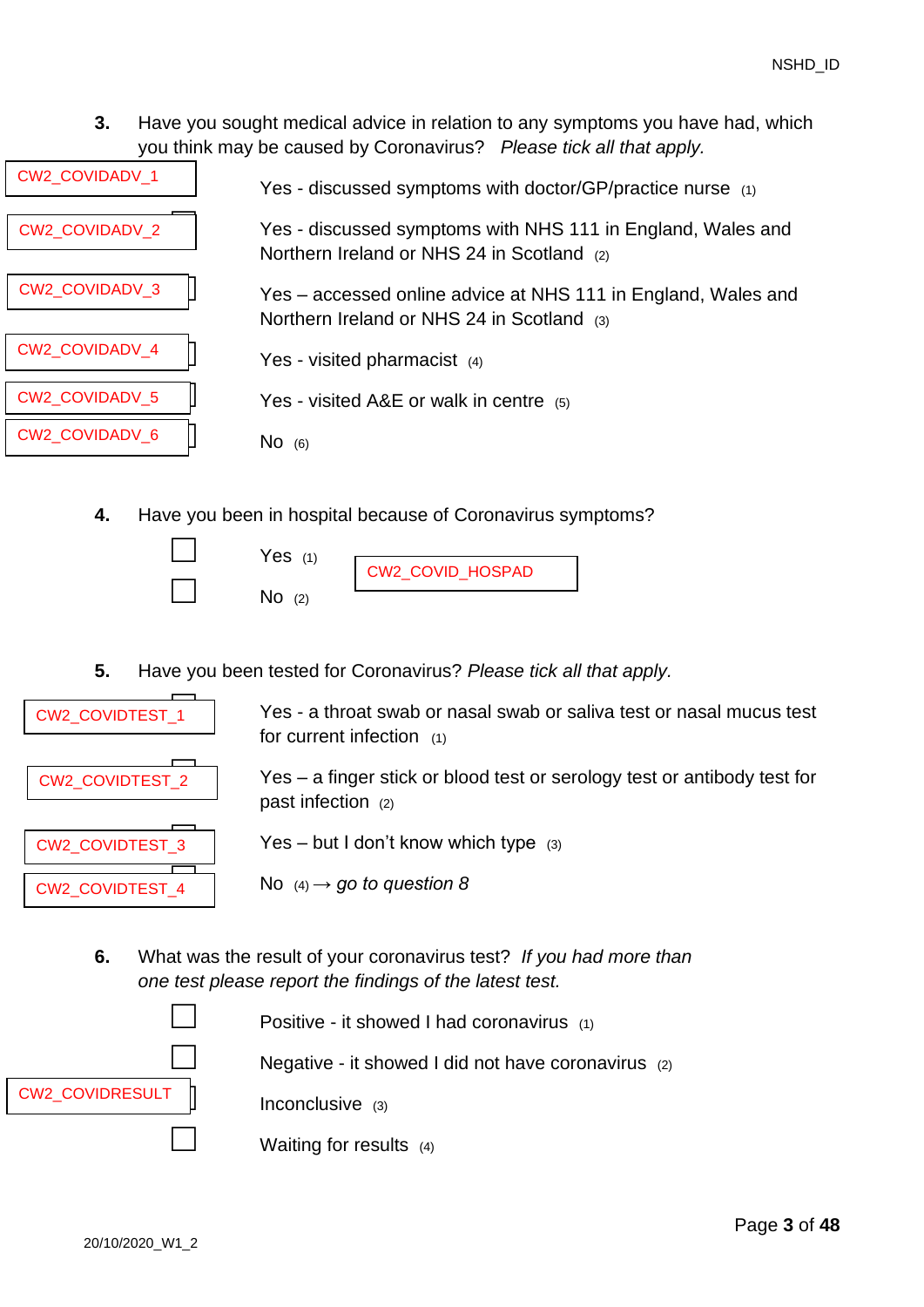**7.** When did you have this test?

| February or earlier $(1)$         |
|-----------------------------------|
| March $(2)$                       |
| April $(3)$                       |
| <b>CW2_COVIDWHEN</b><br>May $(4)$ |
| June $(5)$                        |
| July (6)                          |
| August (7)                        |
| September (8)                     |
| October (9)                       |

<span id="page-3-0"></span>**8.** Have you experienced any of the following symptoms **in the past 2 weeks**? *Please tick all that apply.*

| CW1_COVIDSYMPT_1                                | CW1_COVIDSYMPT_11                                                 |
|-------------------------------------------------|-------------------------------------------------------------------|
| Fever $(1)$                                     | Fatigue (11)                                                      |
| Cough - dr <del>y (2)</del><br>CW1_COVIDSYMPT_2 | Unusual loose motions or<br>CW1_COVIDSYMPT_12<br>diarrhoea $(12)$ |
| Cough - mucus or phleam (3)                     | Vomiting (13)                                                     |
| CW1_COVIDSYMPT_3                                | CW1_COVIDSYMPT_16                                                 |
| Sore throat (4)                                 | CW1_COVIDSYMPT_13                                                 |
| CW1_COVIDSYMPT_4                                | Loss of smell $(14)$                                              |
| Chest tightness (5)<br><b>CW1 COVIDSYMPT 5</b>  | Loss of taste (15) CW1_COVIDSYMPT_14                              |
| Shortness of breath (6)                         | CW1_COVIDSYMPT_17                                                 |
| CW1_COVIDSYMPT_6                                | Skin rash $(16)$                                                  |
| Runny nose <sub>L<sup>ZL</sup></sub>            | Headaches (17)                                                    |
| CW1 COVIDSYMPT 7                                | CW1_COVIDSYMPT_19                                                 |
| Nasal congestion (8)<br>CW1 COVIDSYMPT 8        | Other, please speci CW1_COVIDSYMPT_20                             |
| Sneezing<br>(9)<br>CW1 COVIDSYMPT 18            | <b>CW1 COVIDSYMPTO</b>                                            |
| Muscle or body aches (10)                       | No - none of these (19)                                           |
| CW1 COVIDSYMPT 10                               | CW1 COVIDSYMPT 23                                                 |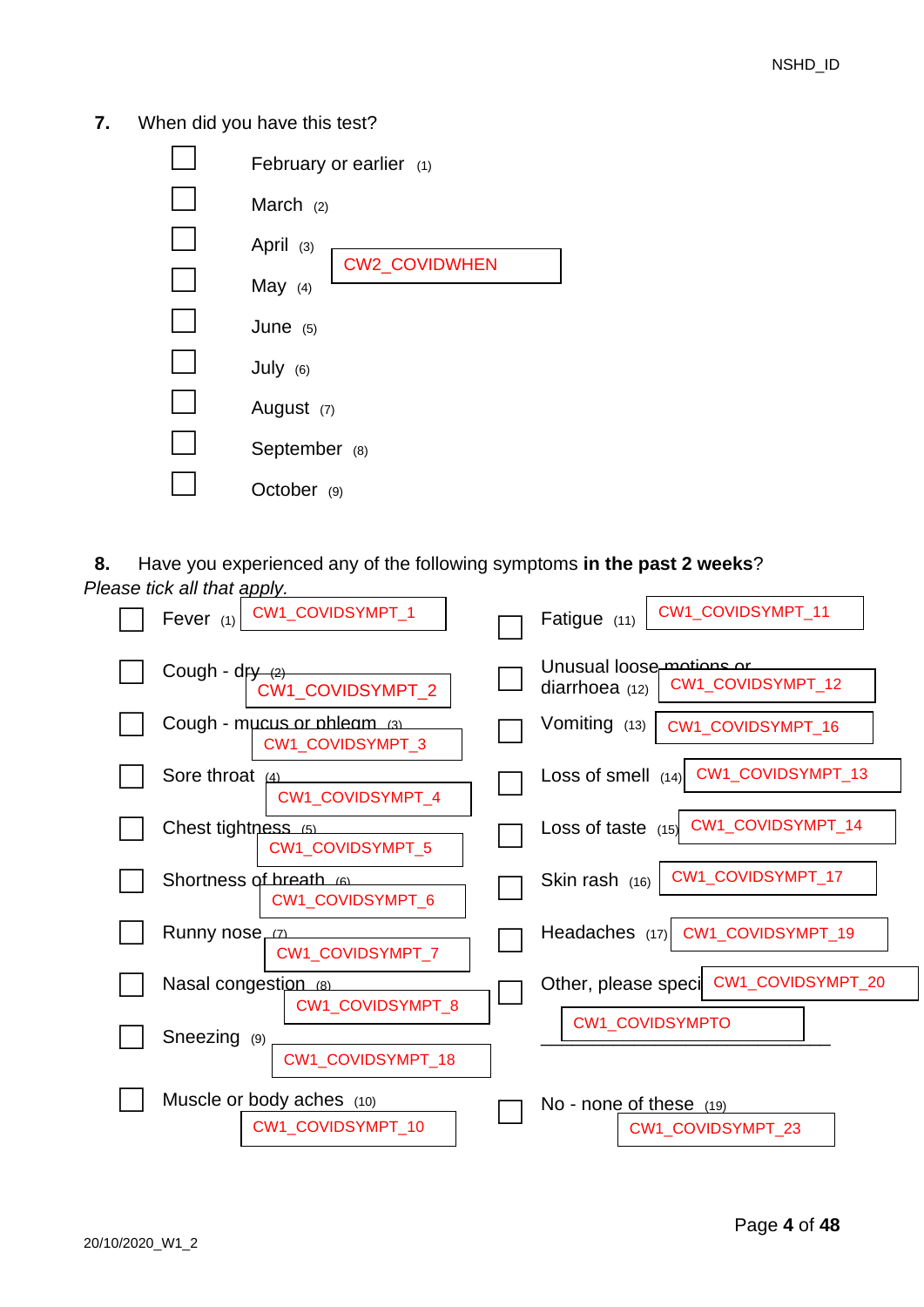**9.** In general, would you say your health is...



**10.** In general, in the 3 months **before** the Coronavirus outbreak would you say your health was...

| Excellent $(1)$ |                                 |
|-----------------|---------------------------------|
|                 | Very good (2)   CW2_GHQPRECOVID |
| $Good$ (3)      |                                 |
| Fair $(4)$      |                                 |
| Poor $(5)$      |                                 |

**11.** Do you have any of the following? *Please tick all that apply.*

| Ficase lick all that apply.                                                        |                                                                                                       |
|------------------------------------------------------------------------------------|-------------------------------------------------------------------------------------------------------|
| $CW2$ <sub>_LLI_1</sub><br>Cancer $(1)$                                            | CW2_LLI_9<br>High blood pressure (9)                                                                  |
| Cystic fibrosis (2)<br><b>CW2_LLI_2</b>                                            | Heart disease, congenitr<br><b>CW2_LLI_10</b><br>$acquired$ $(10)$                                    |
| Asthma $(3)$<br><b>CW2_LLI_3</b>                                                   | Depression or other emotional,<br>nervous or p cw2_LL2_1<br>ms<br>(11)                                |
| <b>Chronic Obstructive Pulmonary</b><br><b>CW2_LLI_4</b><br>Disease $(4)$          | Obesity (12) CW2_LL2_2                                                                                |
| Wheezy bronchitis $(5)$<br><b>CW2 LLI 5</b>                                        | Infection $(13)$<br><b>CW2_LL2_3</b>                                                                  |
| CW2_LLI_6<br>Diabetes $(6)$                                                        | <b>CW2_LL2_4</b><br>HIV / Immunodeficiency                                                            |
| Recurrent backache, prolapsed<br>disc, sciaticr<br><b>CW2_LLI_7</b><br>problem (7) | Condition affecting the brain and<br>nerves (e.g. Parkinson's Multinle<br>Sclerosis) (15)   CW2_LL2_5 |
| Problems with hearing (8)<br>CW2_LLI_8                                             | None of the above $(16)$<br><b>CW2_LL2_6</b>                                                          |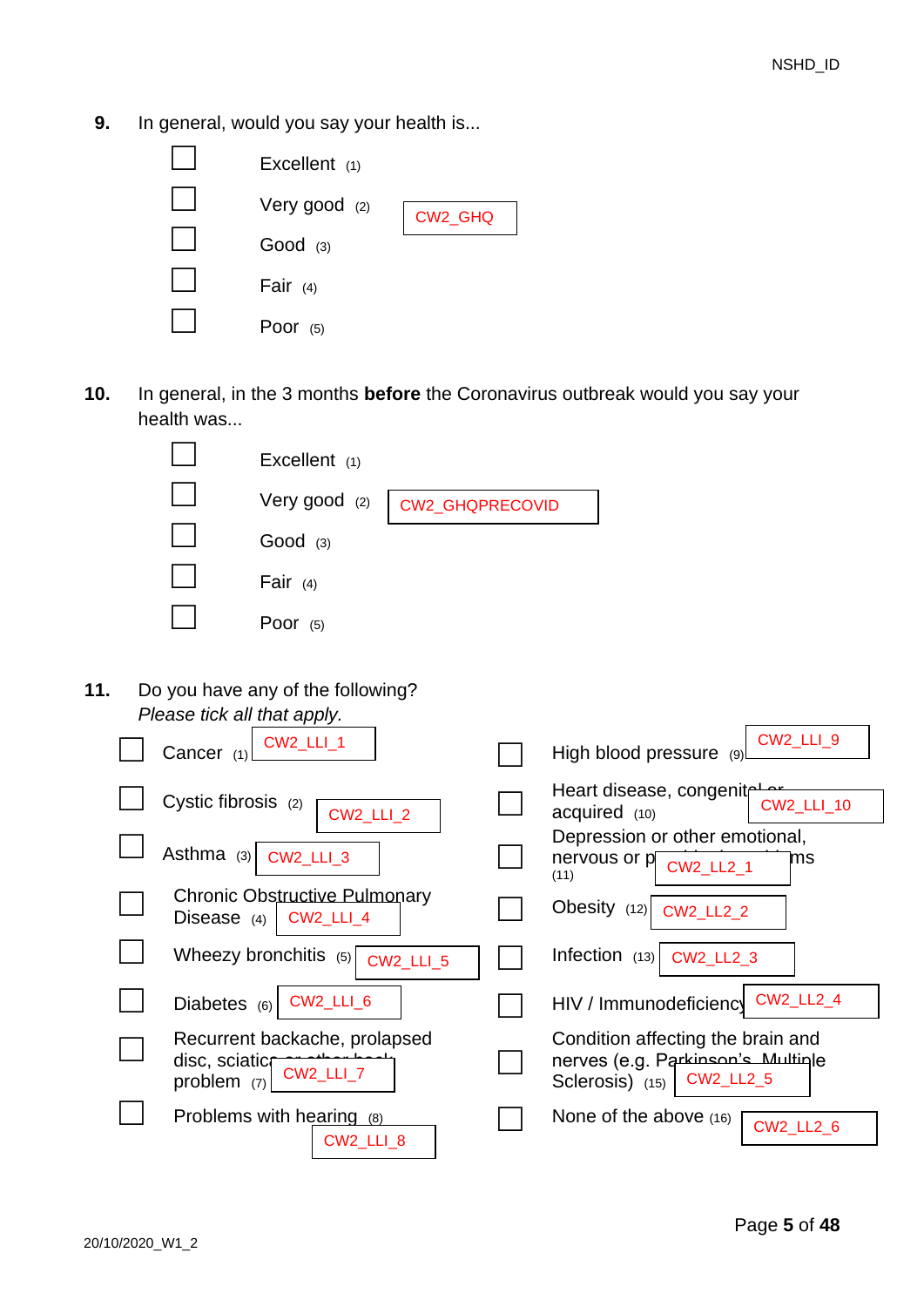**12.** At the time of the Coronavirus outbreak in March, were you taking any prescribed medication?



**13.** Which type of prescribed medication were you taking at that time? *Please tick all that apply.* 

| CW2_PMEDTYP_1 | Asthma medication $(1) \rightarrow go$ to question 15                                         |
|---------------|-----------------------------------------------------------------------------------------------|
| CW2 PMEDTYP 2 | Oral contraceptive or hormone replacement therapy $(2) \rightarrow g\sigma$ to<br>question 15 |
| CW2_PMEDTYP_3 | Anti-depressant or anxiety medication $(3) \rightarrow go$ to question 15                     |
| CW2_PMEDTYP_4 | Diabetes medication $(4) \rightarrow go$ to question 15                                       |
| CW2_PMEDTYP_5 | Hypertension or cardiovascular disease medication $(5)$                                       |
| CW2 PMEDTYP 6 | Cancer chemotherapy $(6) \rightarrow go$ to question 15                                       |
| CW2 PMEDTYP 7 | Other $(7) \rightarrow$ go to question 15                                                     |

**14.** Were you taking any of the following medications for hypertension or cardiovascular disease at that time?

*Please tick all that apply.* 



<span id="page-5-0"></span>**15.** Since the Coronavirus outbreak in March, have you had any difficulty obtaining any of your prescribed medication?



 $Yes$  (1)

No / Not applicable  $(2) \rightarrow go$  to question [18](#page-6-0)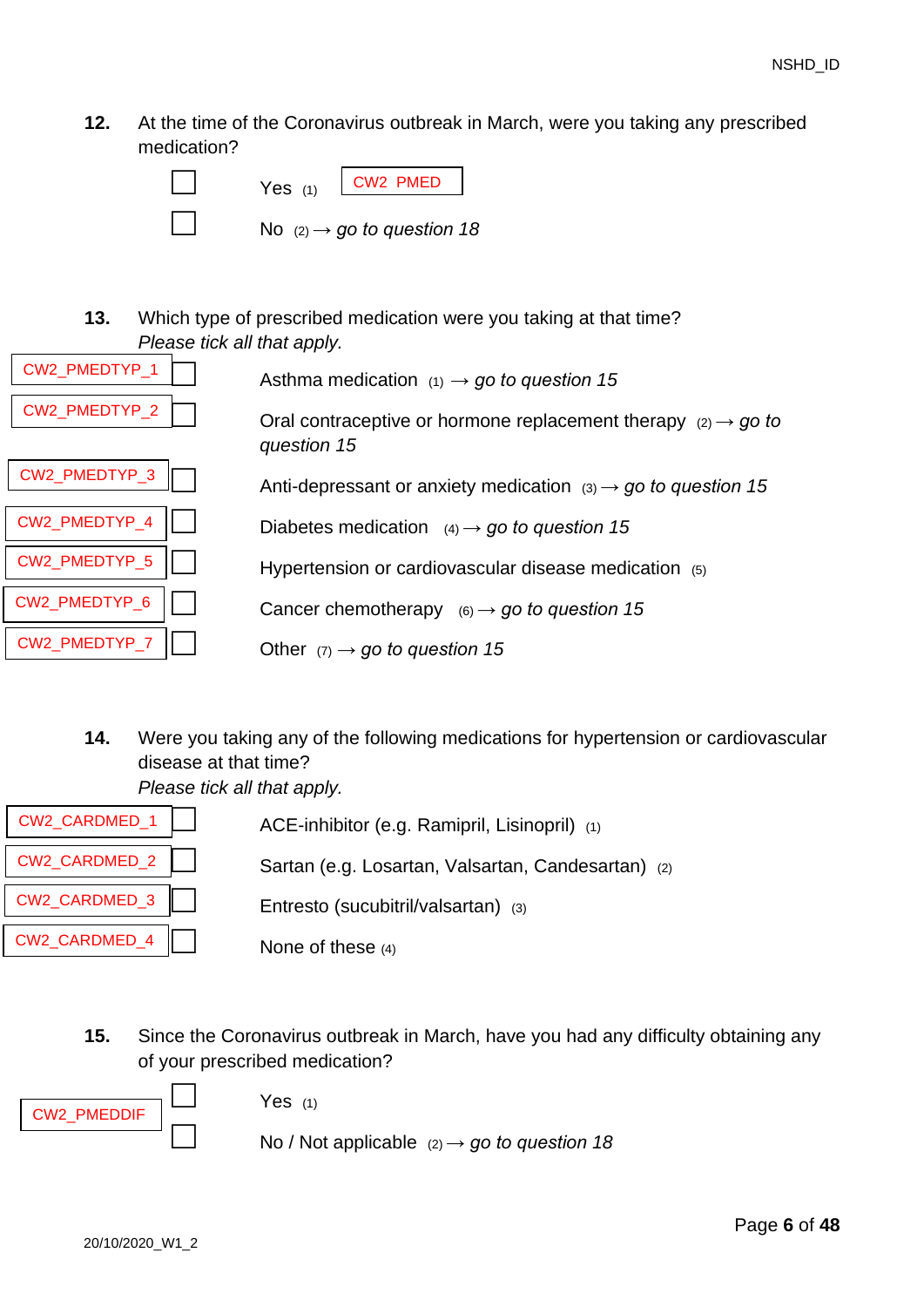# **16.** Which type of medication did you have difficulty obtaining? *Please tick all that apply.*

| CW2 PMEDDIFTYP 1 | Asthma medication (1)                                                            |
|------------------|----------------------------------------------------------------------------------|
| CW2 PMEDDIFTYP 2 | Oral contraceptive or hormone replacement therapy (2)                            |
| CW2 PMEDDIFTYP 3 | Anti-depressant or anxiety medication (3)                                        |
| CW2 PMEDDIFTYP 4 | Diabetes medication (4)                                                          |
| CW2_PMEDDIFTYP_5 | Hypertension or cardiovascular disease medication (5)                            |
| CW2_PMEDDIFTYP_6 | Cancer chemotherapy<br>(6)                                                       |
| CW2_PMEDDIFTYP_7 | Other $(7)$                                                                      |
| 17.              | Are you still having any difficulty obtaining any of your prescribed medication? |
|                  | Yes $(1)$                                                                        |

|              | וו כסו                                                   |
|--------------|----------------------------------------------------------|
| CW2_PMEDDIFB | NO(2)                                                    |
|              | Not applicable – no longer require this medication $(3)$ |

<span id="page-6-0"></span>**18.** At the time of the Coronavirus outbreak in March, did you have an in-patient or outpatient appointment booked at a hospital for a **consultation, investigation, treatment**?

| $CW2_APPHOSP_1$ | Yes $(1)$                              |
|-----------------|----------------------------------------|
|                 | No $(3) \rightarrow$ go to question 23 |

**19.** Have you now **had** your in-patient or out-patient hospital appointment for a consultation, investigation or treatment? *If you have had more than one appointment booked, and if there are any which you* 

*have not yet had, please tick 'No'.*   $Yes$  (1) No  $(2) \rightarrow$  go to question [22](#page-7-1) CW2\_APPHAD

**20.** Did your (last) appointment take place on the planned date or was it delayed?



```
Appointment was delayed (2)
```
CW2\_APPHADH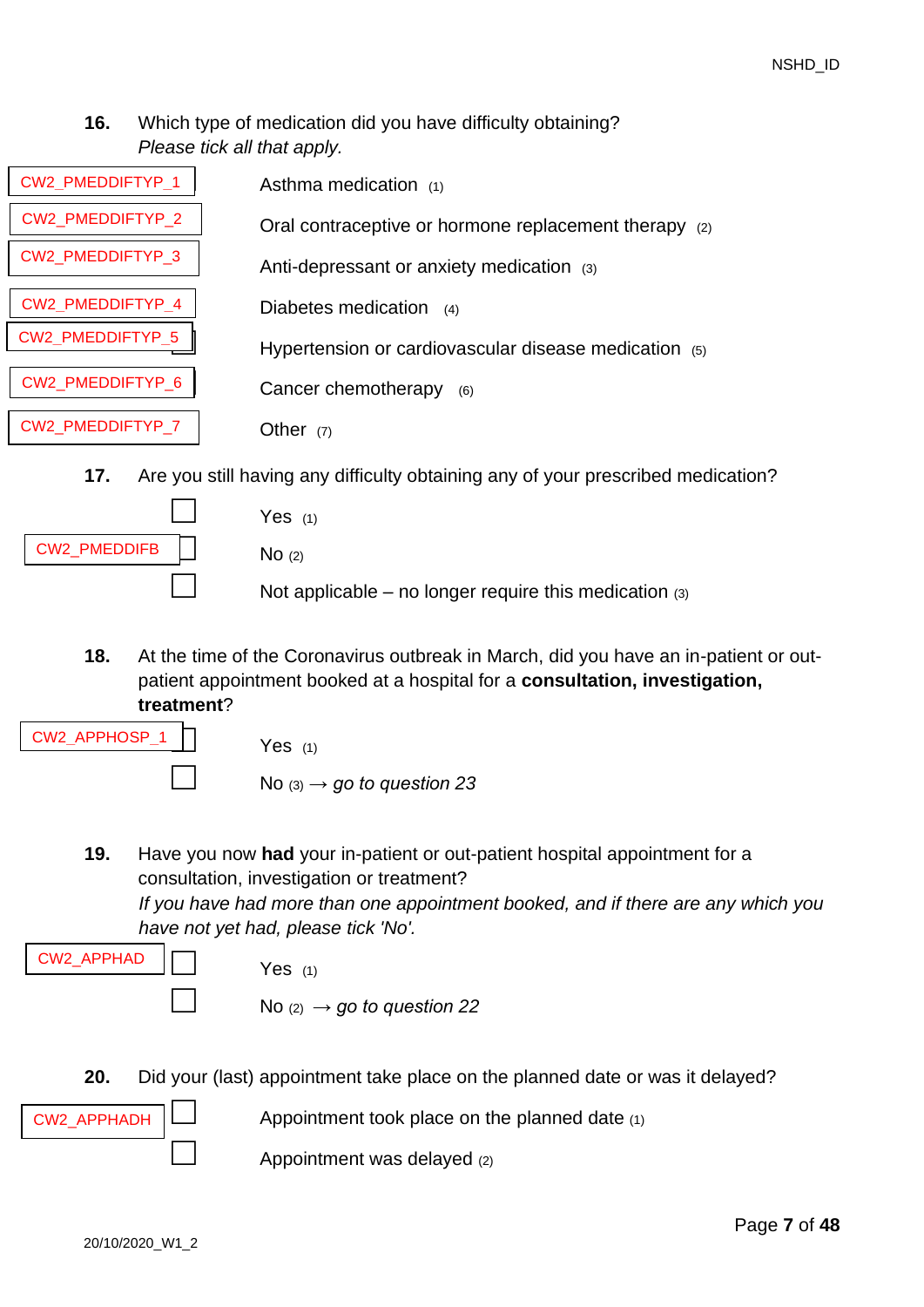- **21.** Did your (last) appointment take place in-person or by phone/video?
- CW2\_APPHADT

In-person appointment  $(1)$ 

Appointment took place via phone/video  $(2)$ 

*Go to question [23](#page-7-0)*

<span id="page-7-1"></span>**22.** Why has your in-patient or out-patient hospital appointment for a consultation, investigation or treatment not taken place?



My appointment was postponed and has not yet happened  $(1)$ 

My appointment was not postponed, but it hasn't happened yet (2)

My appointment was cancelled  $(3)$ 

<span id="page-7-0"></span>**23.** At the time of the Coronavirus outbreak in March, did you have an in-patient or outpatient appointment booked at a hospital for **surgery**?



**24.** Have you now had your surgery?

*If you have had more than one surgery booked, and if there are any which have you have not yet had, please tick 'No'.* 

CW2\_APPHADS

CW2\_APPHADSH

 $Yes$  (1)

No  $(2) \rightarrow go$  to question [26](#page-8-1)

**25.** Did your (last) surgery take place on the planned date or was it delayed?

Surgery took place on the planned date  $(1)$ 

Surgery was delayed  $(2)$ 

*Go to question [27](#page-8-0)*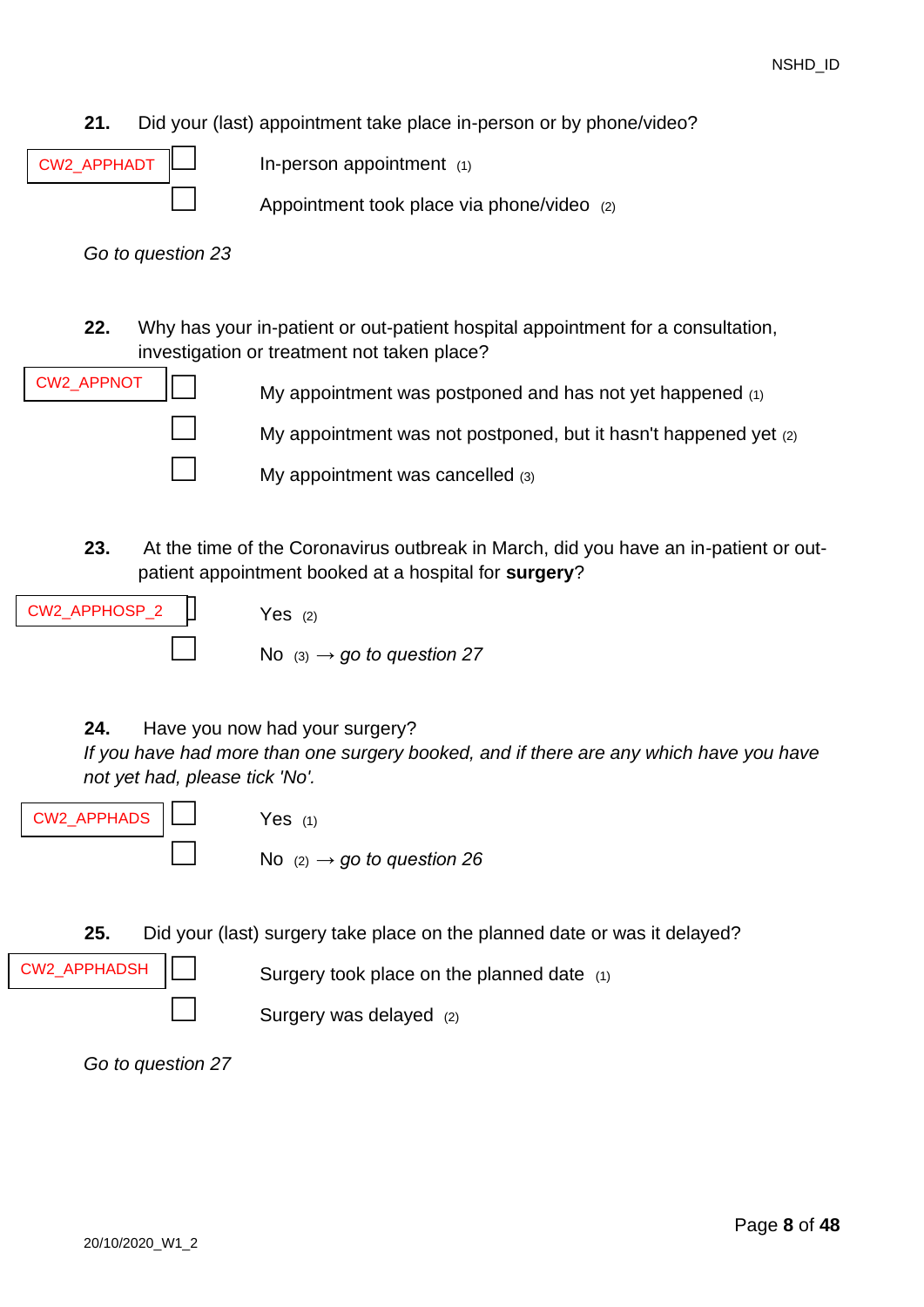<span id="page-8-1"></span>**26.** Why has your surgery not taken place?



<span id="page-8-0"></span>**27.** At the time of the Coronavirus outbreak in March, did you have an appointment booked for cognitive behaviour therapy, counselling or psychological therapy?



**28.** Have you now had your appointment for cognitive behaviour therapy, counselling or psychological therapy? *If you have had more than one appointment booked, and if there are any which you*

*have not yet had, please tick 'No'.* 



 $Yes$  (1)

No  $(2) \rightarrow q_0$  to question [31](#page-9-1)

**29.** Did your (last) appointment take place on the planned date or was it delayed?



Appointment took place on the planned date  $(1)$ 

- Appointment was delayed (2)
- **30.** Did your (last) appointment take place in-person or by phone/video?



In-person appointment  $(1)$ 

Appointment took place via phone/video (2)

*Go to question [32](#page-9-0)*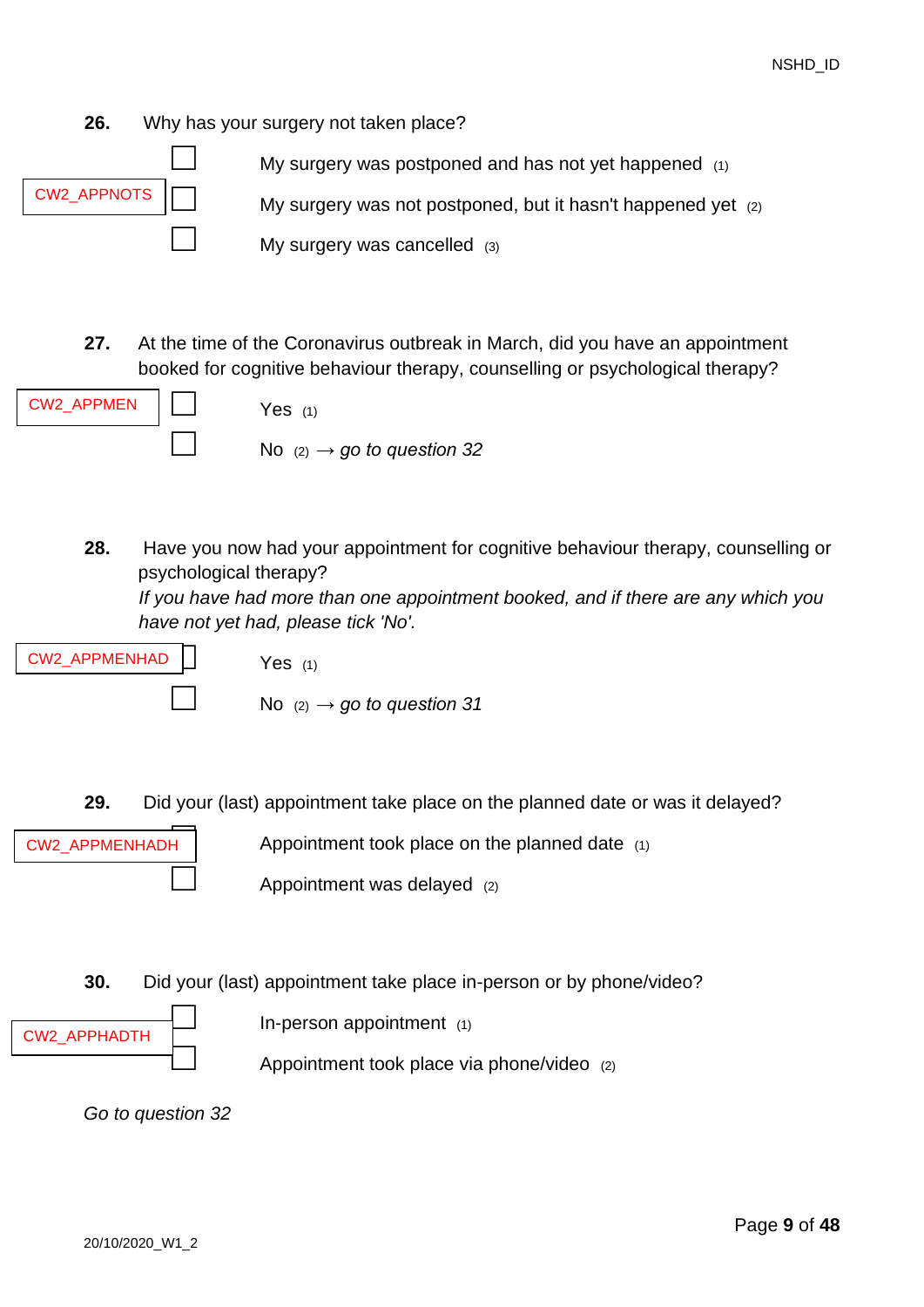<span id="page-9-1"></span>**31.** Why has your appointment for cognitive behaviour therapy, counselling or psychological therapy not taken place?



<span id="page-9-0"></span>**32.** Did you **at any time** receive a letter or text message from the NHS or Chief Medical Officer saying that you have been identified as someone at risk of severe illness if you catch Coronavirus, because you have an underlying disease or health condition?

CW2\_HHNUM



# **The next questions are about who you are currently living with.**

**33.** How many people do you currently live with? Please include yourself.

*If you live alone, go to question [45](#page-13-0)*

**34.** If you live with other people, who do you currently live with? *Please tick all that apply.*

| CW2_HHNUMWH_1        | Husband/Wife/Cohabiting Partner $(1) \rightarrow$ go to question 36                                                                                   |
|----------------------|-------------------------------------------------------------------------------------------------------------------------------------------------------|
| CW2_HHNUMWH_2        | Children (including adult children, step-children, adopted children,<br>foster children or any other children you consider yourself parent to)<br>(2) |
| CW2_HHNUMWH_3        | Parent or Parent-in-law (including step-parent or adoptive parent)<br>$(3) \rightarrow$ go to question 36                                             |
| <b>CW2 HHNUMWH 5</b> | Grandchild $(5) \rightarrow go$ to question 36                                                                                                        |
| CW2_HHNUMWH_6        | Sibling $(6) \rightarrow go$ to question 36                                                                                                           |
| CW2_HHNUMWH_7        | Other relative $(7) \rightarrow$ go to question 36                                                                                                    |
| CW2_HHNUMWH_8        | Friend / unrelated sharer $(8) \rightarrow$ go to question 36                                                                                         |
| CW2_HHNUMWH_9        | Other $(9) \rightarrow go$ to question 36                                                                                                             |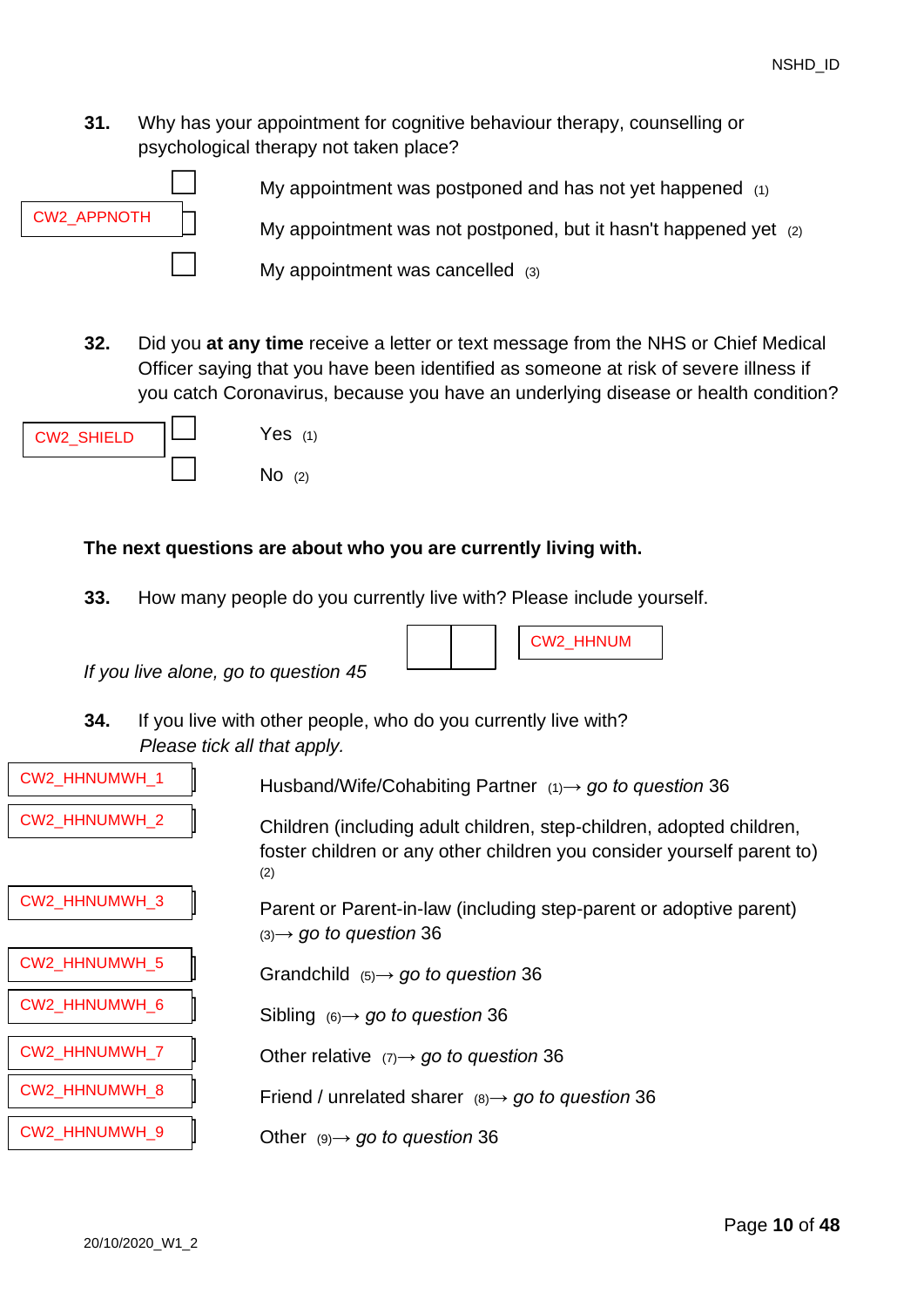**35a.** How many of your children do you currently live with?

| W2 NUMCHIL |  |  |
|------------|--|--|
|            |  |  |

**35b.** Please give the age and gender of each child you live with.

|                 |         | Age |      | Gender |                      |
|-----------------|---------|-----|------|--------|----------------------|
| CW2_CHILAGE_1_1 | Child 1 |     | Male | Female | <b>CW2 CHILSEX 1</b> |
| CW2_CHILAGE_2_1 | Child 2 |     | Male | Female | CW2_CHILSEX_2        |
| CW2_CHILAGE_3_1 | Child 3 |     | Male | Female | CW2_CHILSEX_3        |
| CW2_CHILAGE_4_1 | Child 4 |     | Male | Female | CW2 CHILSEX 4        |
| CW2_CHILAGE_5_1 | Child 5 |     | Male | Female | CW2_CHILSEX_5        |

<span id="page-10-0"></span>**36.** Do you have any children who you do not live with? Please include adult children, step-children, adopted children, foster children or any other children you consider yourself parent to.



**37.** Have there been any changes to the people you are living with since the Coronavirus outbreak in March? In other words has anyone different moved in, has someone moved out, or have you moved out to live with someone else or to be on your own?

| Yes $(1)$ | CW2_COVCHAN                            |
|-----------|----------------------------------------|
|           | No $(2) \rightarrow$ go to question 39 |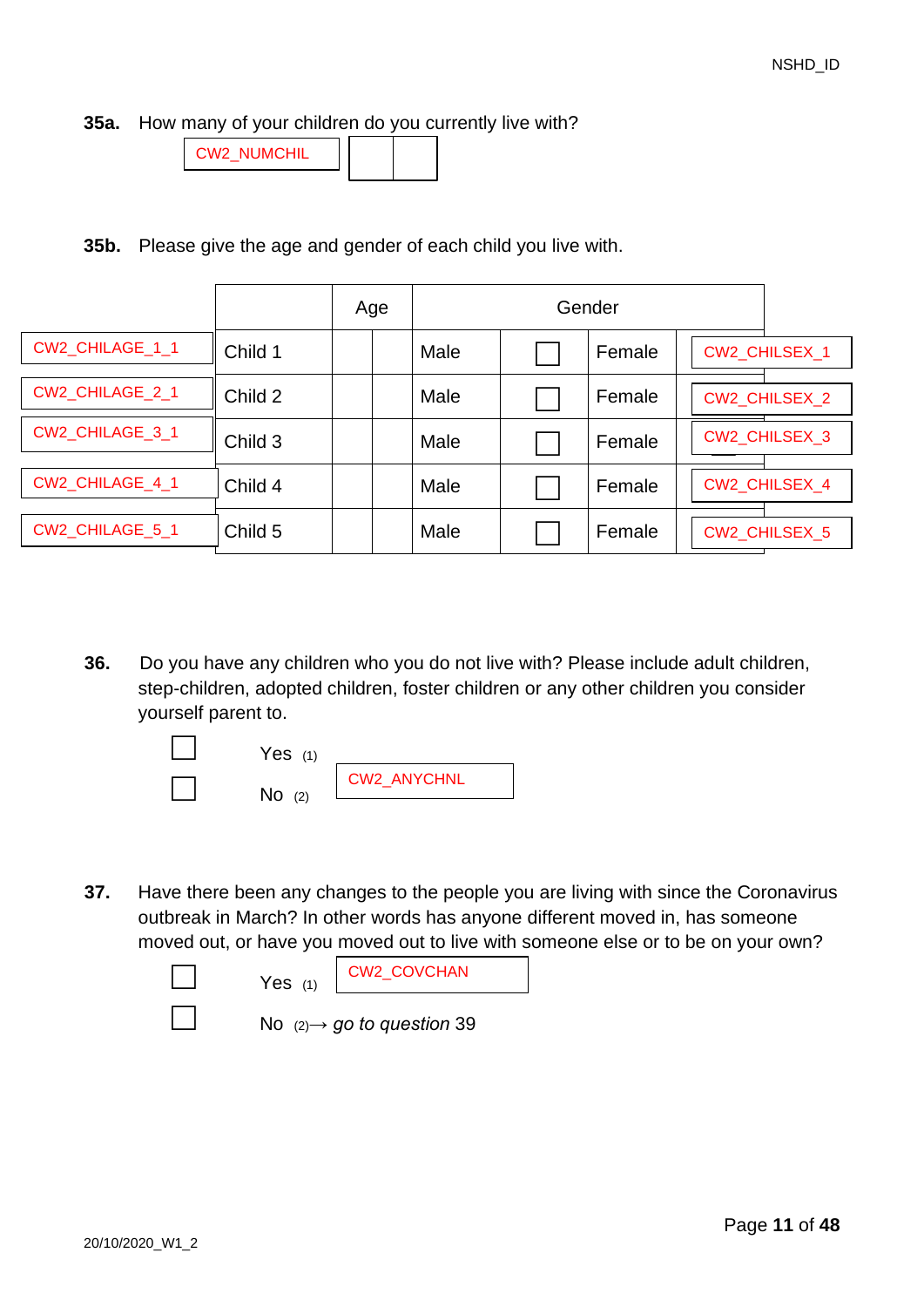## **38.** Which of the following changes have occurred **since** the Coronavirus outbreak? *Please tick all that apply.*

| CW2_COVPART   | Started living with your partner (1)                                                |
|---------------|-------------------------------------------------------------------------------------|
| CW2_COVCHIL_1 | At least one of my children has moved into my home (2)                              |
| CW2_COVCHIL_2 | At least one of my children has moved out of my home (3)                            |
| CW2_COVCHIL_3 | I have moved into one of my children's homes $(4)$                                  |
| CW2_COVPER_1  | At least one of my parents (or in-laws) has moved in with me $(5)$                  |
| CW2_COVPER_2  | I have moved in with at least one of my parents (or in-laws) (6)                    |
| CW2_COVOTH_1  | Someone other than a parent (or in-law) or child has moved in to my<br>home $(7)$   |
| CW2_COVOTH_2  | I have moved in to someone other than a parent (or in-law) or child's<br>home $(8)$ |
| CW2_COVNONE   | None of these $(9)$                                                                 |

<span id="page-11-0"></span>**39.** Are you in a relationship (husband/wife/partner) with someone at the moment?

|  | Yes $(1)$ CW2_OTHRELA                  |
|--|----------------------------------------|
|  | No $(2) \rightarrow$ go to question 43 |

**40.** On a scale from 1 to 7, where '1' means that you are 'very unhappy' and '7' means that you are 'very happy', how happy is your relationship with your partner at the moment, all things considered?

| Please tick one option.   CW2_RELSAT |              |  |    |                   |
|--------------------------------------|--------------|--|----|-------------------|
|                                      | Very unhappy |  |    | <b>Very happy</b> |
|                                      |              |  | .h |                   |
|                                      |              |  | 11 |                   |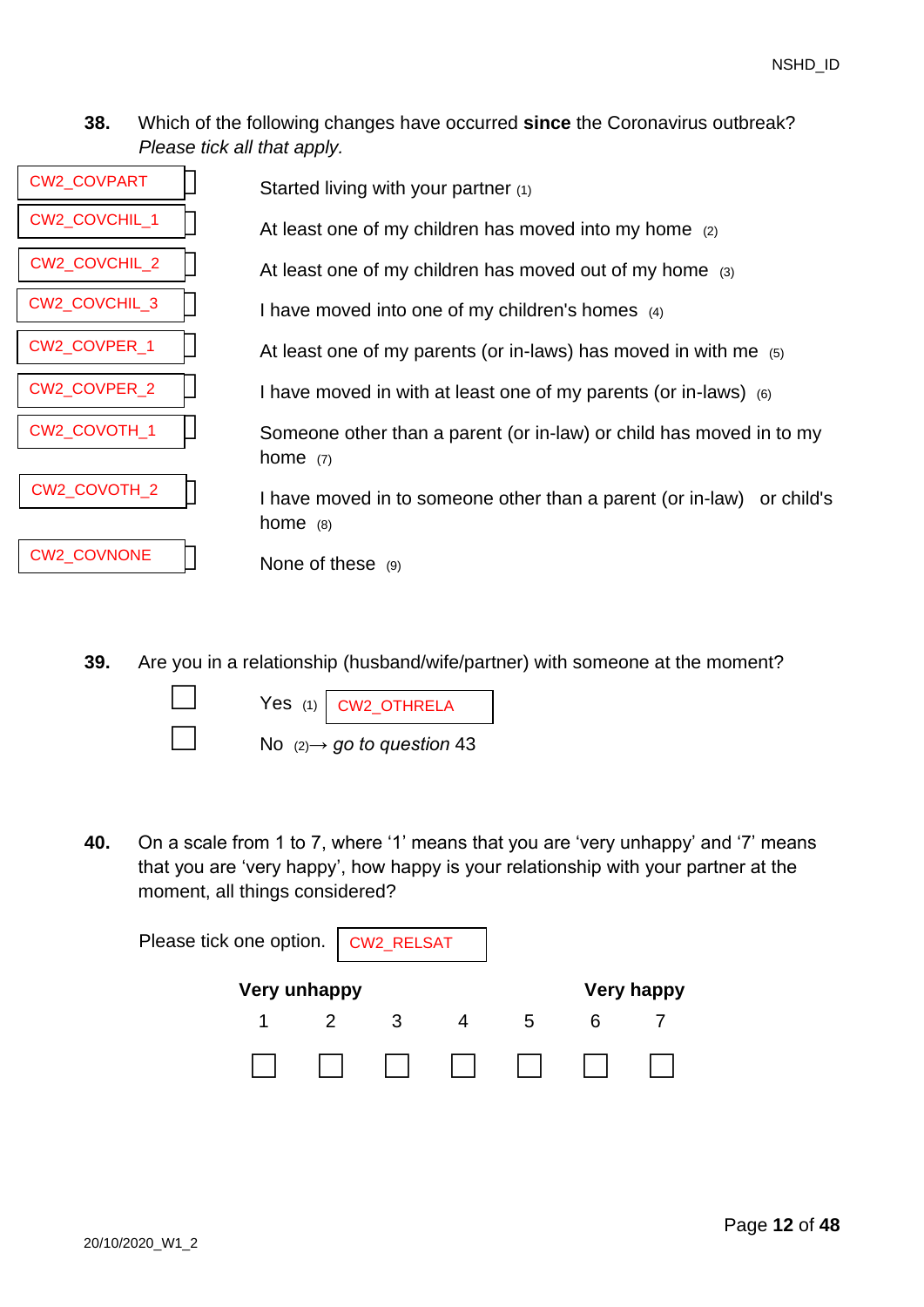**41.** During the period **between March and May**, when the lockdown restrictions were strictest, did the amount you argued with your partner change, compared to before the Coronavirus outbreak?



My partner and I argued more often between March and May, compared to before the Coronavirus outbreak (1)

No change - same as before the Coronavirus outbreak  $(2)$ 

My partner and I argued less often between March and May, compared to before the Coronavirus outbreak (3)

**42. Since the national lockdown restrictions started to be eased in June**, has the amount you have argued with your partner changed, compared to when the lockdown restrictions were strictest?

| <b>CW2 RELCONFL2</b> |  |
|----------------------|--|
|                      |  |

□ My partner and I have argued more often since June, compared to when the lockdown restrictions were strictest (1)

> No change - same as during the period when lockdown restrictions were strictest (2)

My partner and I have argued less often since June, compared to when the lockdown restrictions were strictest (3)

<span id="page-12-0"></span>**43.** *If you live in a household more people than either just you, or you and your partner* During the period **between March and May**, when the lockdown restrictions were strictest, did the amount you argued with the people you live with change compared to before the Coronavirus outbreak?

| CW2_FAMCONFL1 |  |
|---------------|--|
|               |  |
|               |  |

I argued with the people I live with more often between March and May, compared to before the Coronavirus outbreak (1)

No change - same as before the Coronavirus outbreak  $(2)$ 

I argued with the people I live with less often between March and May, compared to before the Coronavirus outbreak (3)

Not applicable – only live with partner or alone  $(4) \rightarrow 90$  to question [45](#page-13-0)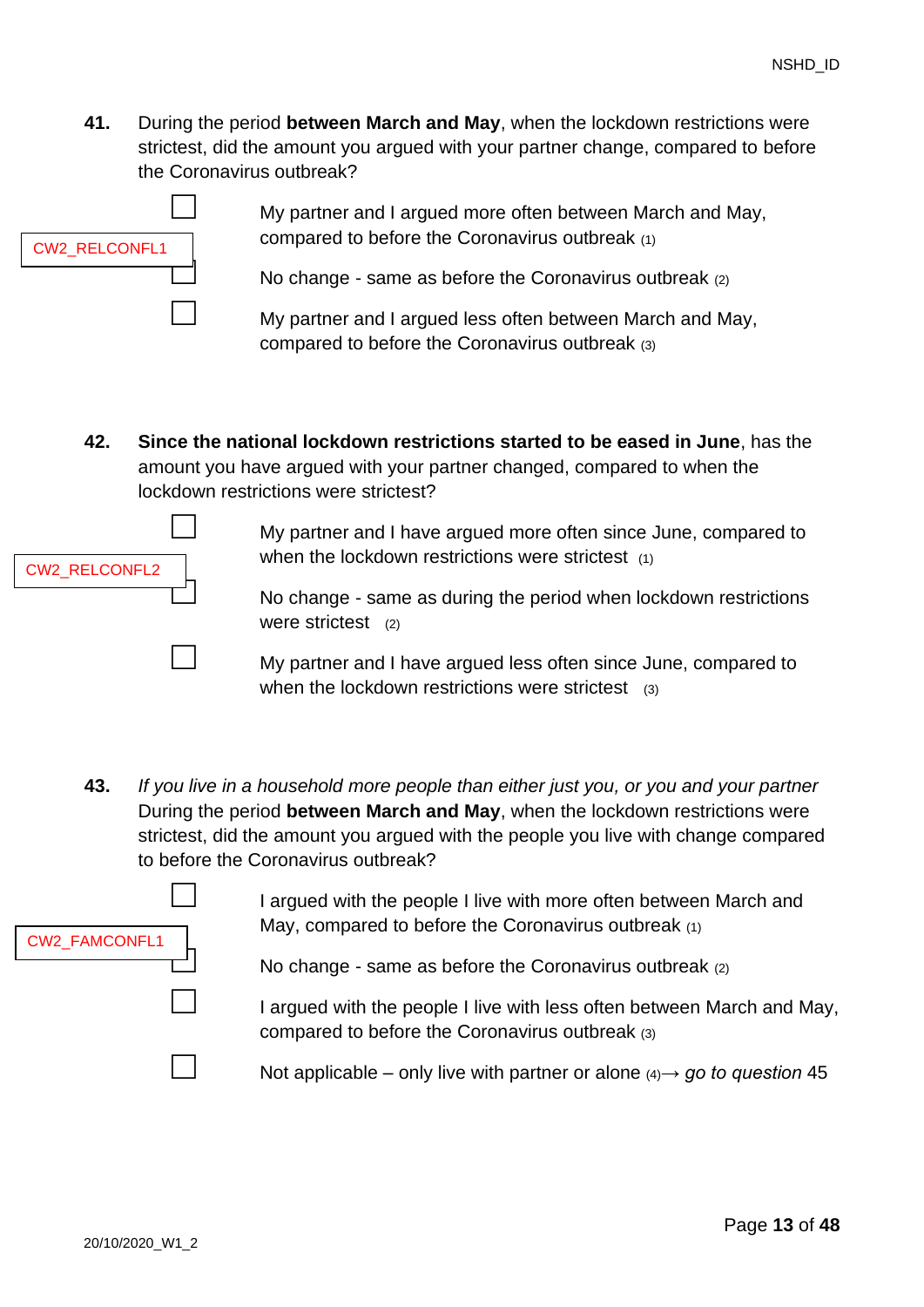**44.** *If you live in a household more people than either just you, or you and your partner* **Since the national lockdown restrictions started to be eased in June,** has the amount you have argued with the people you live with changed compared to when the lockdown restrictions were strictest?

| <b>CW2 FAMCONFL2</b> | I have argued with the people I live with more often since June,<br>compared to when the lockdown restrictions were strictest (1)<br>No change - same as during the period when lockdown restrictions |
|----------------------|-------------------------------------------------------------------------------------------------------------------------------------------------------------------------------------------------------|
|                      | were strictest (2)                                                                                                                                                                                    |
|                      | I have argued with the people I live with less often since June,<br>compared to when the lockdown restrictions were strictest (3)                                                                     |
|                      | Not applicable – only live with partner or alone $(4)$                                                                                                                                                |

<span id="page-13-0"></span>**45. In the month before the Coronavirus outbreak in March**, did **you** need help with personal tasks (washing, dressing), or domestic tasks (shopping, providing meals) because you could not manage them alone?

| CW2 CAREB 1 |  |
|-------------|--|
|             |  |

Yes - I needed help (1)

□ No (3)*→ go to question* [48](#page-14-0)

**46.** In the month before the Coronavirus outbreak in March, who provided you with the help you needed? *Please tick all that apply.*

| <b>CW2 WHOCAREB 1</b> | Nobody – needs were not met $(1) \rightarrow g_0$ to question 48                    |
|-----------------------|-------------------------------------------------------------------------------------|
| <b>CW2 WHOCAREB 2</b> | Husband/wife/partner (2)                                                            |
| <b>CW2 WHOCAREB 3</b> | Son or daughter or other family member (include even if not blood<br>related) $(3)$ |
| CW2_WHOCAREB_4        | Friend or neighbour (4)                                                             |
| CW2_WHOCAREB_5        | Voluntary helper (5)                                                                |
| CW2_WHOCAREB_6        | Paid/professional help (6)                                                          |
| <b>CW2 WHOCAREB 7</b> | Other $(7)$                                                                         |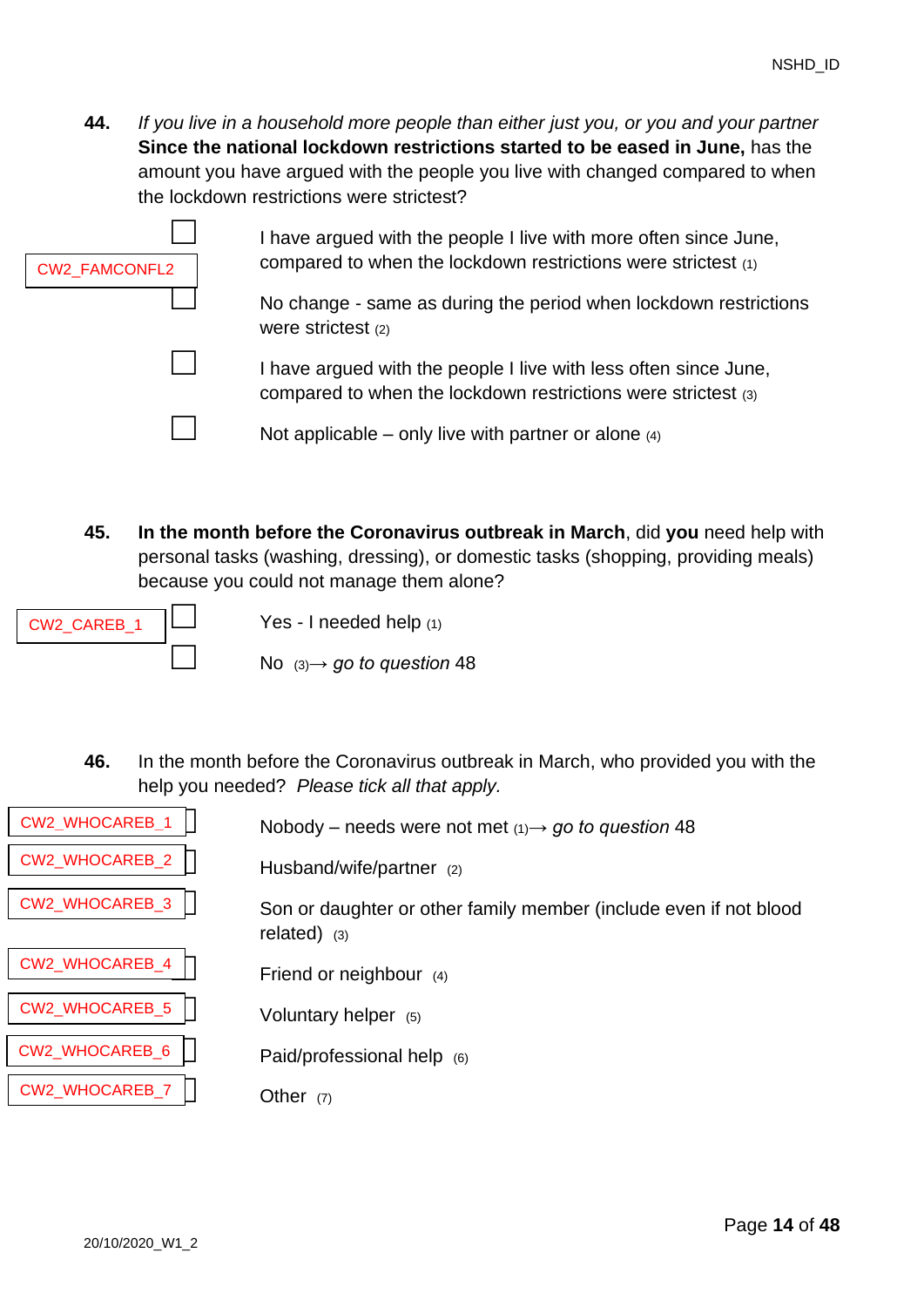**47.** In the month before the Coronavirus outbreak in March, how many hours of help did you usually get each week?



<span id="page-14-0"></span>**48. In the month before the Coronavirus outbreak in March**, did **someone you lived with** need help with personal tasks (washing, dressing), or domestic tasks (shopping, providing meals) because they could not manage them alone?



**49.** In the month before the Coronavirus outbreak in March, who provided the person you live with the help they needed? *Please tick all that apply.*

| CW2_WHOCAREPB_1 | Nobody – needs were not met $(1) \rightarrow g\sigma$ to question 51                |
|-----------------|-------------------------------------------------------------------------------------|
| CW2_WHOCAREPB_2 | $Me$ (2)                                                                            |
| CW2_WHOCAREPB_3 | My husband / wife / partner $(3)$                                                   |
| CW2_WHOCAREPB_4 | Son or daughter or other family member (include even if not blood<br>related) $(4)$ |
| CW2_WHOCAREPB_5 | Friend or neighbour (5)                                                             |
| CW2_WHOCAREPB_6 | Voluntary helper (6)                                                                |
| CW2_WHOCAREPB_7 | Paid/professional help (7)                                                          |
| CW2_WHOCAREPB_8 | Other<br>(8)                                                                        |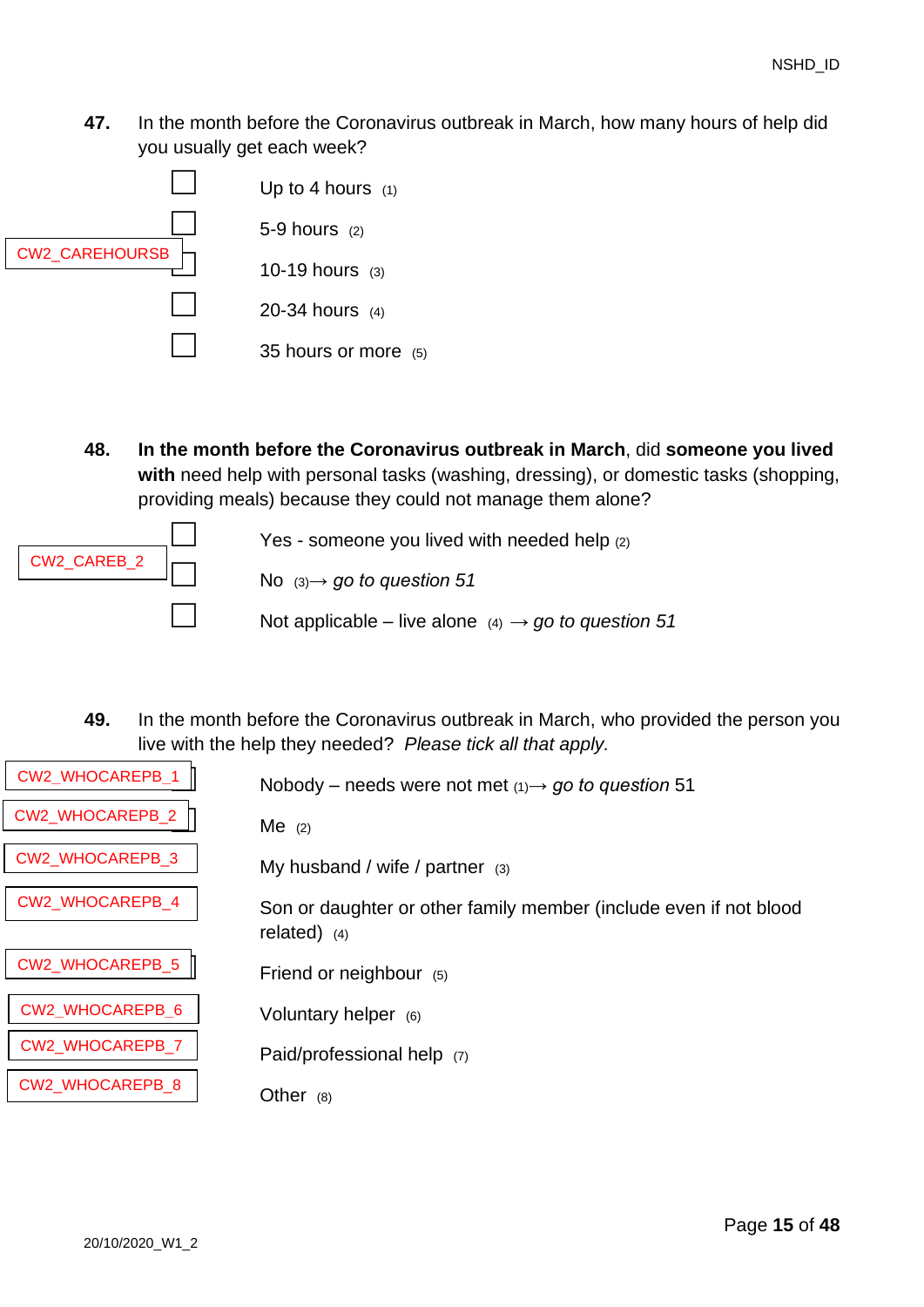**50.** In the month before the Coronavirus outbreak in March, how many hours of help did the person you live usually get each week?



<span id="page-15-0"></span>**51. In the last four weeks**, have **you** needed help with personal tasks (washing, dressing), or domestic tasks (shopping, providing meals) because you could not manage them alone?



Yes - I needed help  $(1)$ 

□ No (3)*→ go to question* [55](#page-16-0)

**52.** Compared to before the Coronavirus outbreak, has the amount of help that you now need changed?



Amount of help needed has increased (1)

Amount of help needed has decreased  $(2)$ 

Amount of help needed has stayed the same  $(3)$ 



Not applicable  $(4)$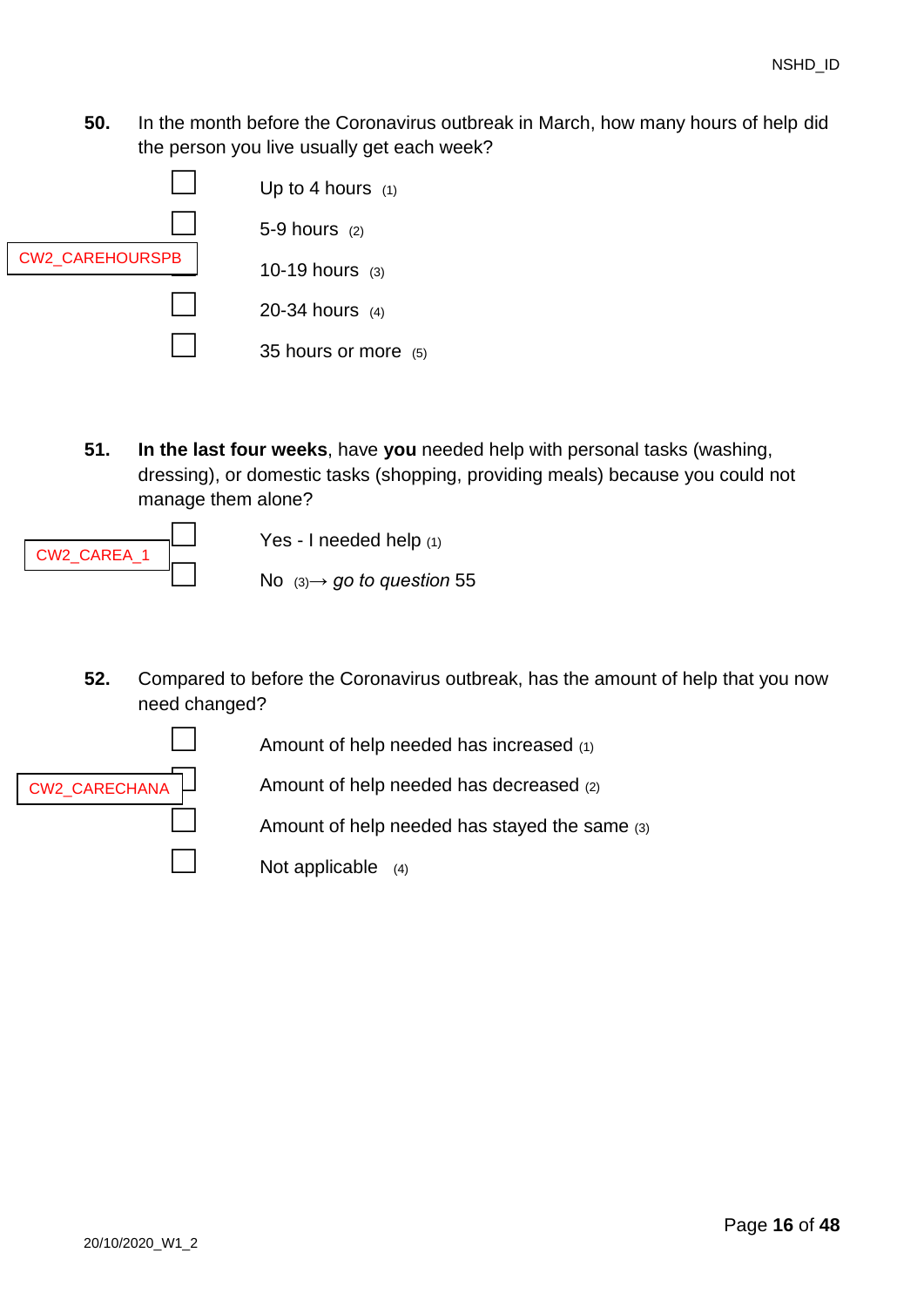**53.** In the last four weeks, who has provided you with the help you have needed? *Please tick all that apply.*

| <b>CW2 CAREWHOA 1</b> | Nobody – needs were not met $(1) \rightarrow go$ to question 55                     |
|-----------------------|-------------------------------------------------------------------------------------|
| CW2 CAREWHOA 2        | Husband/wife/partner (2)                                                            |
| CW2 CAREWHOA 3        | Son or daughter or other family member (include even if not blood<br>related) $(3)$ |
| CW2 CAREWHOA 4        | Friend or neighbour (4)                                                             |
| CW2 CAREWHOA 5        | Voluntary helper (5)                                                                |
| CW2 CAREWHOA 6        | Paid/professional help (6)                                                          |
| CW2 CAREWHOA 7        | Other $(7)$                                                                         |

**54.** In the last four weeks, how many hours of help have you usually received each week?



<span id="page-16-0"></span>**55. In the last four weeks**, has **someone you lived with** needed help with personal tasks (washing, dressing), or domestic tasks (shopping, providing meals) because they could not manage them alone?



Yes - someone I lived with needed help (2)

Not applicable – live alone  $(4) \rightarrow go$  to question [59](#page-18-0)

□ No (3)*→ go to question* [59](#page-18-0)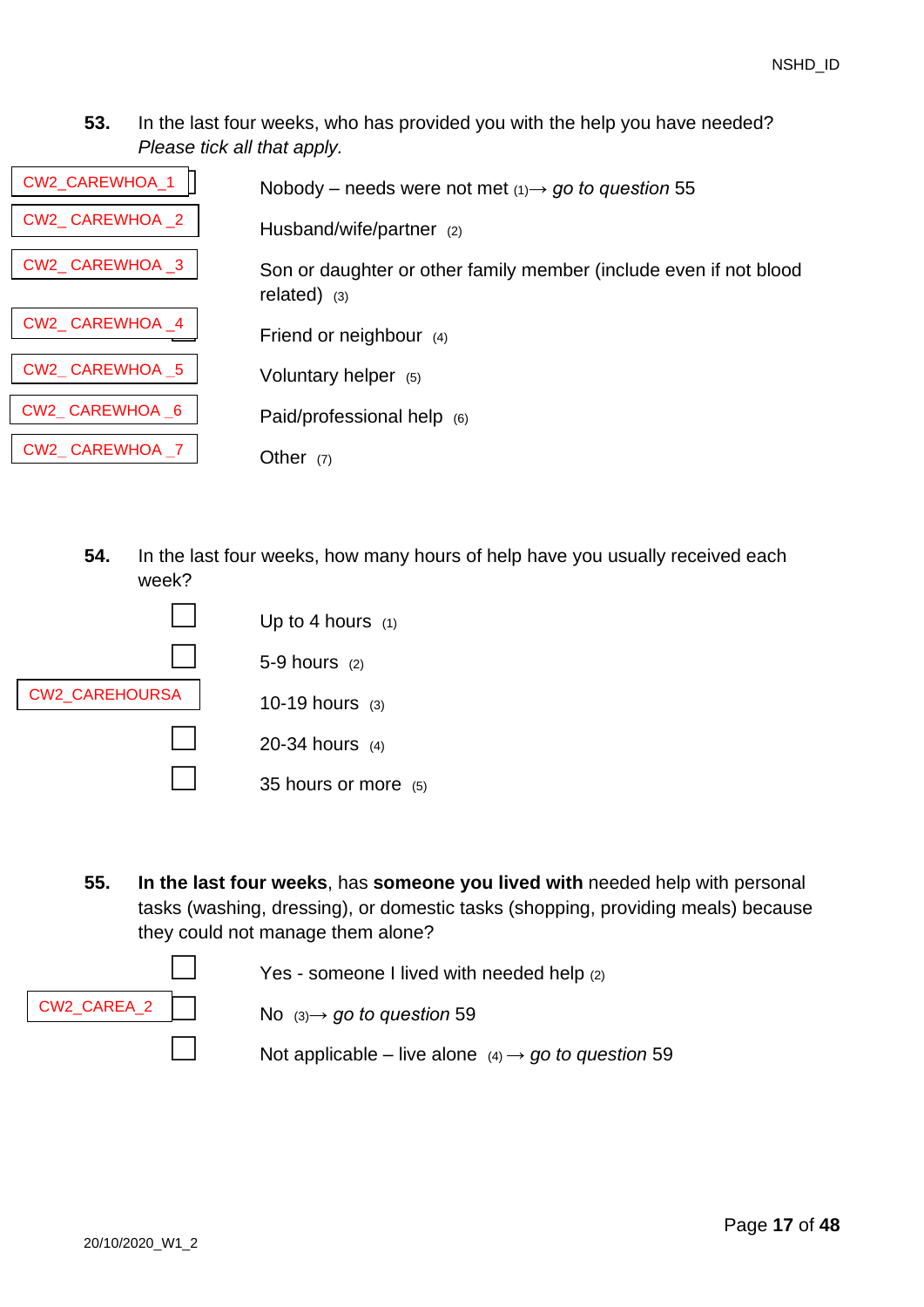**56.** Compared to before the Coronavirus outbreak, has the amount of help that someone you lived with now need changed?



**57.** In the last four weeks, who provided the person you live with the help they needed? *Please tick all that apply.*

| CW2_CAREWHOAP_1 | Nobody – needs were not met $(1) \rightarrow g_0$ to question 59  |
|-----------------|-------------------------------------------------------------------|
| CW2 CAREWHOAP 2 | $Me$ (2)                                                          |
| CW2_CAREWHOAP_3 | Husband/wife/partner (3)                                          |
| CW2 CAREWHOAP 4 | Son or daughter or other family member (include even if not blood |
|                 | related) $(4)$                                                    |
| CW2_CAREWHOAP_5 | Friend or neighbour $(5)$                                         |
| CW2_CAREWHOAP_6 | Voluntary helper (6)                                              |
| CW2 CAREWHOAP 7 | Paid/professional help (7)                                        |
| CW2_CAREWHOAP_8 | Other $(8)$                                                       |

**58.** In the last four weeks, how many hours of help has someone you lived with usually received each week?

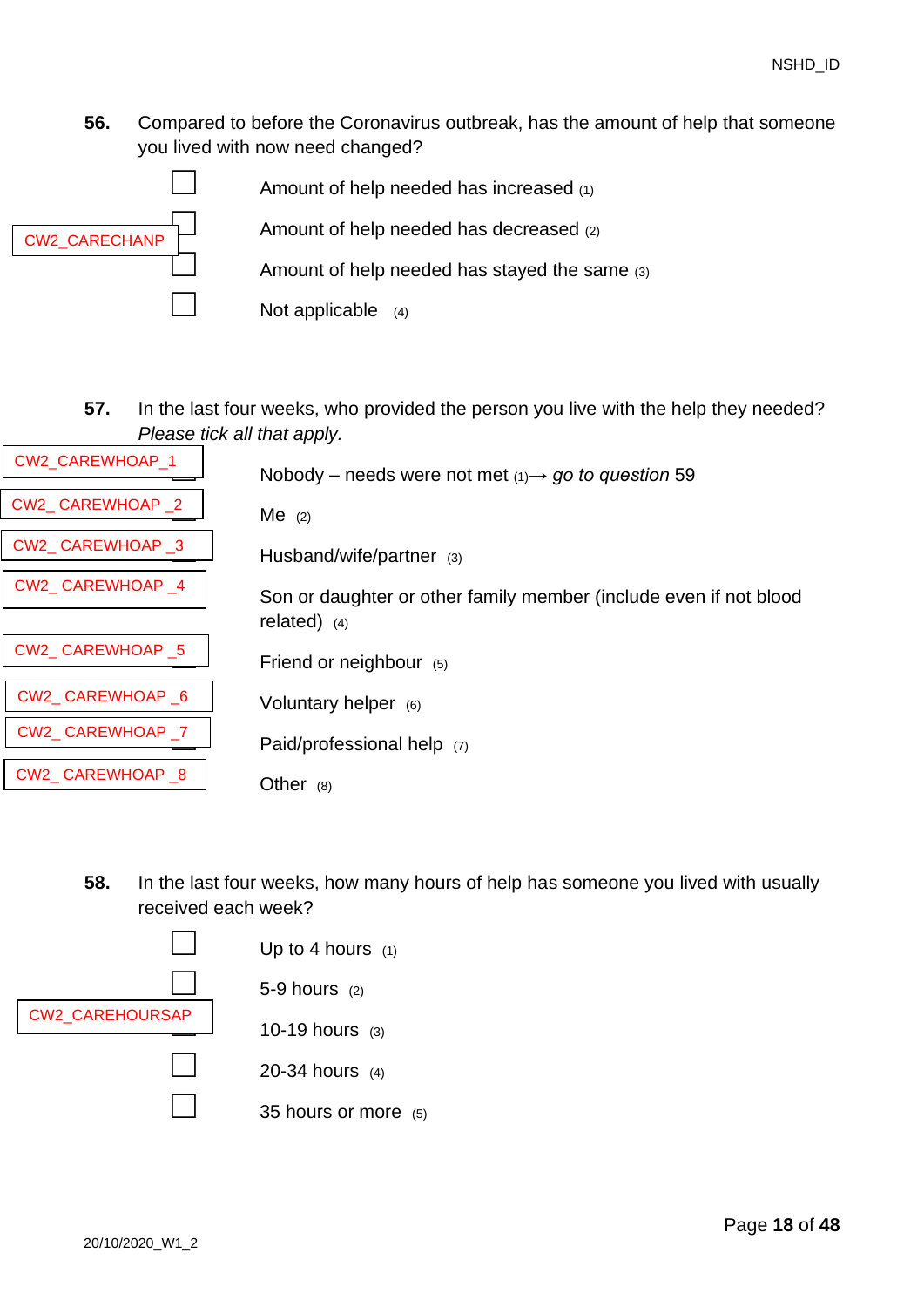#### **The next few questions are about where you are currently living.**

<span id="page-18-0"></span>**59.** Which country do you live in?

|                     | England $(1)$        |                 |  |
|---------------------|----------------------|-----------------|--|
| <b>CW2_COUNTRES</b> | Wales $(2)$          |                 |  |
|                     | Scotland (3)         |                 |  |
|                     | Northern Ireland (4) |                 |  |
|                     | Other (specify) (5)  | CW2_COUNTRESOTH |  |

**60.** Please enter the postcode of the address at which you are currently living, even if this is a temporary address.

| $O(100 \Omega)$<br>:WC<br>. |  |  |  |  |
|-----------------------------|--|--|--|--|
|                             |  |  |  |  |

**61.** How many rooms are there in the home where you are currently living, not counting kitchens, bathrooms, toilets, utility rooms, halls and garages?

Please do not include conservatories unless they are used as a living room all year round.

| 'W2 NUMROOMS<br>. . |  |  |
|---------------------|--|--|
|---------------------|--|--|

**62.** Do you have a garden, a patio or yard, a roof terrace or large balcony? Please tick all that apply

| A garden $(1)$<br>CW2_OUTDOORS_1                     |
|------------------------------------------------------|
| CW2_OUTDOORS_2<br>A patio or yard $(2)$              |
| A roof terrace or large balcony (3)   CW2_OUTDOORS_3 |
| None of the above (4)   CW2_OUTDOORS_4               |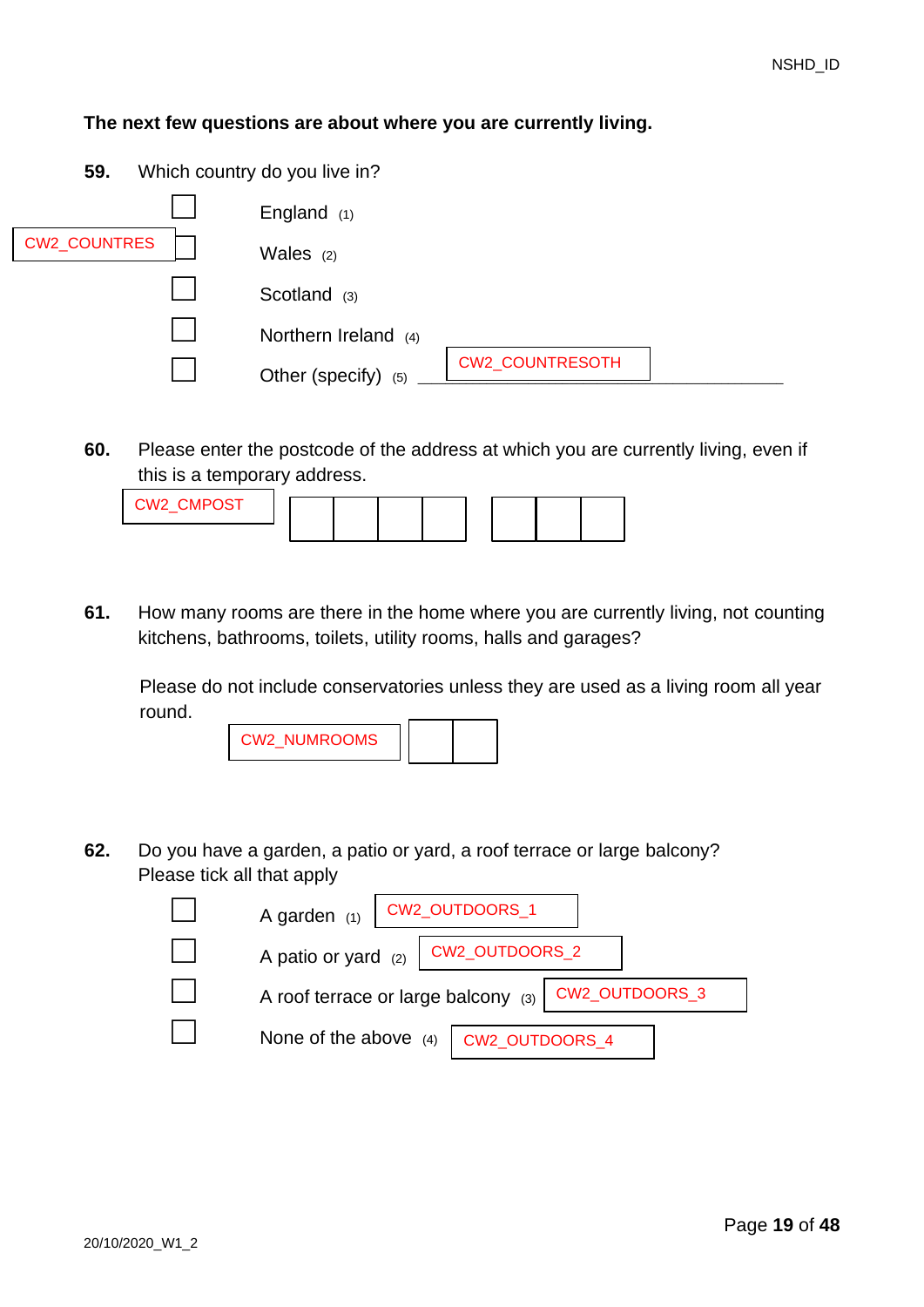### **63.** Do you (or your household) own or rent your home or have some other arrangement?

|                   | Own – outright $(1)$                                                                                                |
|-------------------|---------------------------------------------------------------------------------------------------------------------|
|                   | Own - buying with help of a mortgage / loan (2)                                                                     |
| <b>CW2_TENURE</b> | Pay part rent and part mortgage (shared / equity ownership) (3)                                                     |
|                   | Rent it $(4)$                                                                                                       |
|                   | Live here rent-free, including rent-free in relative's / friend's /<br>employer's property; exclude squatting $(5)$ |
|                   | Squatting (6)                                                                                                       |
|                   | Other arrangement $(7)$                                                                                             |
|                   |                                                                                                                     |

**64.** Has your tenure changed since the start of the Coronavirus outbreak in March?



Yes  $(1)$ 

No  $(2) \rightarrow go$  to question [66](#page-20-0)

**65.** At the start of the Coronavirus outbreak in March, did you (or your household) own or rent your home or have some other arrangement?

|                     | Own – outright $(1)$                                                                                                |
|---------------------|---------------------------------------------------------------------------------------------------------------------|
| <b>CW2 TENUREBC</b> | Own - buying with help of a mortgage / loan (2)                                                                     |
|                     | Pay part rent and part mortgage (shared / equity ownership) (3)                                                     |
|                     | Rent it $(4)$                                                                                                       |
|                     | Live here rent-free, including rent-free in relative's / friend's /<br>employer's property; exclude squatting $(5)$ |
|                     | Squatting $(6)$                                                                                                     |
|                     | Other arrangement $(7)$                                                                                             |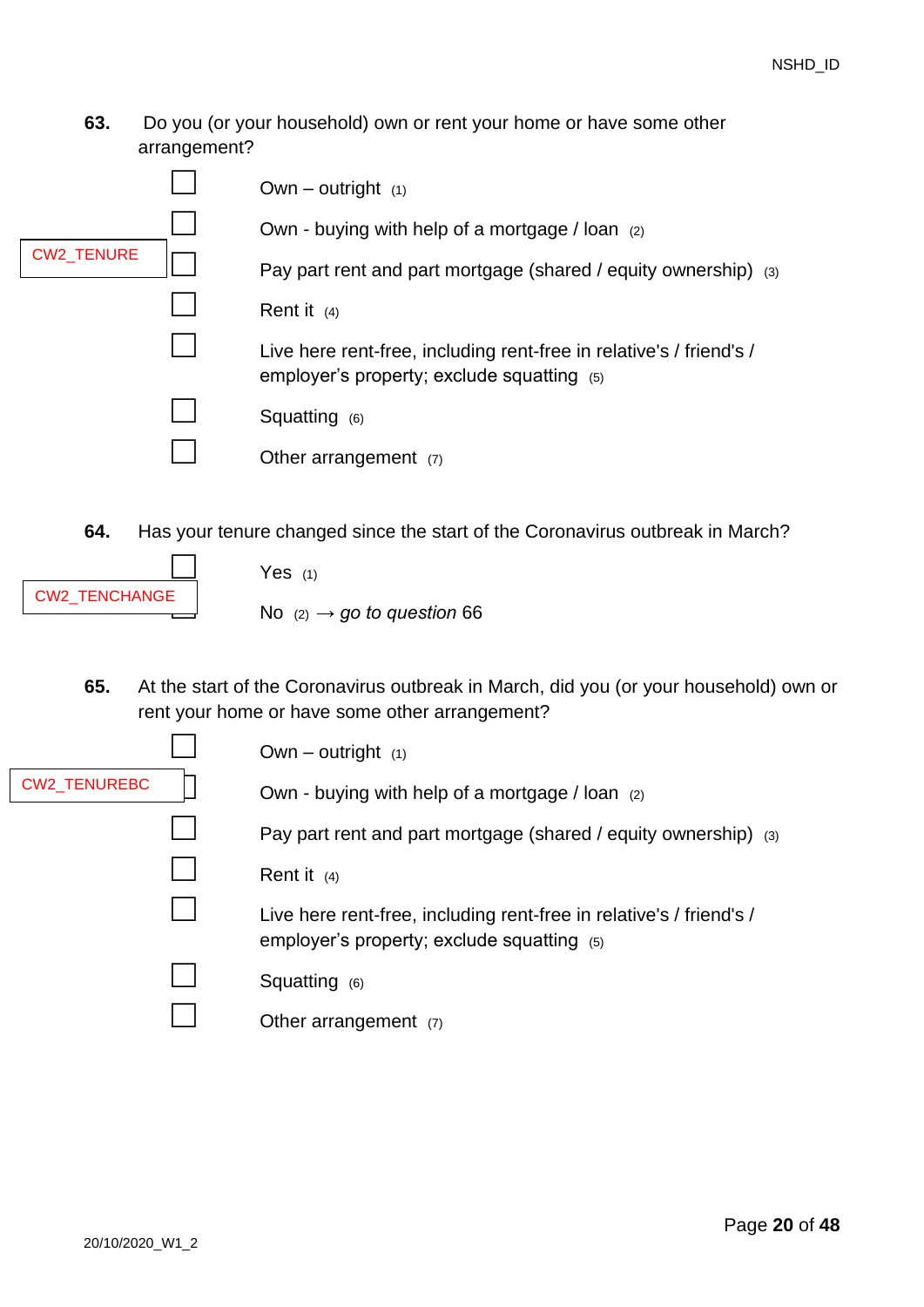**The following questions are about your financial situation, your job, or any other things that you were doing**.

<span id="page-20-0"></span>**66. In the 3 months before the Coronavirus outbreak in March**, how well would you say you personally were managing financially?

| Living comfortably (1)           | CW2_FINANCIALMANB |
|----------------------------------|-------------------|
| Doing all right $(2)$            |                   |
| Just about getting by<br>(3)     |                   |
| Finding it quite difficult $(4)$ |                   |
| Finding it very difficult (5)    |                   |
|                                  |                   |

**67.** Overall, how do you feel your **current** financial situation compares to **before the Coronavirus outbreak**?

| I'm much worse off (1)                                      |
|-------------------------------------------------------------|
| CW2_FINANCIALMAND                                           |
| I'm a little worse off (2)                                  |
| I'm about the same $(3) \rightarrow$ go to question 69      |
| I'm a little better off $(4) \rightarrow go$ to question 69 |
| I'm much better off $(5) \rightarrow go$ to question 69     |

**68.** You said that you are worse off now compared to before the Coronavirus outbreak. Have you {if living with a partner: or your partner} done any of the following as a result of this?

*Pease tick all that apply.*

| CW2_FINHTY_1 | Reduced spending (1)                       |
|--------------|--------------------------------------------|
| CW2_FINHTY_2 | Used savings (1)                           |
| CW2_FINHTY_3 | New borrowing from bank or credit card (1) |
| CW2_FINHTY_4 | New borrowing from family and friends (1)  |
| CW2_FINHTY_5 | None of these $(1)$                        |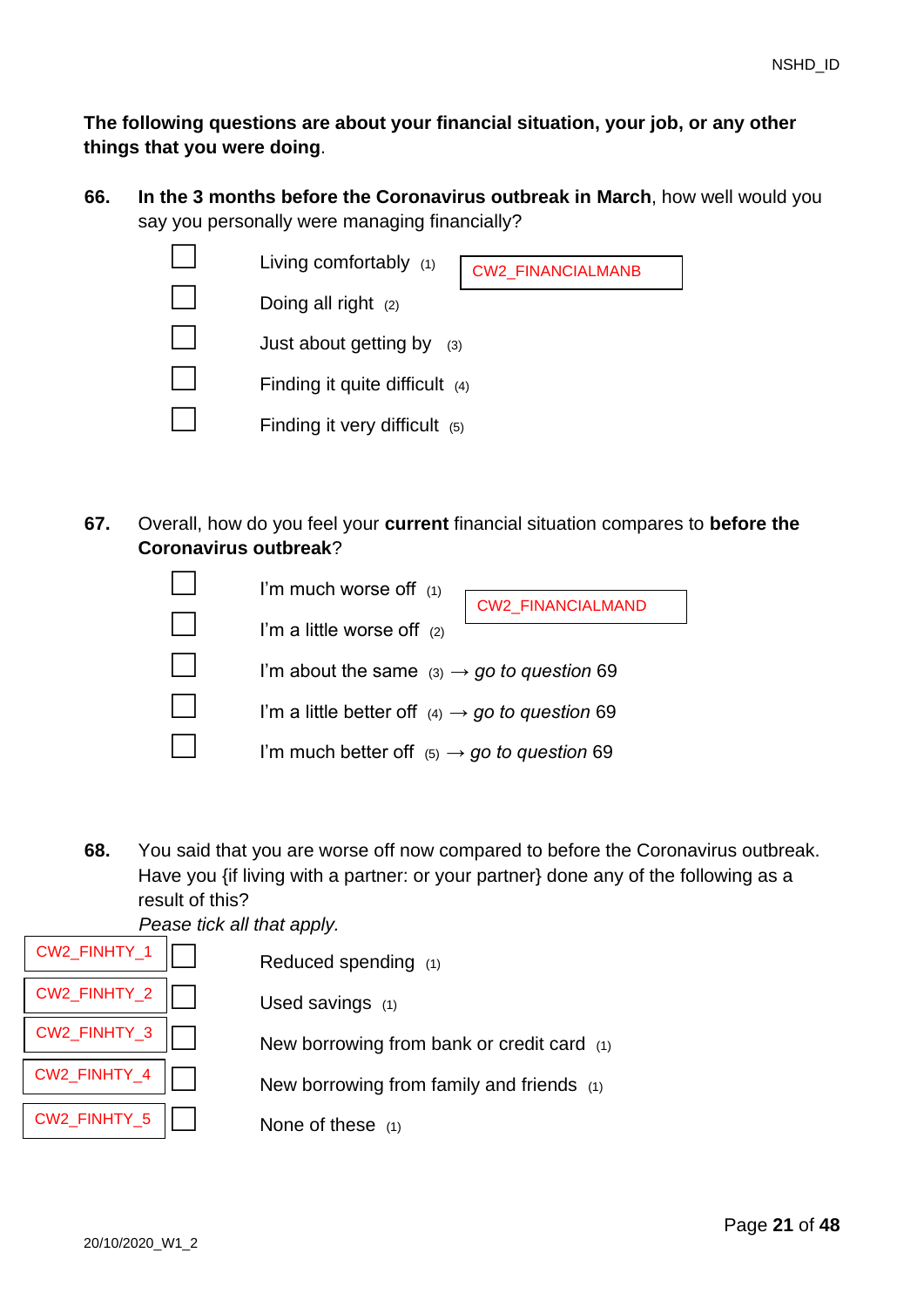## <span id="page-21-0"></span>**69.** In **12 months' time**, how do you expect your financial situation will compare to **before the Coronavirus outbreak**?



**70.** In the **three months before the Coronavirus outbreak in March**, did you (or your partner if you have one) received any of the following? *Please tick all that apply.*

| CW2_BENEFITB_2  | Universal credit (2)                                                                     |
|-----------------|------------------------------------------------------------------------------------------|
| CW2_BENEFITB_3  | Pension credit (3)                                                                       |
| CW2_BENEFITB_4  | Income support or Job Seeker's Allowance (4)                                             |
| CW2_BENEFITB_5  | Working Tax Credit or Child Tax credit (5)                                               |
| CW2_BENEFITB_6  | Employment and Support Allowance (6)                                                     |
| CW2_BENEFITB_8  | Statutory sick pay (7)                                                                   |
| CW2_BENEFITB_14 | Housing benefit (8)                                                                      |
| CW2_BENEFITB_9  | Council tax support or reduction (9)                                                     |
| CW2_BENEFITB_12 | Carers allowance, Personal independence payments, or Disability<br>Living Allowance (11) |
| CW2_BENEFITB_13 | No - none of these $(12)$                                                                |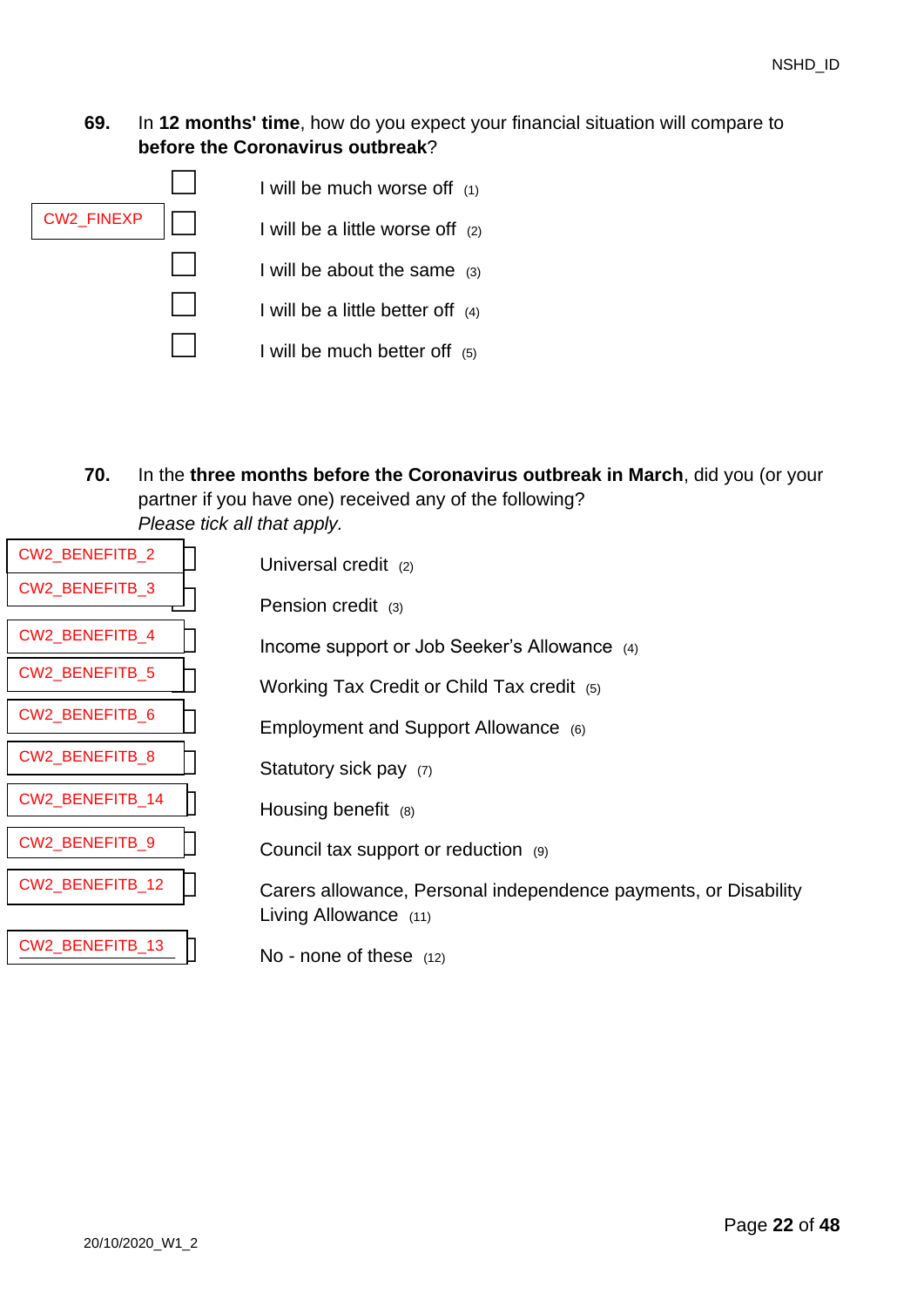**71. Since the Coronavirus outbreak in March**, have you (or your partner if you have one) made any **new** claims for the following? *Please tick all that apply.*

| CW2_BENEFITD_2        | Universal credit (2)                                          |
|-----------------------|---------------------------------------------------------------|
| CW2_BENEFITD_4        | Employment and Support Allowance (3)                          |
| <b>CW2 BENEFITD 5</b> | Statutory sick pay $(4)$                                      |
| CW2 BENEFITD 6        | Council tax support or reduction (5)                          |
| CW2_BENEFITD_9        | Carers allowance or Personal independence payments (6)        |
| CW2_BENEFITD_7        | New government financial support for self employed people (7) |
| <b>CW2 BENEFITD 8</b> | No - none of these $(8)$                                      |

# **72. Since the Coronavirus outbreak in March**, have you used any of the following? *Please tick all that apply.*

| CW2_BENEFITOTH_1 | Mortgage or rent payment holidays (1)                 |
|------------------|-------------------------------------------------------|
| CW2_BENEFITOTH_5 | Council tax payment holiday (5)                       |
| CW2_BENEFITOTH_2 | Other debt repayment or interest payment holidays (2) |
| CW2_BENEFITOTH_4 | No - none of these $(4)$                              |

**73. Between March 2019 and March 2020**, did you **give** financial help, in the form of money or by paying for goods (for example groceries, medicines) to any of the following?

Please tick all that apply.

| <b>CW2 FINGIVB 1</b> | Adult children, including in-laws (1)            |
|----------------------|--------------------------------------------------|
| <b>CW2 FINGIVB 2</b> | Parents, including in-laws $(2)$                 |
| <b>CW2 FINGIVB 3</b> | Siblings<br>(3)                                  |
| <b>CW2 FINGIVB 4</b> | Former spouse or partner<br>(4)                  |
| <b>CW2 FINGIVB 5</b> | Friends or neighbours (5)                        |
| <b>CW2 FINGIVB 6</b> | Someone else<br>(6)                              |
| CW2_FINGIVB_7        | No - did not give financial help to anyone $(7)$ |
|                      |                                                  |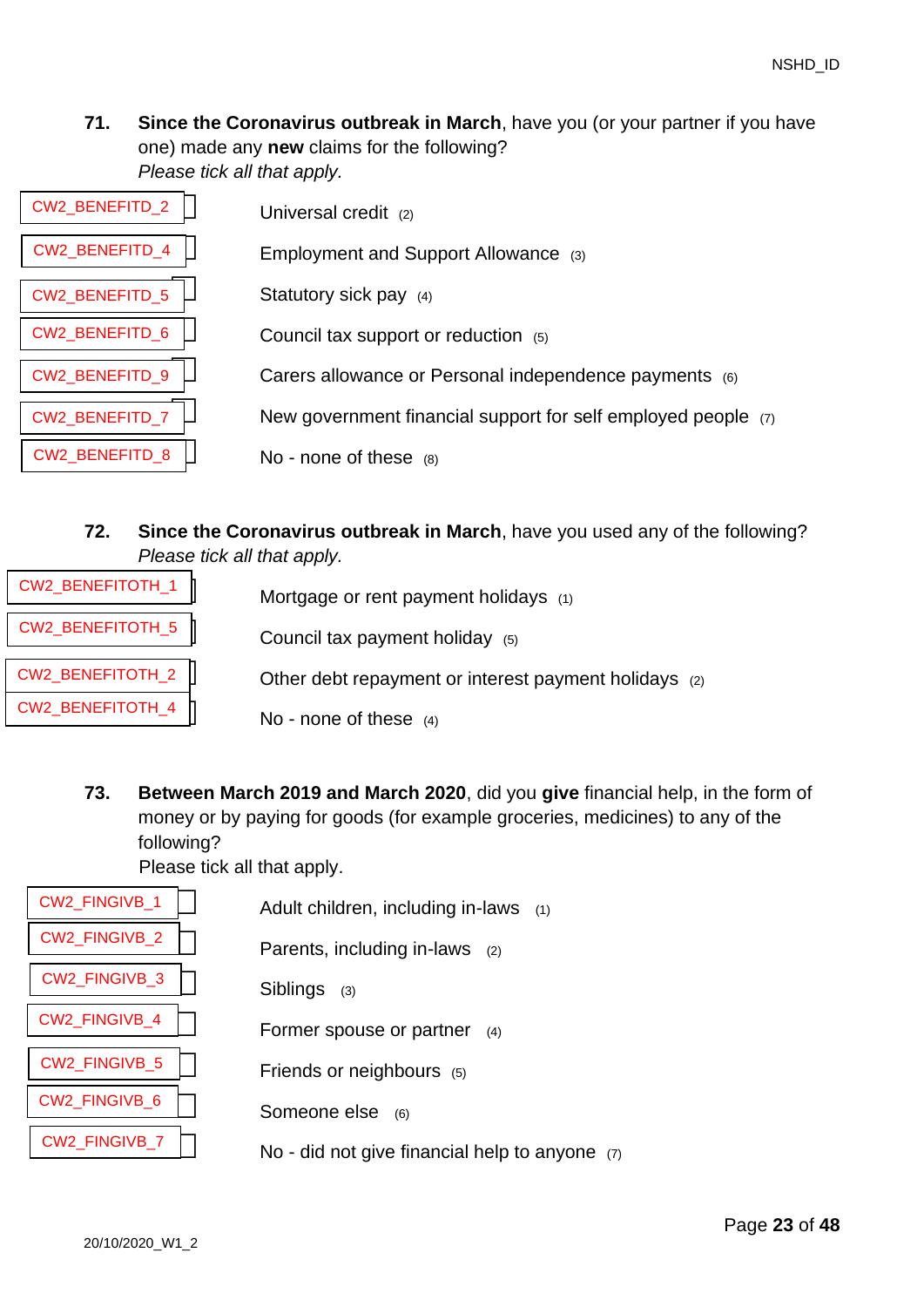**74. Since the Coronavirus outbreak in March**, have you **given** financial help, in the form of money or by paying for goods (for example groceries, medicines) to any of the following?

*Please tick all that apply.* 

| <b>CW2 FINGIVD 1</b> | Adult children, including in-laws $(1)$          |
|----------------------|--------------------------------------------------|
| <b>CW2 FINGIVD 2</b> | Parents, including in-laws $(2)$                 |
| <b>CW2 FINGIVD 3</b> | <b>Siblings</b><br>(3)                           |
| <b>CW2 FINGIVD 4</b> | Former spouse or partner $(4)$                   |
| <b>CW2 FINGIVD 5</b> | Friends or neighbours (5)                        |
| CW2 FINGIVD 6        | Someone else (6)                                 |
| CW2_FINGIVD_7        | No - did not give financial help to anyone $(7)$ |

**75.** Compared with before the Coronavirus outbreak in March, has the amount of financial help you have been **giving** since then ....?



**76. Between March 2019 and March 2020**, did you **receive** financial help, in the form of money or by paying for goods (for example groceries, medicines) from any of the following?

*Please tick all that apply.*

| <b>CW2 FINRECB 1</b> | Adult children, including in-laws $(1)$             |
|----------------------|-----------------------------------------------------|
| CW2_FINRECB_2        | Parents, including in-laws $(2)$                    |
| CW2 FINRECB 3        | Siblings<br>(3)                                     |
| CW2 FINRECB 4        | Former spouse or partner<br>(4)                     |
| CW2 FINRECB 5        | Friends or neighbours (5)                           |
| CW2 FINRECB 6        | Someone else<br>(6)                                 |
| CW2 FINRECB 7        | No - did not receive financial help to anyone $(7)$ |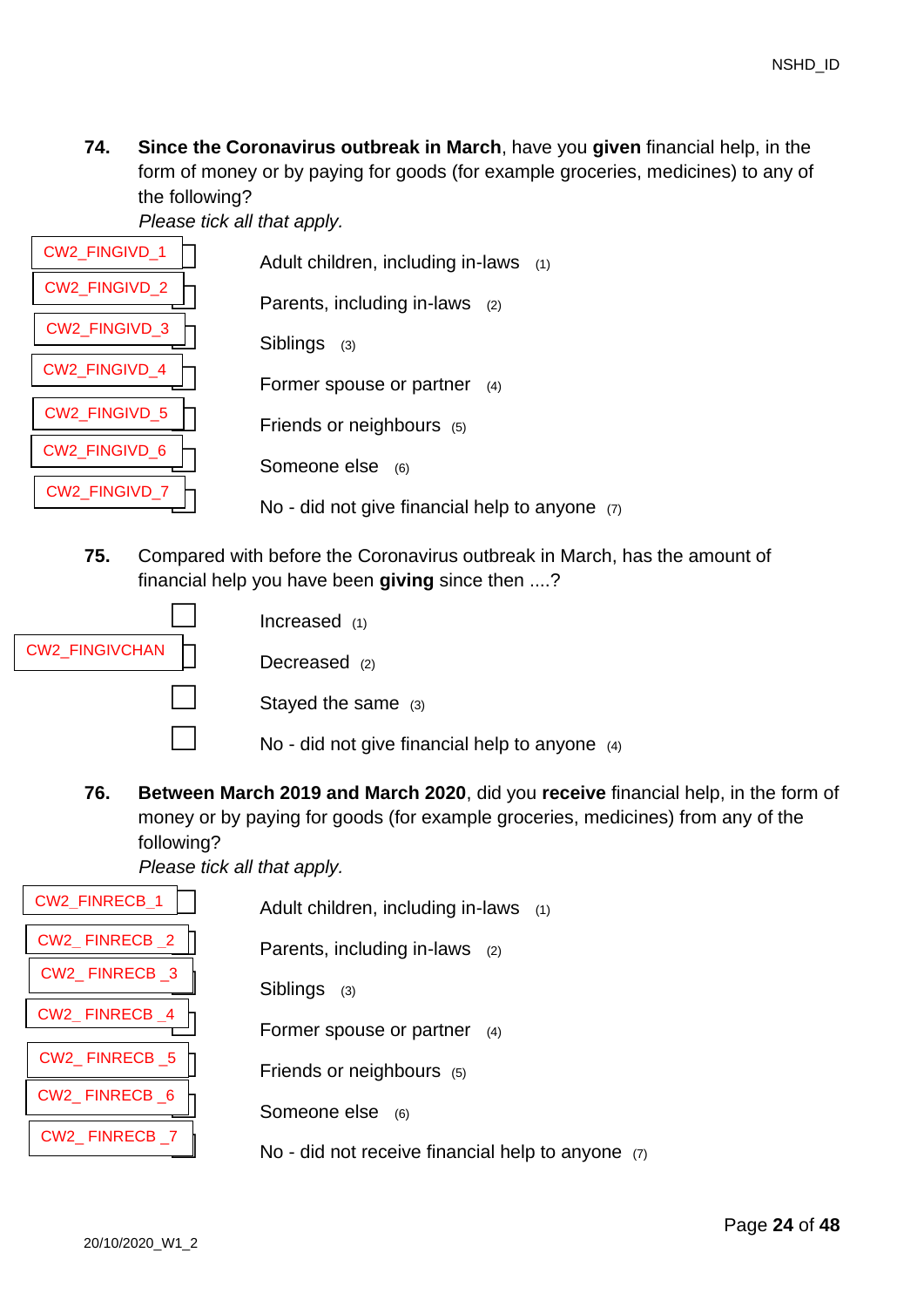**77. Since the Coronavirus outbreak in March**, have you **received** financial help, in the form of money or by paying for goods (for example groceries, medicines) from any of the following?

Please tick all that apply.

| <b>CW2 FINRECD 1</b> | Adult children, including in-laws (1)               |
|----------------------|-----------------------------------------------------|
| CW2 FINRECD 2        | Parents, including in-laws $(2)$                    |
| CW2 FINRECD 3        |                                                     |
| CW2 FINRECD 4        | <b>Siblings</b><br>(3)                              |
|                      | Former spouse or partner<br>(4)                     |
| CW2 FINRECD 5        | Friends or neighbours (5)                           |
| CW2 FINRECD 6        | Someone else                                        |
| CW2 FINRECD 7        | (6)                                                 |
|                      | No - did not receive financial help to anyone $(7)$ |

**78.** Compared with before the Coronavirus outbreak in March, has the amount of financial help you have been **receiving** since then ....?

|                     | Increased $(1)$                                     |
|---------------------|-----------------------------------------------------|
| <b>CW2_FINRCHAN</b> | Decreased $(2)$                                     |
|                     | Stayed the same (3)                                 |
|                     | No - did not receive financial help to anyone $(4)$ |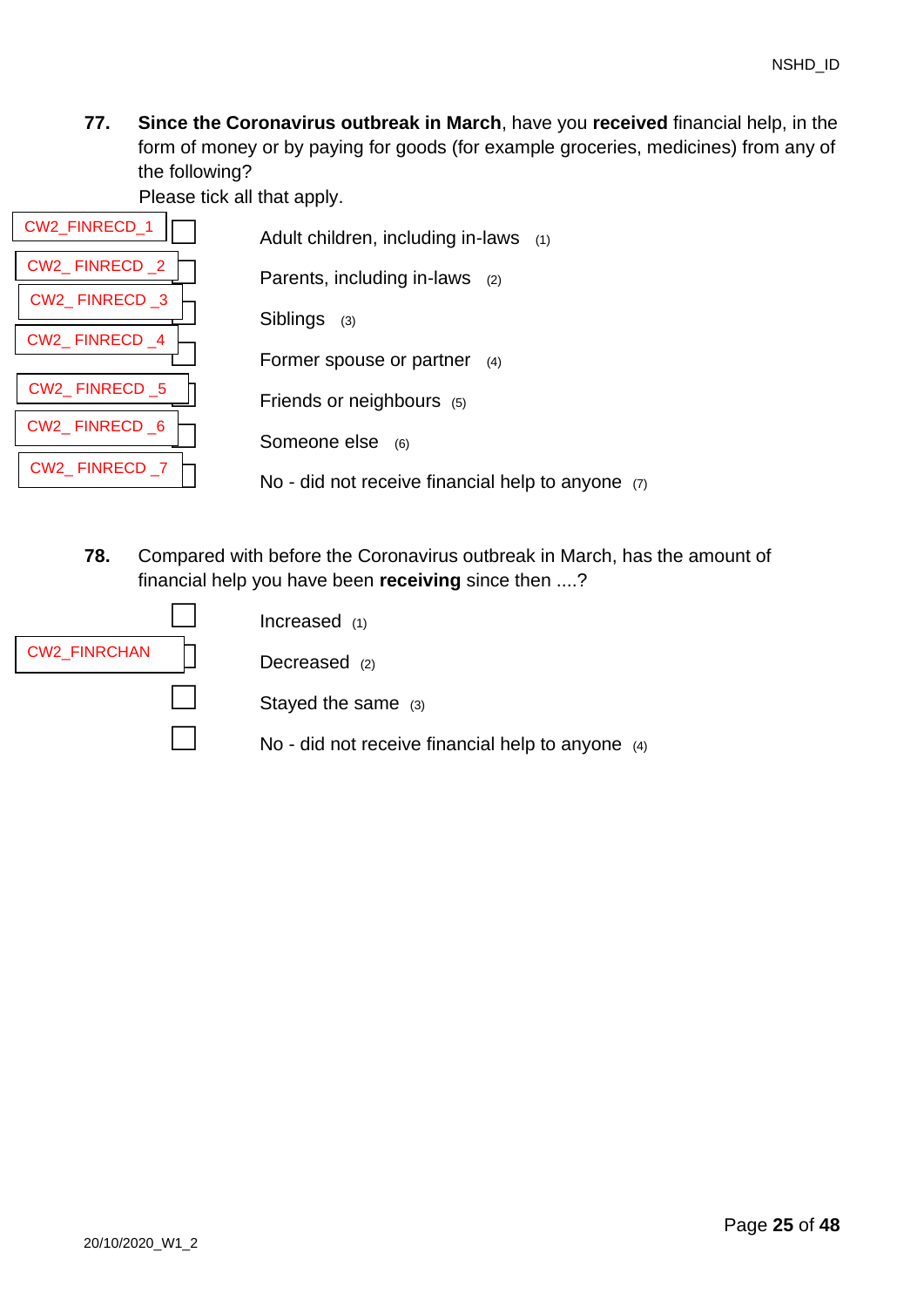**79.** Which of these best describes what you were doing just **before the Coronavirus outbreak in March**? If you were doing more than one activity, please choose the activity that you spent most time doing.

|                          | Employed $(1) \rightarrow go$ to question 80                                   |
|--------------------------|--------------------------------------------------------------------------------|
|                          | Self-employed $(2) \rightarrow go$ to question $\rightarrow go$ to question 80 |
| <b>CW2_ECONACTIVITYB</b> | In unpaid/voluntary work $(3) \rightarrow g\sigma$ to question 80              |
|                          | Apprenticeship $(4) \rightarrow$ go to question 80                             |
|                          | Unemployed $(5) \rightarrow$ go to question 85                                 |
|                          | Permanently sick or disabled $(6) \rightarrow go$ to question 85               |
|                          | Looking after home or family $(7) \rightarrow$ go to question 85               |
|                          | In education at school/college/university $(8) \rightarrow$ go to question 85  |
|                          | Retired $(9) \rightarrow go$ to question 85                                    |
|                          | Doing something else $(10) \rightarrow$ go to question 85                      |

<span id="page-25-0"></span>**80.** Still thinking about the job you were doing **just before the Coronavirus outbreak in March**, how many hours per week did you usually work, not including meal breaks but including overtime?



**81.** What was your job title at that time?

\_\_\_\_\_\_\_\_\_\_\_\_\_\_\_\_\_\_\_\_\_\_\_\_\_\_\_\_\_\_\_\_\_\_\_\_\_\_\_\_\_\_\_\_\_\_\_\_\_\_\_\_\_\_\_\_\_\_\_\_\_\_\_\_ CW2\_JTITLEB

**82.** Please describe in your own words what you mainly did in this job. Please describe in detail (for example job title and the type of work).

| CW2_JDOB |  |  |
|----------|--|--|
|          |  |  |
|          |  |  |
|          |  |  |
|          |  |  |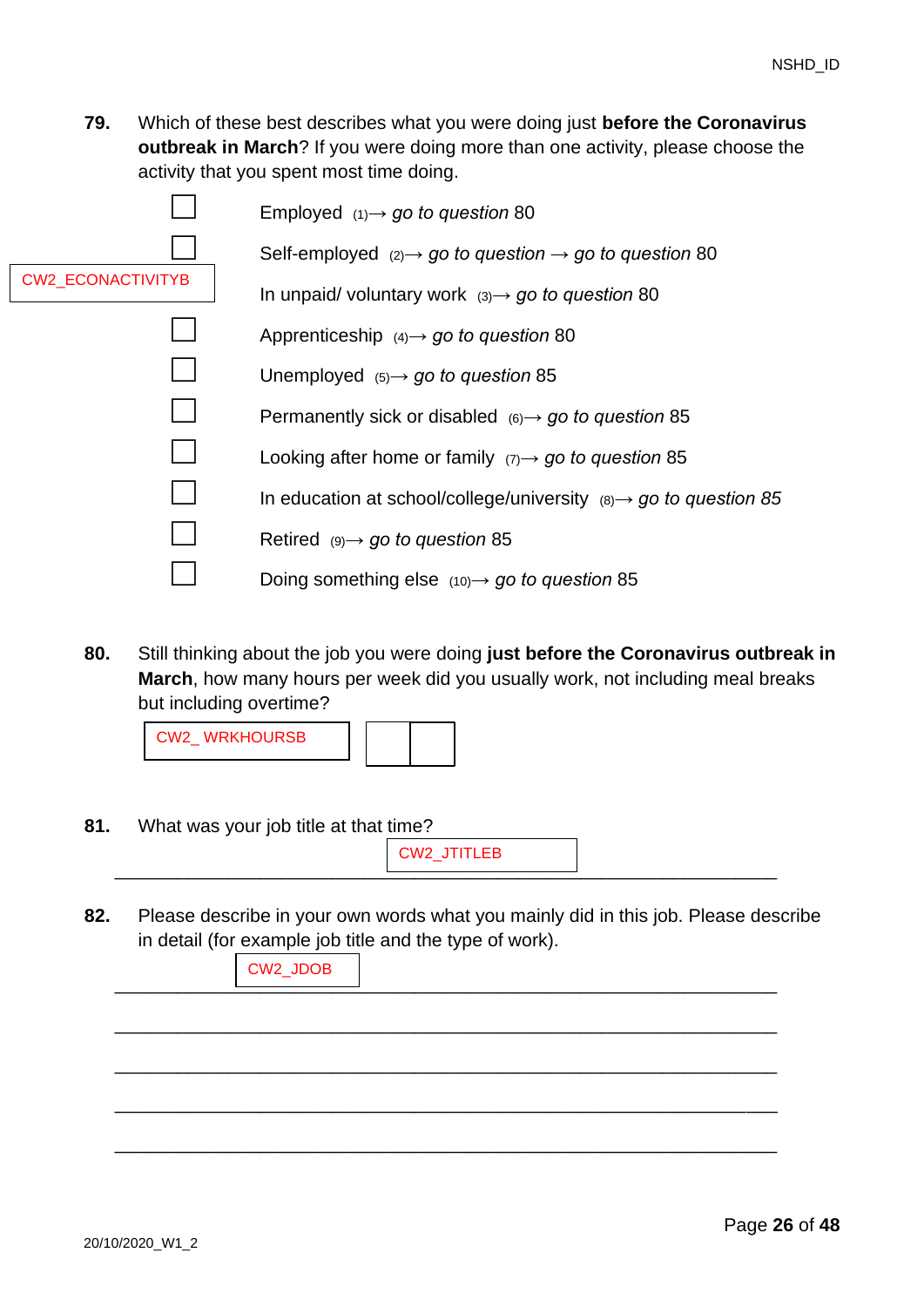**83.** What did the firm or organisation you worked for, or own mainly make or do? Please describe in detail (for example manufacturing, processing or distribution, goods produced, materials used, wholesale or retail).

| CW2_JMAKEB |  |  |
|------------|--|--|
|            |  |  |
|            |  |  |
|            |  |  |
|            |  |  |

**84.** In this job, did you have a zero hours contract?

|                   | Yes $(1)$          |
|-------------------|--------------------|
| <b>CW2_ZEROHB</b> | No(2)              |
|                   | Not applicable (3) |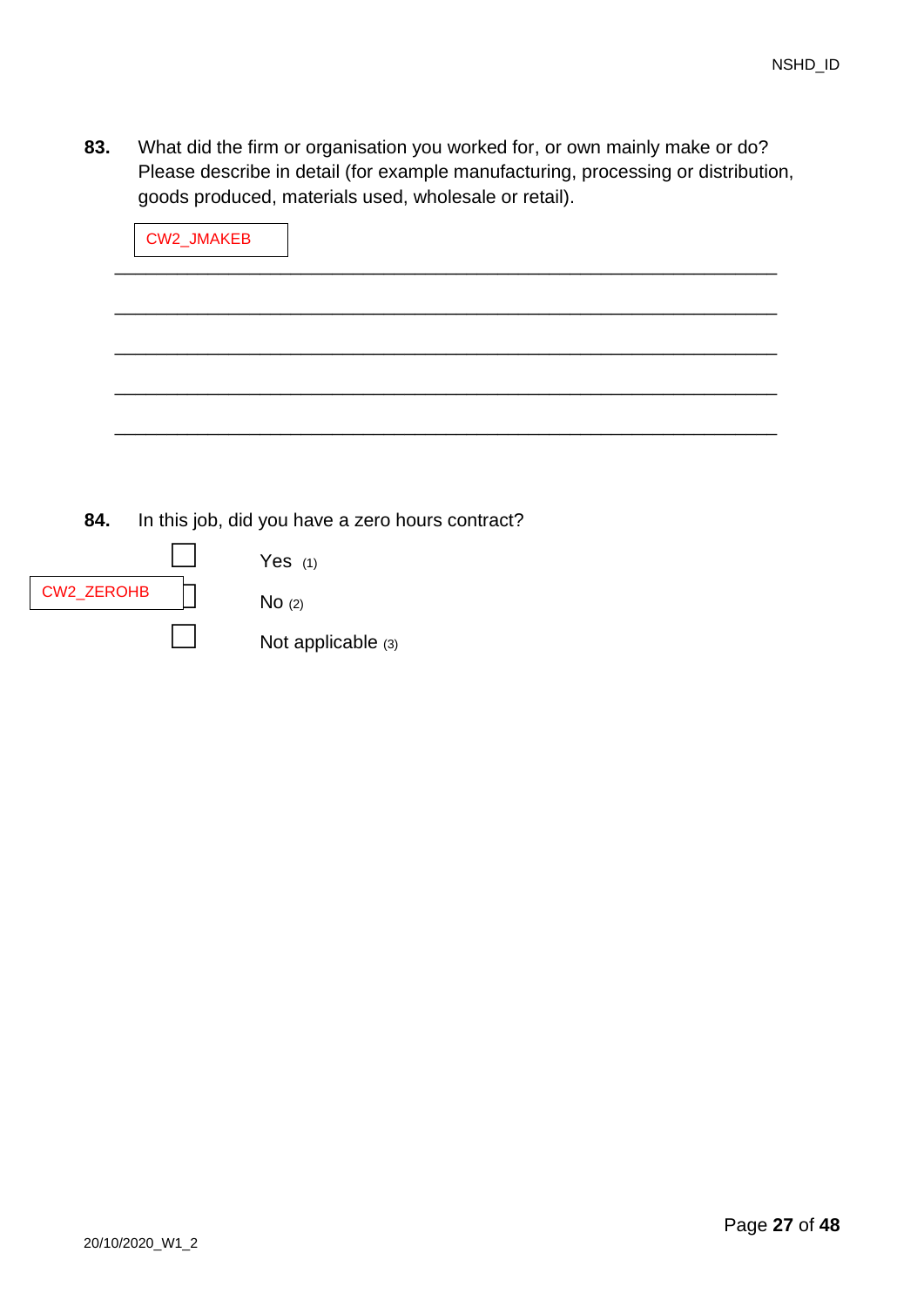<span id="page-27-0"></span>**85.** Which of these would you say best describes your situation **now**?

| <b>CW2 ECONACTIVITYD</b> | Employed and currently working (or on annual leave / holiday) $(1) \rightarrow g\sigma$<br>to question 86 |
|--------------------------|-----------------------------------------------------------------------------------------------------------|
|                          | Employed but on paid leave (including furlough) $(2) \rightarrow g\sigma$ to question<br>90               |
|                          | Employed and on unpaid leave $(3) \rightarrow g\sigma$ to question 90                                     |
|                          | Apprenticeship $(4) \rightarrow$ go to question 86                                                        |
|                          | In unpaid/voluntary work $(5) \rightarrow go$ to question 86                                              |
|                          | Self-employed and currently working $(6) \rightarrow$ go to question 86                                   |
|                          | Self-employed but not currently working $(7) \rightarrow$ go to question 90                               |
|                          | Unemployed $(8) \rightarrow$ go to question 91                                                            |
|                          | Permanently sick or disabled $(9) \rightarrow go$ to question 91                                          |
|                          | Looking after home or family $(10) \rightarrow$ go to question 91                                         |
|                          | In education at school/college/university $(11) \rightarrow$ go to question 91                            |
|                          | Retired $(12) \rightarrow$ go to question 91                                                              |
|                          | Doing something else $(13) \rightarrow$ go to question 91                                                 |
|                          |                                                                                                           |

<span id="page-27-1"></span>**86.** How many hours per week do you usually work now, not including meal breaks but including overtime?



**87.** Which of the following best describes your work location **since** the Coronavirus outbreak?



Work from your own home (1)

□ Work at employer's premises (2) *→ go to question* [89](#page-28-1)

Work some days at home and some days at employer's premises (3)

Other  $(4) \rightarrow go$  to question [89](#page-28-1)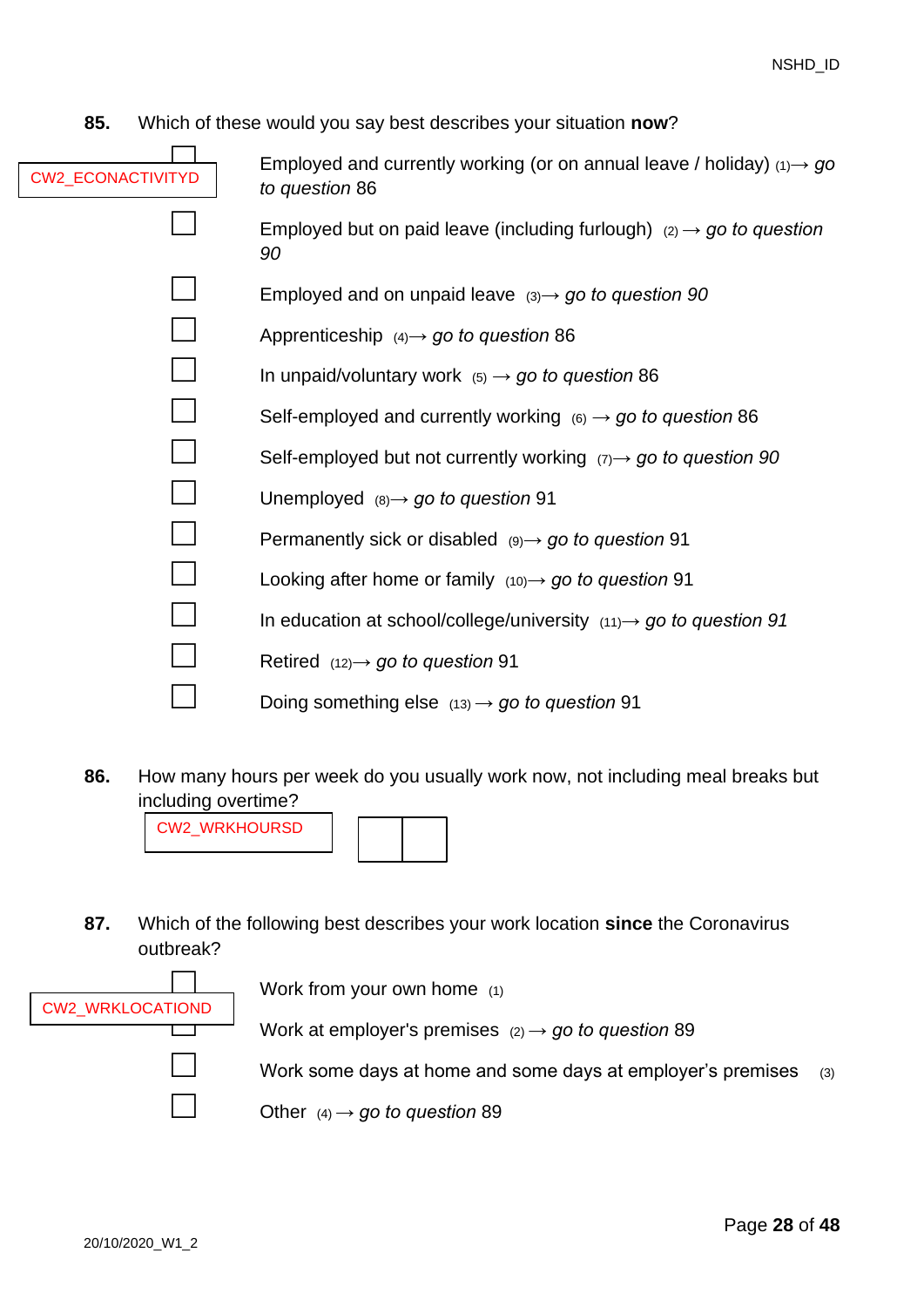**88.** Using a scale of 0 to 10, where 0 means 'completely disagree' and 10 means 'completely agree', please indicate the extent to which you agree or disagree with the statement below.

| <b>CW2_HWRKSAT</b>                                    |  | I am able to work effectively whilst being at home |   |                |   |   |                |  |  |    |
|-------------------------------------------------------|--|----------------------------------------------------|---|----------------|---|---|----------------|--|--|----|
| <b>Completely disagree</b><br><b>Completely agree</b> |  |                                                    |   |                |   |   |                |  |  |    |
|                                                       |  | $\overline{2}$                                     | 3 | $\overline{4}$ | 5 | 6 | $\overline{7}$ |  |  | 10 |
|                                                       |  |                                                    |   |                |   |   |                |  |  |    |

<span id="page-28-1"></span>**89.** Are you a Key worker, or has your work been classified as critical to the Covid-19 response?



<span id="page-28-0"></span>**90.** All things considered, how satisfied or dissatisfied are you with your present job overall?

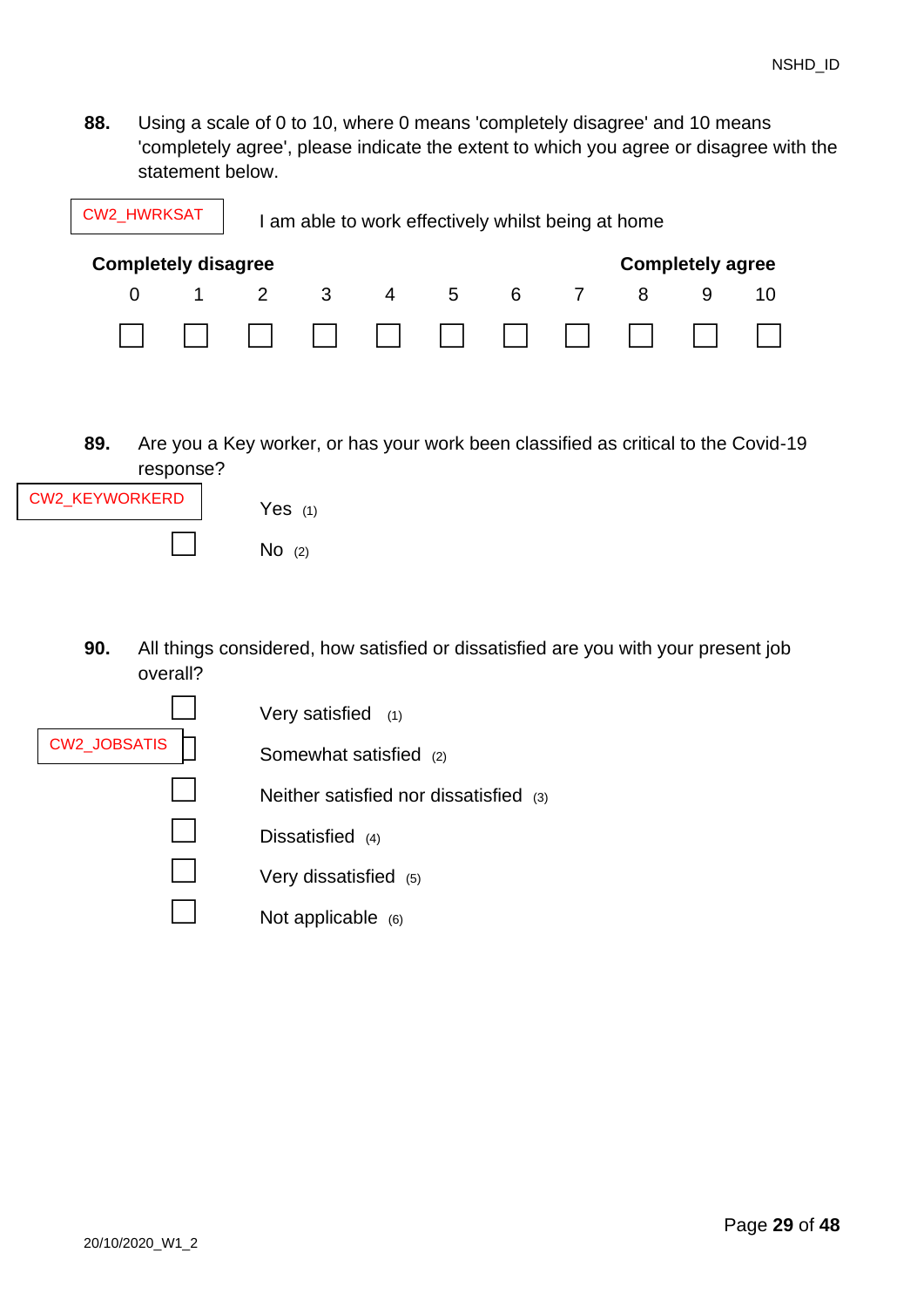<span id="page-29-0"></span>**91.** Which of these best describes what **your partner** was doing just **before** the Coronavirus outbreak in March? If they were doing more than one activity, please choose the activity that they spent most time doing.

| CW2_PECONACTIVITYB | Employed $(1) \rightarrow go$ to question 92                                  |
|--------------------|-------------------------------------------------------------------------------|
|                    | Self-employed $(2) \rightarrow go$ to question 92                             |
|                    | In unpaid/voluntary work $(3) \rightarrow go$ to question 92                  |
|                    | Apprenticeship $(4) \rightarrow$ go to question 92                            |
|                    | Unemployed $(5) \rightarrow$ go to question 97                                |
|                    | Permanently sick or disabled $(6) \rightarrow$ go to question 97              |
|                    | Looking after home or family $(7) \rightarrow g\sigma$ to question 97         |
|                    | In education at school/college/university $(8) \rightarrow$ go to question 97 |
|                    | Retired $(9) \rightarrow go$ to question 97                                   |
|                    | Doing something else $(10) \rightarrow$ go to question 97                     |
|                    | Not applicable, no partner (0) $\rightarrow$ go to question 100               |

<span id="page-29-1"></span>**92.** How many hours per week did **your partner** usually work, not including meal breaks but including overtime?

CW2\_PWRKHOURSB

**93.** What was **your partner's** job title?

\_\_\_\_\_\_\_\_\_\_\_\_\_\_\_\_\_\_\_\_\_\_\_\_\_\_\_\_\_\_\_\_\_\_\_\_\_\_\_\_\_\_\_\_\_\_\_\_\_\_\_\_\_\_\_\_\_\_\_\_\_\_\_\_ CW2\_PJTITLEB

**94.** Please describe in your own words what **your partner** mainly did in this job. Please describe in detail (for example job title and the type of work).

\_\_\_\_\_\_\_\_\_\_\_\_\_\_\_\_\_\_\_\_\_\_\_\_\_\_\_\_\_\_\_\_\_\_\_\_\_\_\_\_\_\_\_\_\_\_\_\_\_\_\_\_\_\_\_\_\_\_\_\_\_\_\_\_

\_\_\_\_\_\_\_\_\_\_\_\_\_\_\_\_\_\_\_\_\_\_\_\_\_\_\_\_\_\_\_\_\_\_\_\_\_\_\_\_\_\_\_\_\_\_\_\_\_\_\_\_\_\_\_\_\_\_\_\_\_\_\_\_

\_\_\_\_\_\_\_\_\_\_\_\_\_\_\_\_\_\_\_\_\_\_\_\_\_\_\_\_\_\_\_\_\_\_\_\_\_\_\_\_\_\_\_\_\_\_\_\_\_\_\_\_\_\_\_\_\_\_\_\_\_\_\_\_

\_\_\_\_\_\_\_\_\_\_\_\_\_\_\_\_\_\_\_\_\_\_\_\_\_\_\_\_\_\_\_\_\_\_\_\_\_\_\_\_\_\_\_\_\_\_\_\_\_\_\_\_\_\_\_\_\_\_\_\_\_\_\_\_

\_\_\_\_\_\_\_\_\_\_\_\_\_\_\_\_\_\_\_\_\_\_\_\_\_\_\_\_\_\_\_\_\_\_\_\_\_\_\_\_\_\_\_\_\_\_\_\_\_\_\_\_\_\_\_\_\_\_\_\_\_\_\_\_ CW2\_PJOBD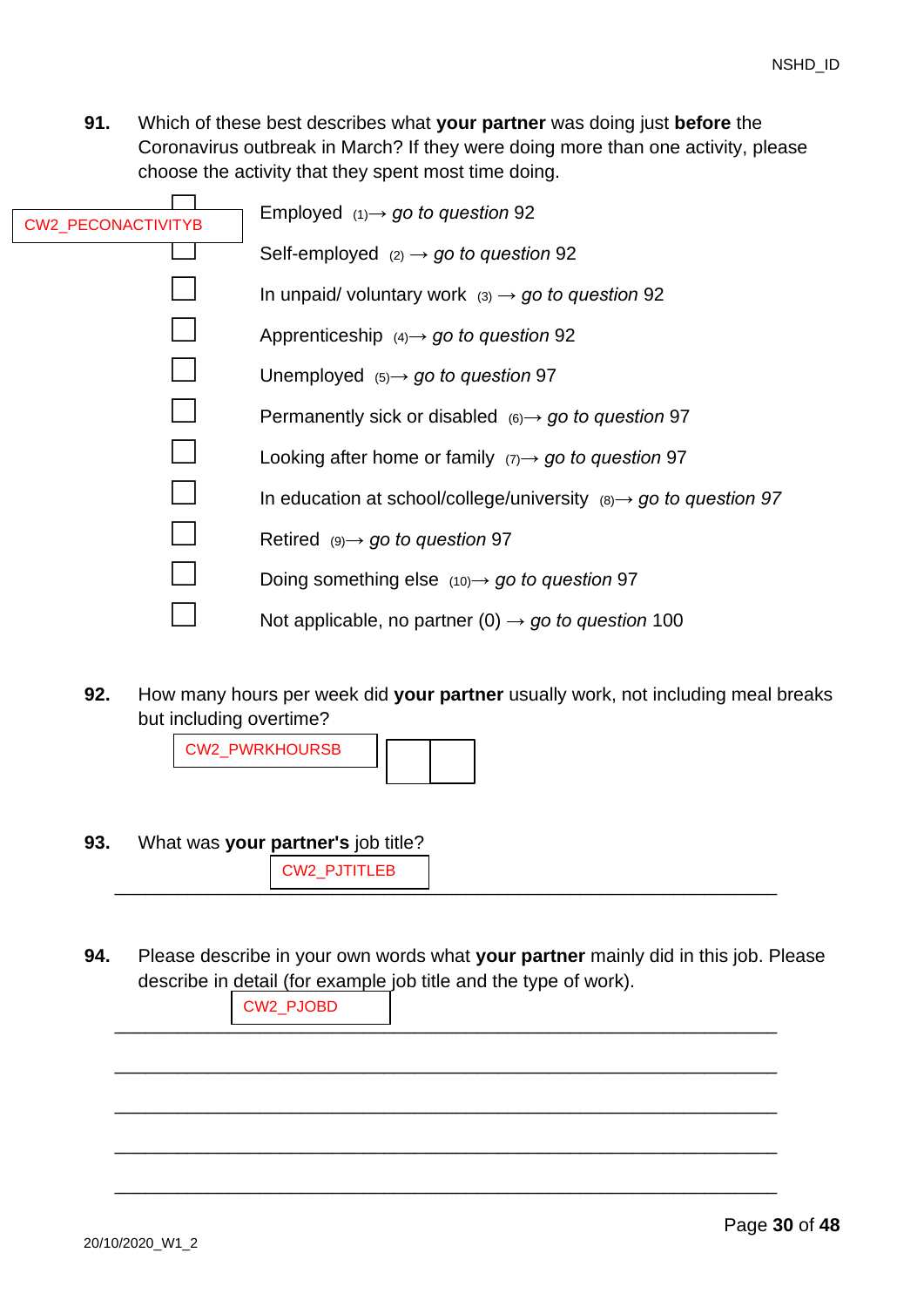**95.** What did the firm or organisation **your partner** worked for, or own, mainly make or do? Please describe in detail (for example manufacturing, processing or distribution, goods produced, materials used, wholesale or retail.

| CW2_PJMAKEB |  |  |
|-------------|--|--|
|             |  |  |
|             |  |  |
|             |  |  |
|             |  |  |
|             |  |  |

**96.** In this job, did **your partner** have a zero hours contract?

| CW2_PZEROHB | Yes $(1)$          |
|-------------|--------------------|
|             | No $(2)$           |
|             | Not applicable (3) |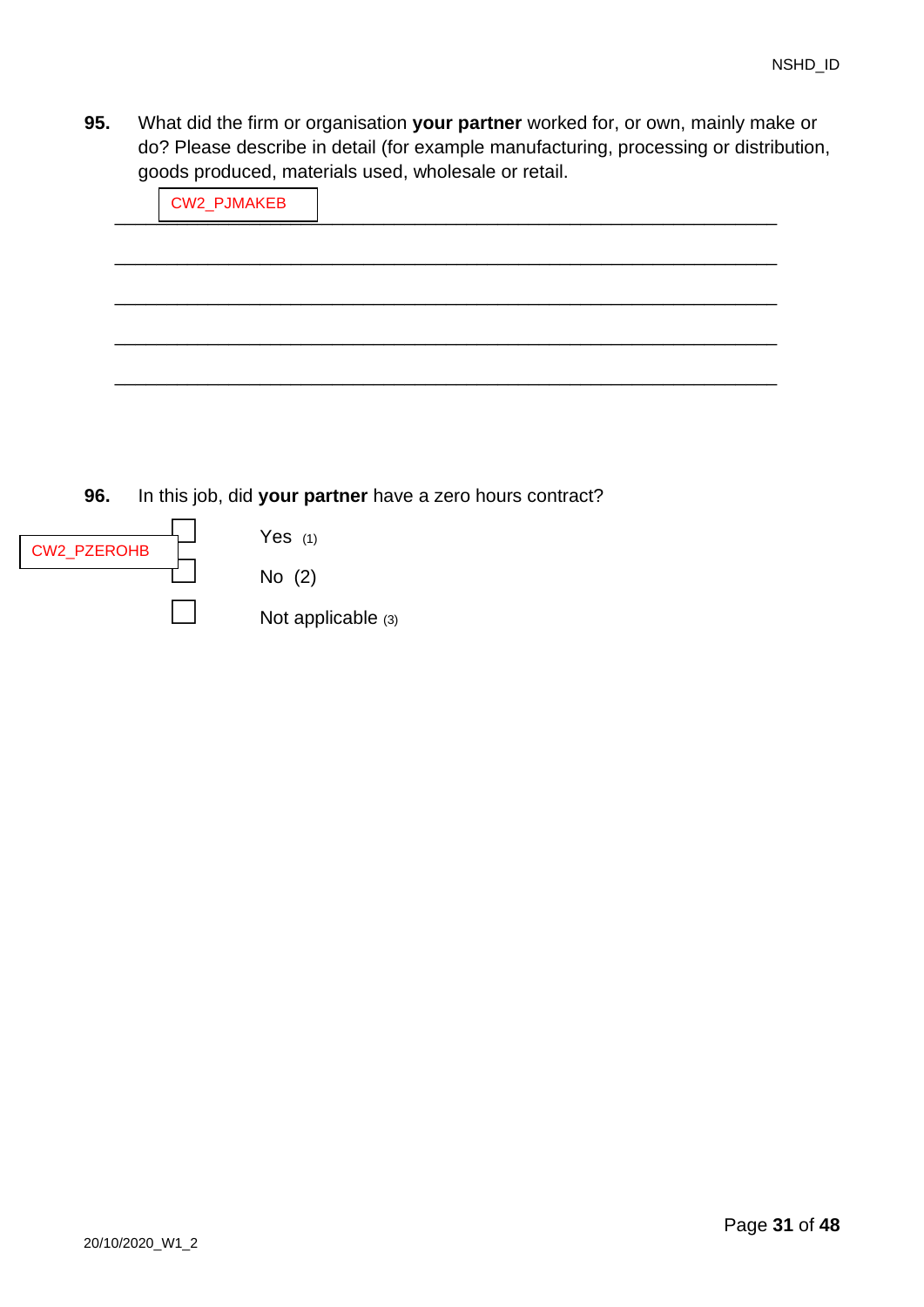#### <span id="page-31-0"></span>**97.** Which of these would you say best describes **your partner's** situation **now**?

|                           | Employed and currently working $(1) \rightarrow g_0$ to question 98                   |
|---------------------------|---------------------------------------------------------------------------------------|
|                           | Employed but on paid leave (including furlough) $(2) \rightarrow g\sigma$ to question |
| <b>CW2 PECONACTIVITYD</b> | 100                                                                                   |
|                           | Employed and on unpaid leave $(3) \rightarrow g_0$ to question 100                    |
|                           | Apprenticeship $(4) \rightarrow go$ to question 98                                    |
|                           | In unpaid/voluntary work $(5) \rightarrow$ go to question 98                          |
|                           | Self-employed and currently working $(6) \rightarrow$ go to question 98               |
|                           | Self-employed but not currently working $(7) \rightarrow 90$ to question 100          |
|                           | Unemployed $(8) \rightarrow go$ to question 100                                       |
|                           | Permanently sick or disabled $(9) \rightarrow go$ to question 100                     |
|                           | Looking after home or family $(10) \rightarrow$ go to question 100                    |
|                           | In education at school/college/university $(11) \rightarrow$ go to question 100       |
|                           | Retired $(12) \rightarrow$ go to question 100                                         |
|                           | Doing something else $(13) \rightarrow$ go to question 100                            |
|                           | Not applicable, no partner $(0) \rightarrow go$ to question 100                       |
|                           |                                                                                       |

<span id="page-31-1"></span>**98.** How many hours per week does **your partner** usually work **now**, not including meal breaks but including overtime?



**99.** Is **your partner** a Key worker, or has their work been classified as critical to the Covid-19 response?

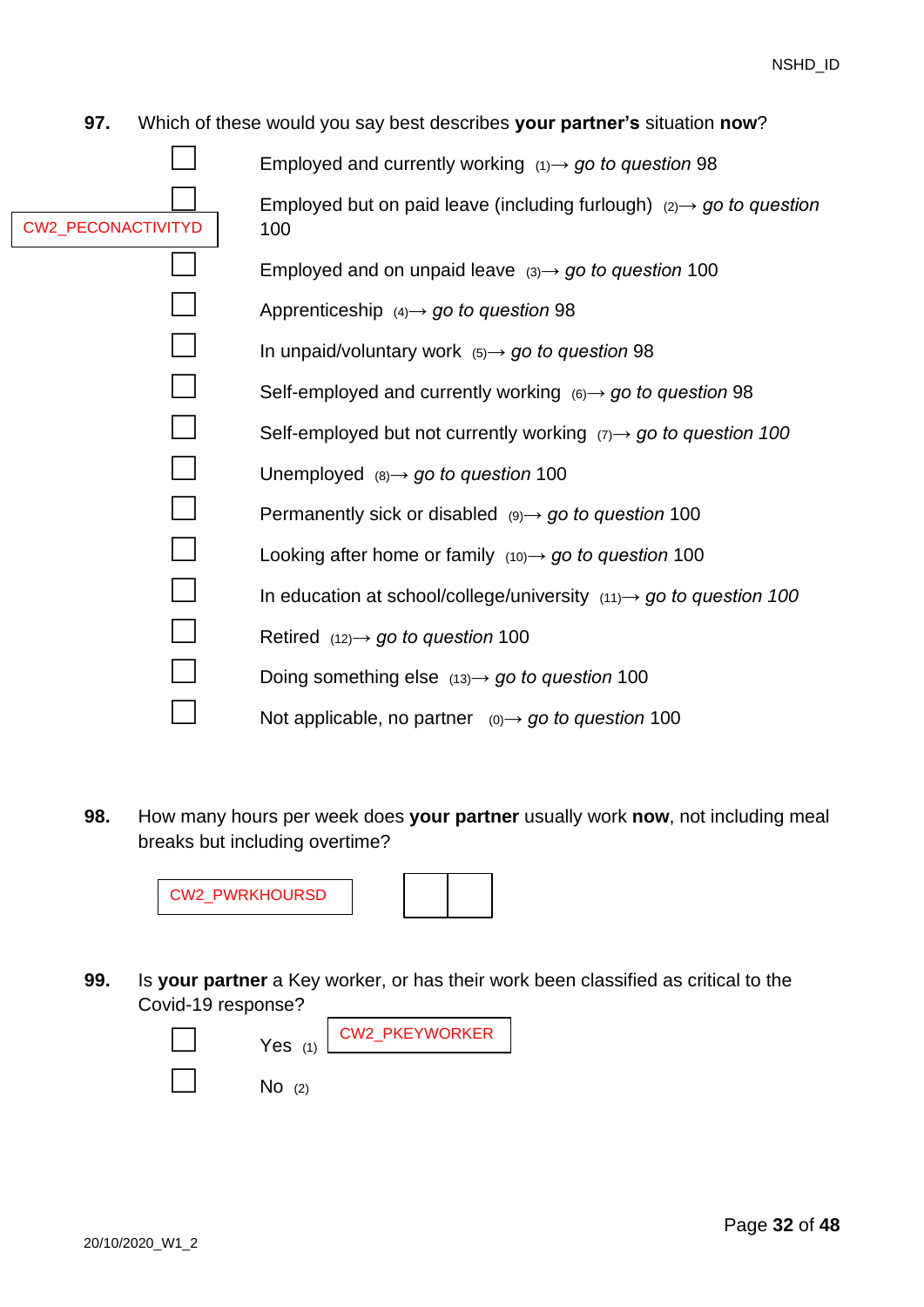## **The next set of questions are about smoking, drinking alcohol, exercise, diet and sleep.**

<span id="page-32-0"></span>

| <b>CW2_SMOKING</b> | I've never smoked cigarettes $(1) \rightarrow go$ to question 103                       |
|--------------------|-----------------------------------------------------------------------------------------|
|                    | I used to smoke cigarettes but don't at all now $(2) \rightarrow go$ to question<br>103 |
|                    | I now smoke cigarettes occasionally but not every day (3)                               |
|                    | I smoke cigarettes every day (4)                                                        |

**101.** In the **month before the Coronavirus outbreak in March**, how many cigarettes a day did you usually smoke?

CW2\_NUMCIGSPP

- **102. In the last four weeks**, how many cigarettes a day have you typically smoked? CW2\_NUMCIGSSP
- <span id="page-32-1"></span>**103.** Now thinking about electronic cigarettes or vaping devices, which of these statements applies to you?

CW2\_VAPE

I've never used an electronic cigarette or a vaping device  $(1) \rightarrow go$  to *question [105](#page-33-0)*

I used to use an electronic cigarette or a vaping device but don't at all now  $(2) \rightarrow go$  to question [105](#page-33-0)

I now use an electronic cigarette or a vaping device occasionally but not every day (3)

I use electronic cigarettes or vaping devices every day (4)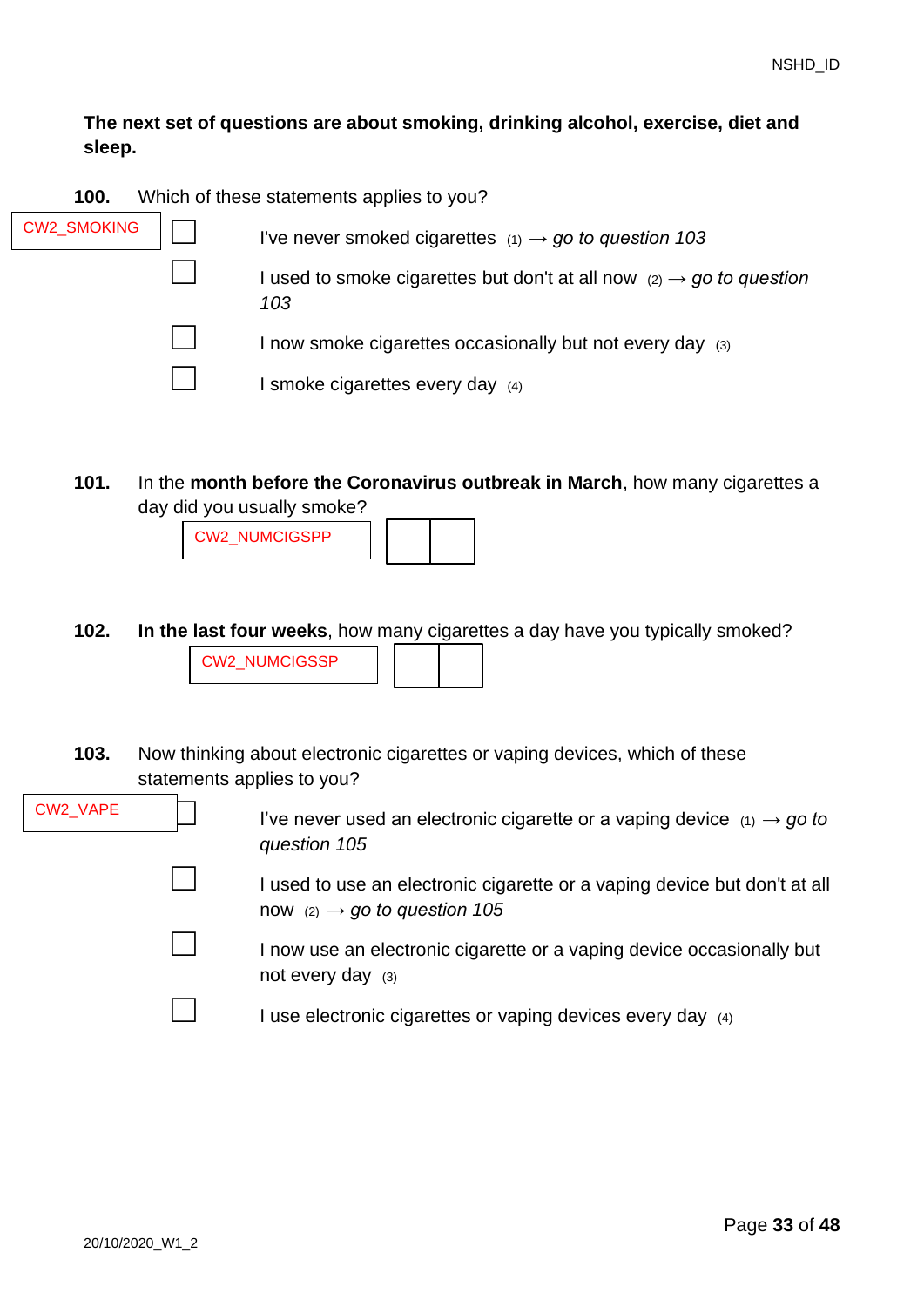**104. In the last four weeks**, has the amount you have been using an electronic cigarette or vaping device changed?



Yes - I have used an electronic cigarette or vaping device more often (1)

Yes - I have used an electronic cigarette or vaping device less often (2)

□ No (3)

<span id="page-33-0"></span>**105.** In the **month before the Coronavirus outbreak in March**, how often did you have a drink containing alcohol?



**106.** In the **month before the Coronavirus outbreak in March**, how many standard alcoholic drinks have you had on a typical day when you were drinking?



<span id="page-33-1"></span>**107. In the last four weeks**, how often have you had a drink containing alcohol?

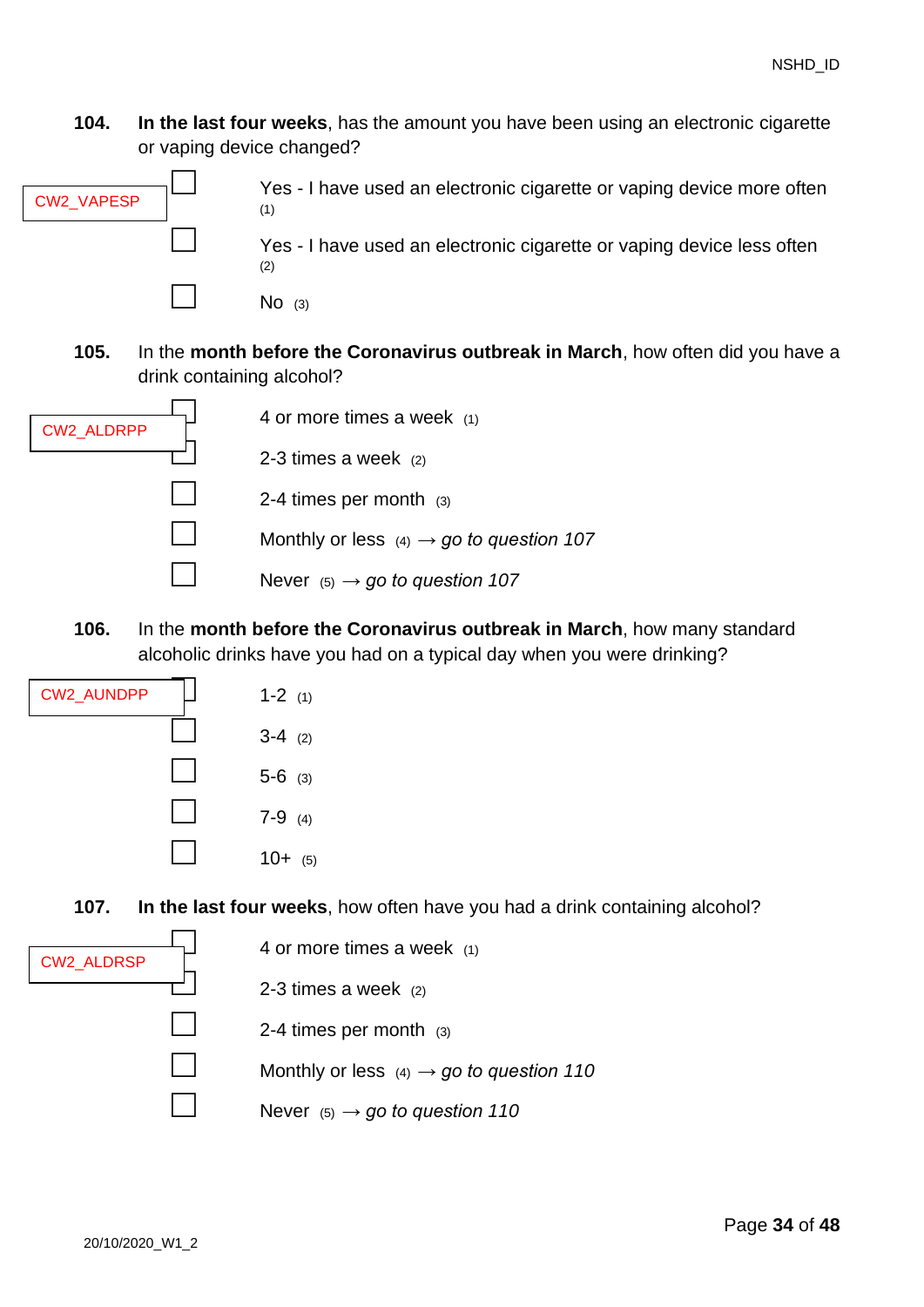**108. In the last four weeks**, how many standard alcoholic drinks do you have on a typical day when you were drinking?



**109. Since the national lockdown restrictions started to be eased in June**, how often have you found you were not able to stop drinking once you had started?

| <b>CW2_AUSDSP</b> | Never $(1)$                  |
|-------------------|------------------------------|
|                   | Less than monthly $(2)$      |
|                   | Monthly $(3)$                |
|                   | Weekly $(4)$                 |
|                   | Daily or almost daily<br>(5) |

<span id="page-34-0"></span>**110.** In the **month before the Coronavirus outbreak in March**, on how many days in a typical week did you do 30 minutes or more of exercise where you are working hard enough to raise your heart rate and break into a sweat?



**111. In the last four weeks**, on how many days in a typical week did you do 30 minutes or more of exercise where you are working hard enough to raise your heart rate and break into a sweat?

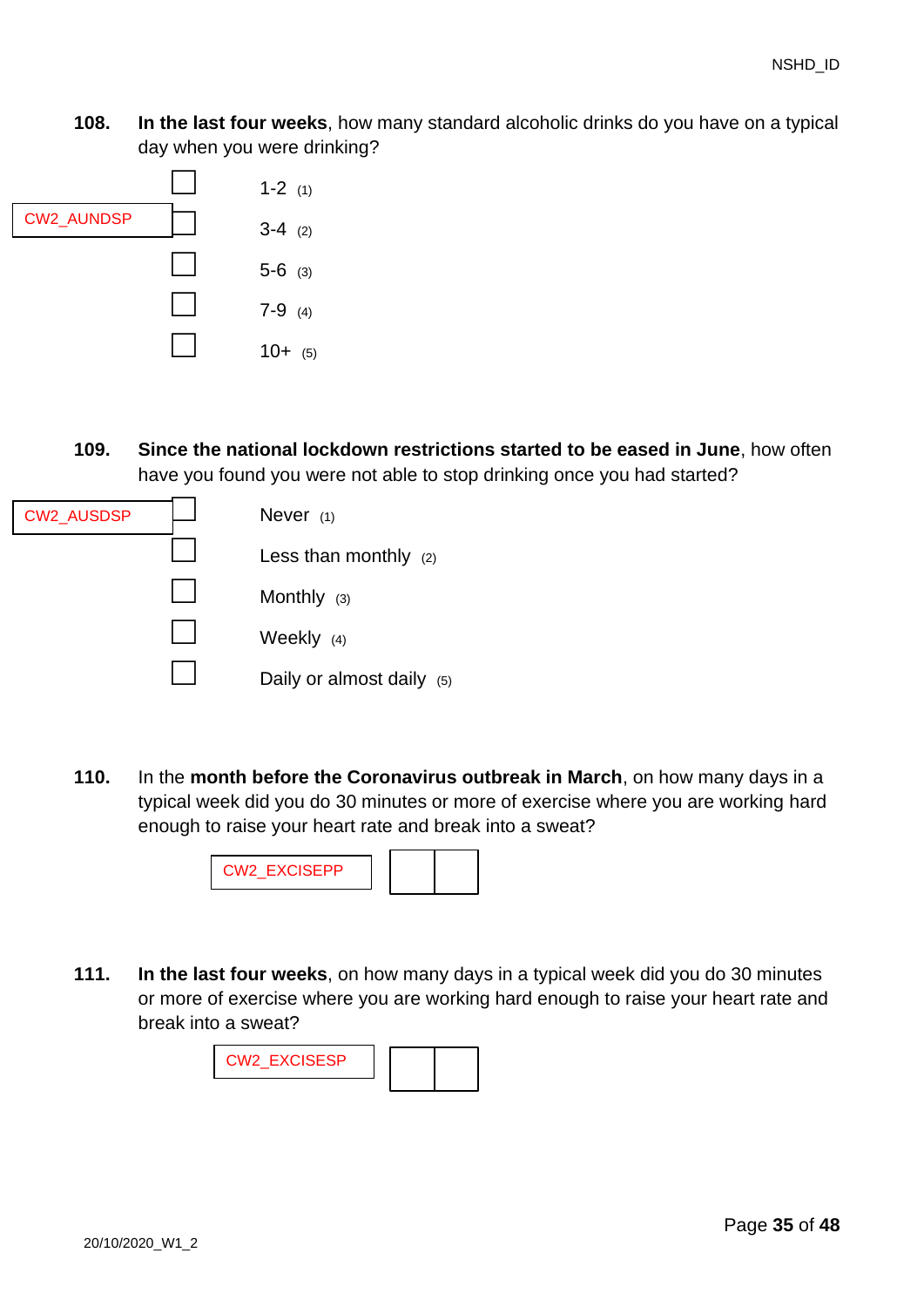**112.** In the **month before the Coronavirus outbreak in March**, how many portions of fresh fruit and vegetables did you eat in a typical day?

*A portion of fruit could be a whole piece of fruit, like an apple or banana or 80g of fruit (like in a fruit salad).*

*A portion of vegetables is 3 heaped tablespoons of cooked vegetables or beans /pulses or a handful of cherry tomatoes or a small bowl of salad. It does not include potatoes.*

*Juice/smoothies can count as 1 portion per day.*



**113. In the last four weeks**, how many portions of fresh fruit and vegetables have you eaten in a typical day?

*A portion of fruit could be a whole piece of fruit, like an apple or banana or 80g of fruit (like in a fruit salad).*

*A portion of vegetables is 3 heaped tablespoons of cooked vegetables or beans /pulses or a handful of cherry tomatoes or a small bowl of salad. It does not include potatoes.*

*Juice/smoothies can count as 1 portion per day.*



**114.** In the **month before the Coronavirus outbreak in March**, how many hours did you sleep each night on average?

Please round to the nearest hour.



**115. In the last four weeks**, how many hours have you slept each night on average? Please round to the nearest hour.

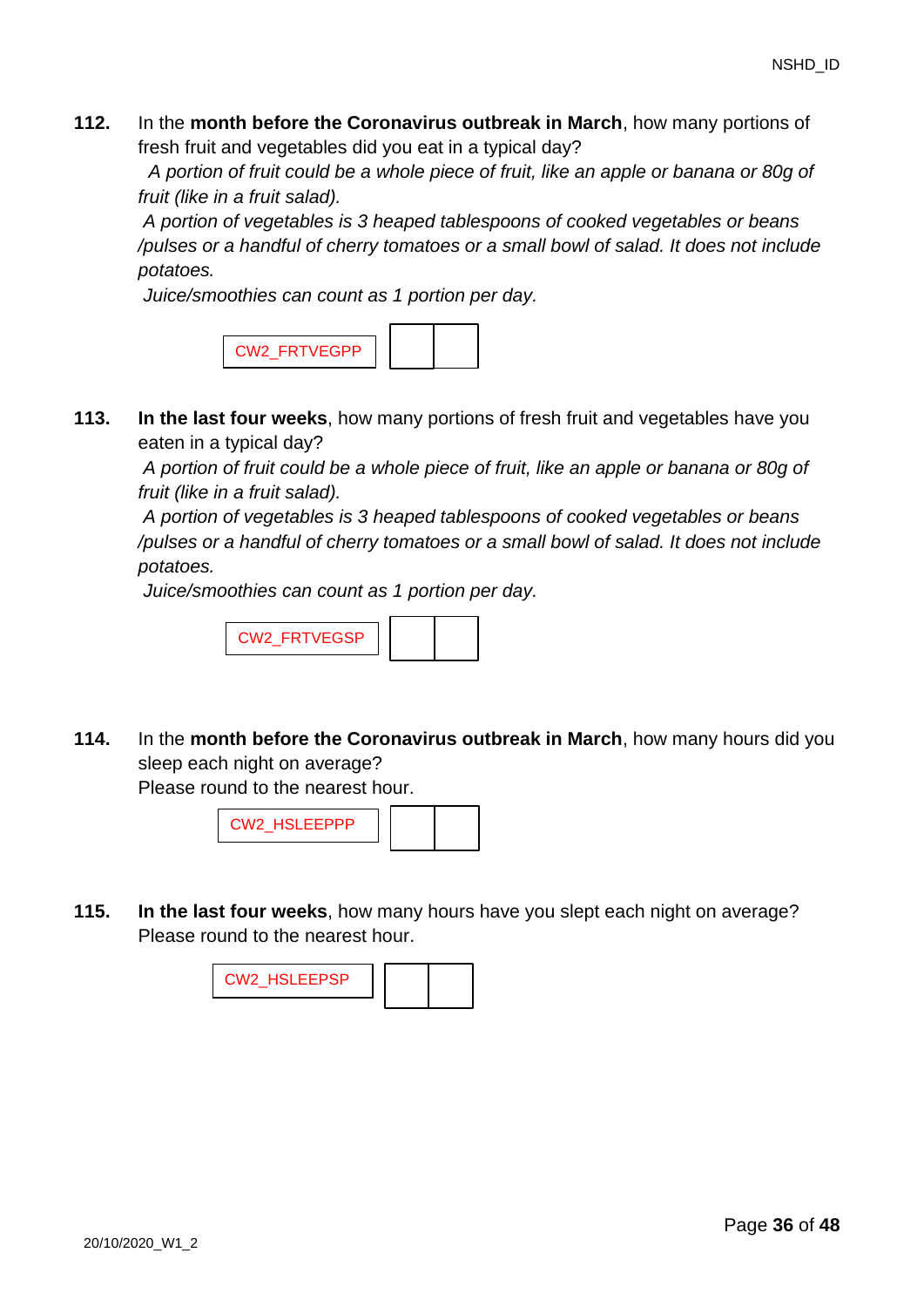### **The next question is about your weight.**

**116.** What is your weight?

Please report your weight in kilograms or stones and pounds.



**The next few questions are about the contact you have had with people you do not live with in the last seven days.**

**117. In the last seven days**, on how many days did you meet up in person with any of your family or friends who do not live with you?



**118. In the last seven days**, on how many days did you talk to family or friends you do not live with via phone or video calls?

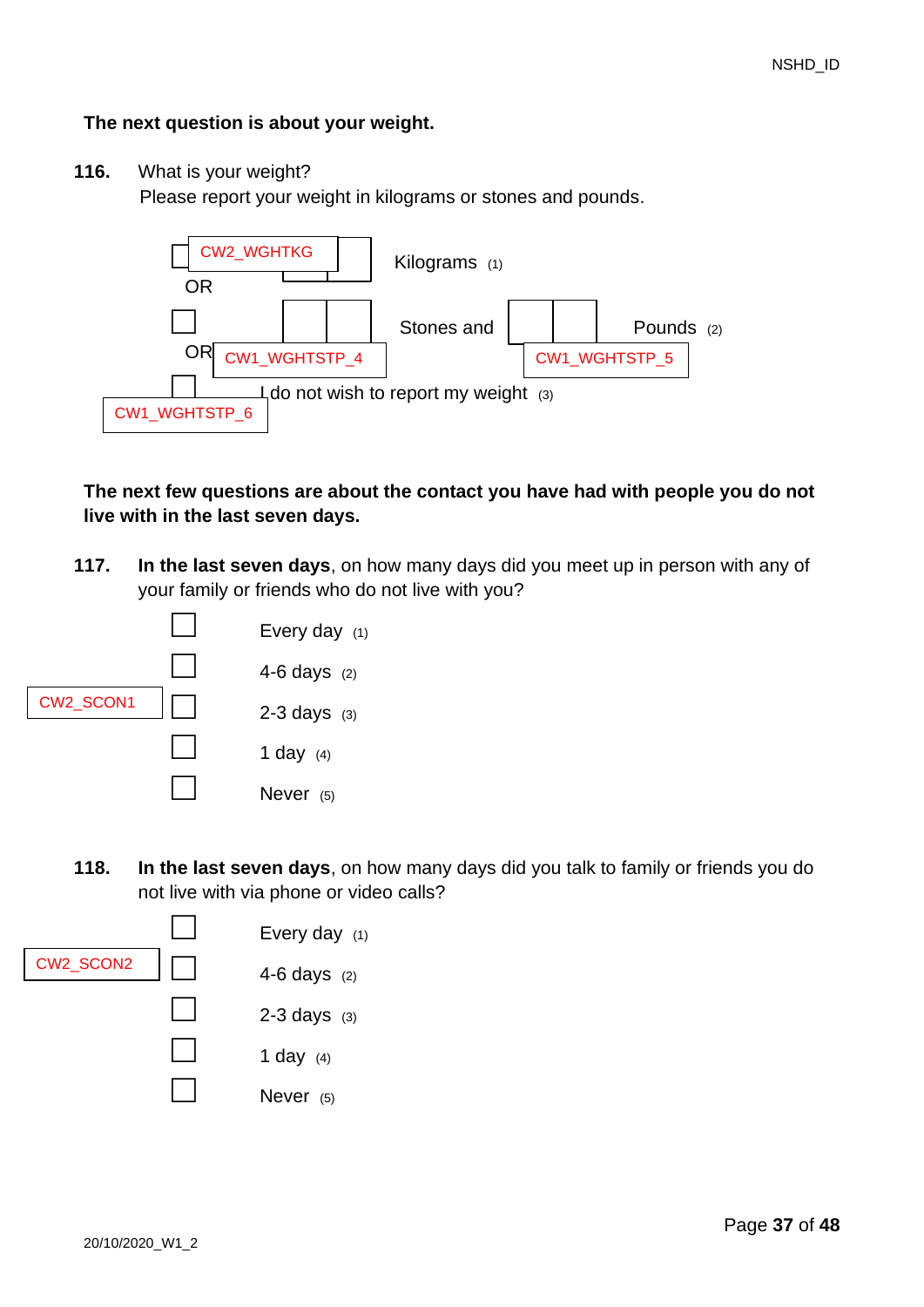**119. In the last seven days**, on how many days did you keep in contact with family or friends you do not live with by email or text or other electronic messaging?



**120. In the last seven days**, on how many days did you take part in an online community activity, e.g. an online community group, online chat group, street or neighbourhood social media group?



**121. In the last seven days**, on how many days did you give help to people outside of your household affected by Coronavirus or the current restrictions?

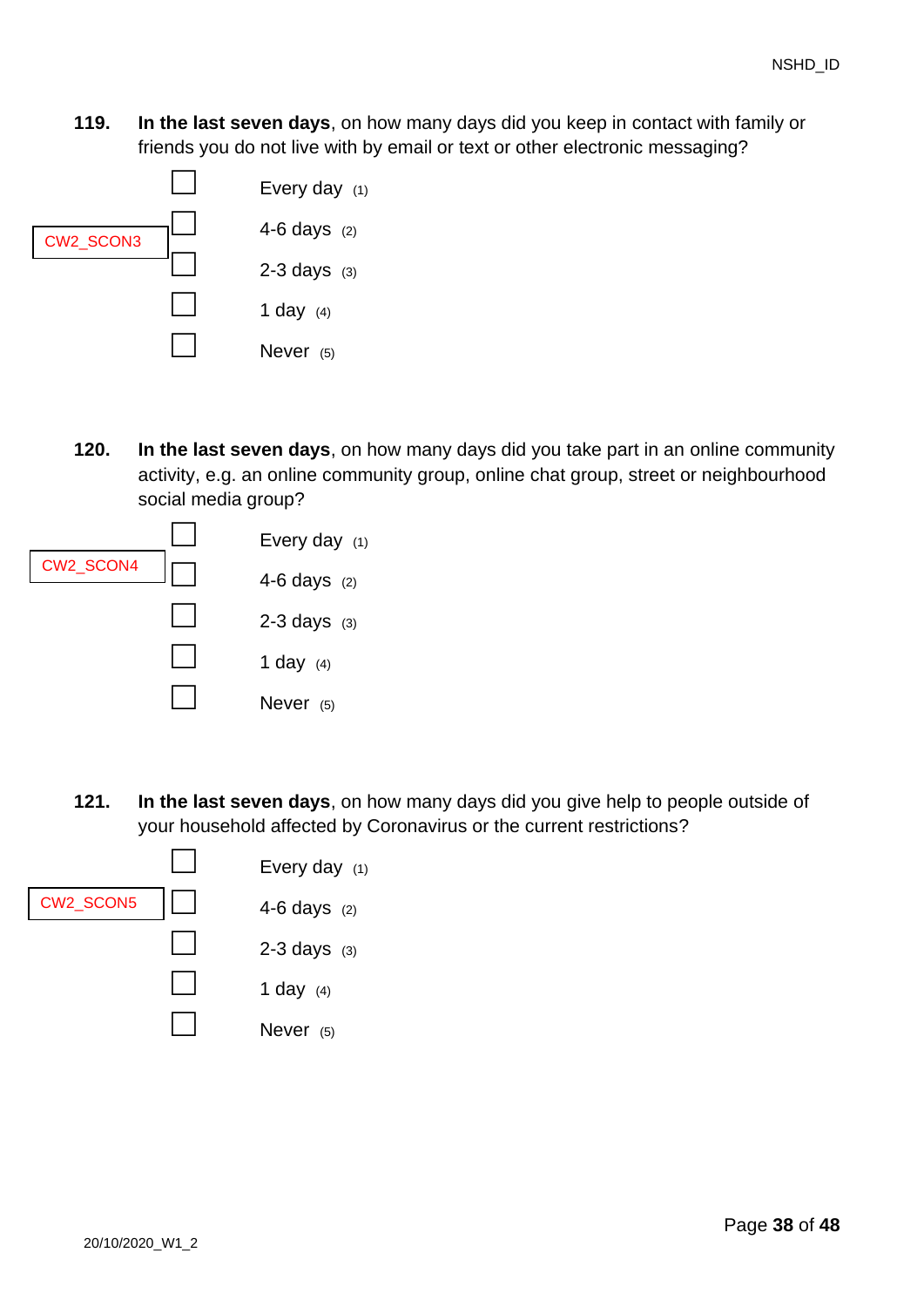**122.** If you were sick in bed how much could you count on the people around you to help out?



**123.** If you needed to talk about your problems and private feelings, how much would the people around you be willing to listen?



### **The next few questions are about the way you have been feeling recently.**

| Please tick one option for each row                     | <b>Hardly</b><br>ever<br>(1) | Some of<br>the time<br>(2) | <b>Often</b><br>(3) |
|---------------------------------------------------------|------------------------------|----------------------------|---------------------|
| 124. How often do you feel that you lack companionship? | CW2_LONELY_1                 |                            |                     |
| 125. How often do you feel left out?<br>CW2_LONELY_2    |                              |                            |                     |
| <b>126.</b> How often do you feel isolated from others? | CW2_LONELY_3                 |                            |                     |
| 127. How often do you feel lonely?<br>CW2_LONELY_4      |                              |                            |                     |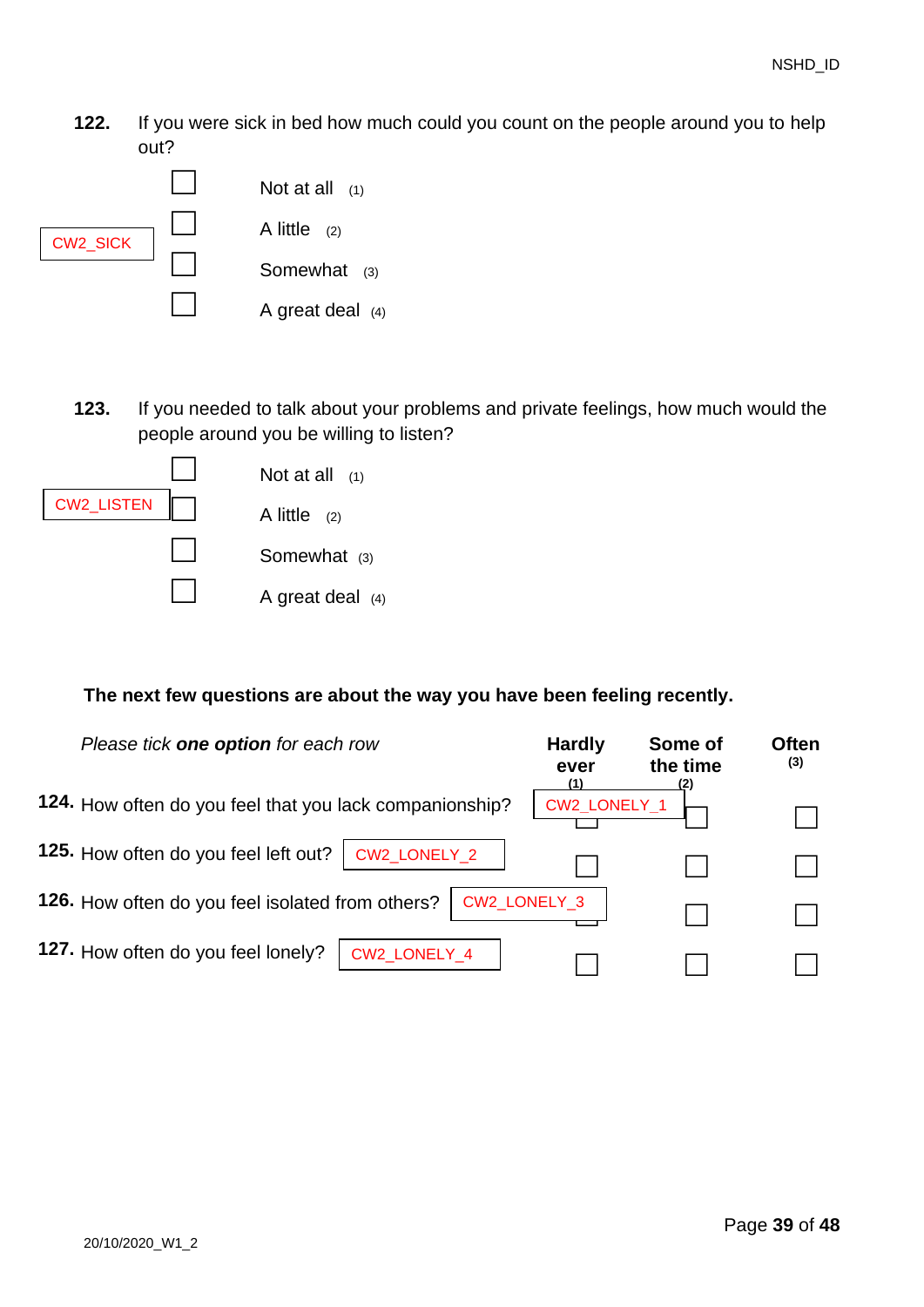**128.** Overall, how satisfied are you with your life nowadays, where 0 means 'not at all' and 10 means 'completely'?



**129. In the 3 months before the Coronavirus outbreak in March**, in general would you say your mental health was...



**130. Thinking about now**, in general would you say your mental health is…



**131.** Which of these statements is more true for you?



I usually have a free choice and control over my life (1)

Whatever I do has no real effect on what happens to me  $(2)$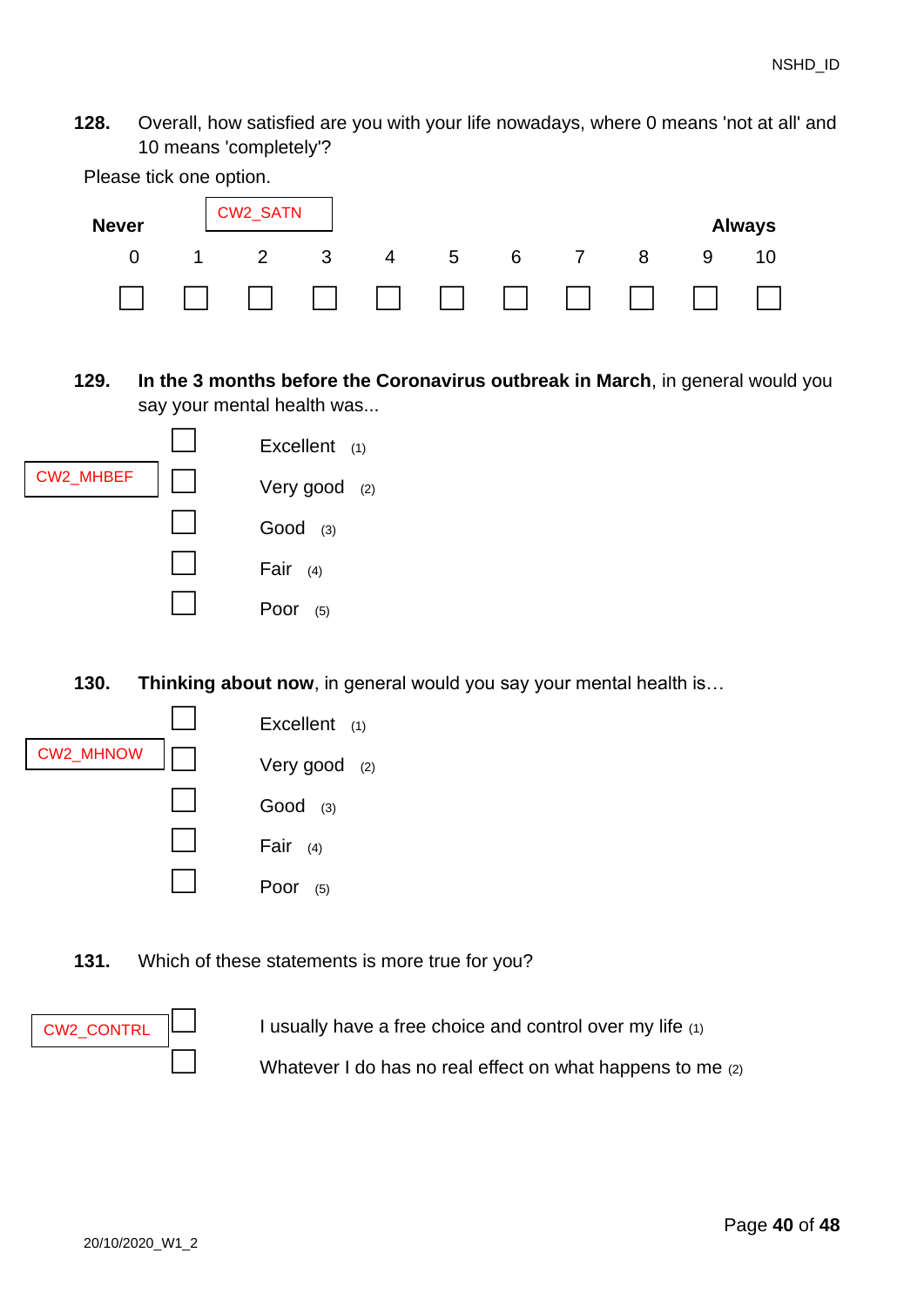**132.** Please select the answer that best describes your experience of each **over the last two weeks** *Please tick one option for each row*

|                                                       |              | None of<br>the time<br>(1) | Rarely (2) | Some of<br>the time<br>(3) | <b>Often</b><br>(4) | All of the<br>time $(5)$ |
|-------------------------------------------------------|--------------|----------------------------|------------|----------------------------|---------------------|--------------------------|
| I've been feeling optimistic<br>about the future      | CW2_WEMWBS_1 |                            |            |                            |                     |                          |
| I've been feeling useful                              |              | CW2_WEMWBS_2               |            |                            |                     |                          |
| I've been feeling relaxed                             |              | CW2_WEMWBS_3               |            |                            |                     |                          |
| I've been dealing with problems<br>well               |              | CW2 WEMWBS 4               |            |                            |                     |                          |
| I've been thinking clearly                            |              | CW2_WEMWBS_5               |            |                            |                     |                          |
| I've been feeling close to other<br>people            |              | CW2_WEMWBS_6               |            |                            |                     |                          |
| I've been able to make up my<br>own mind about things |              | CW2_WEMWBS_7               |            |                            |                     |                          |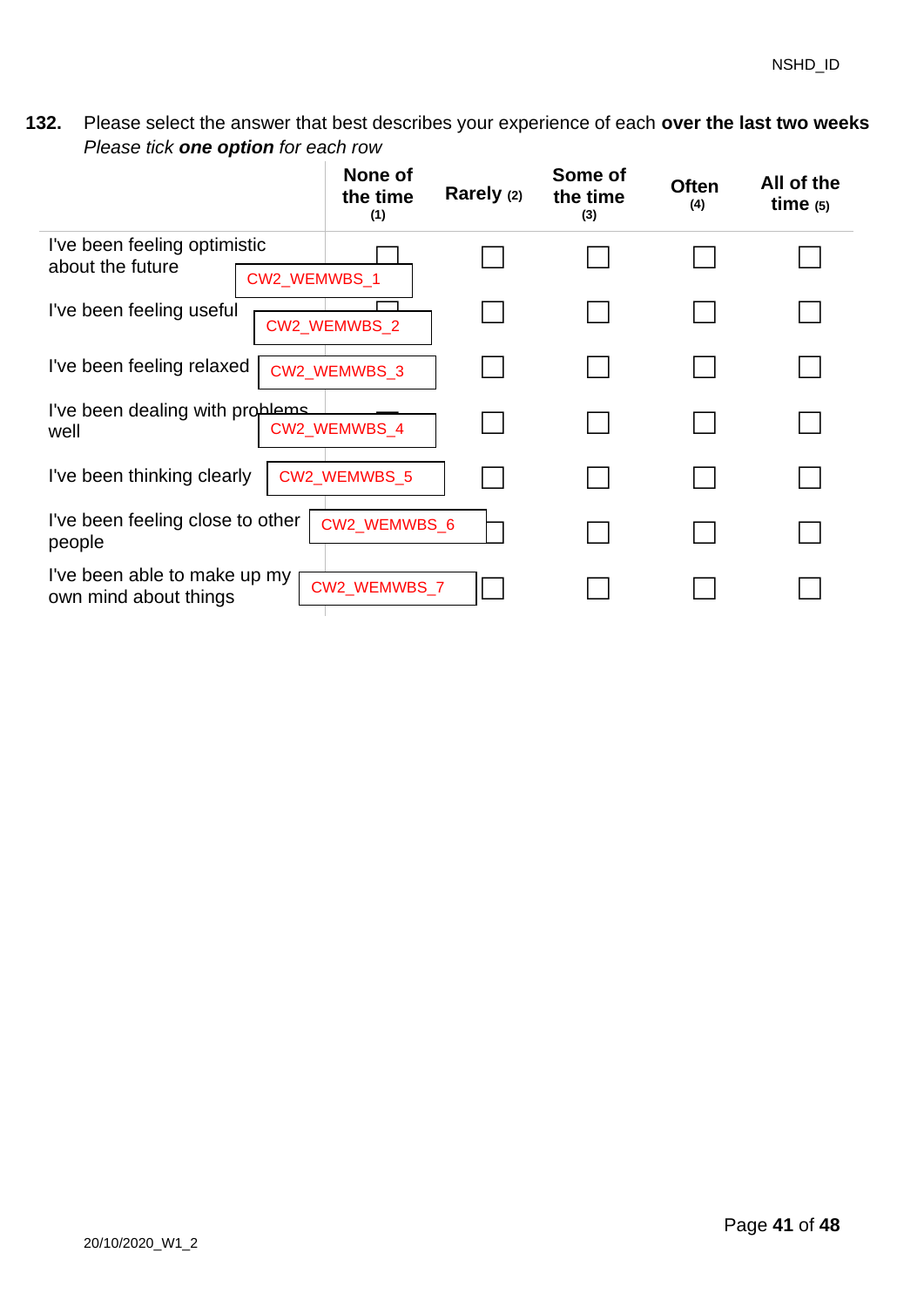|      | Please tick one option for each row                                        | <b>Better</b><br>than<br>usual <sub>(1)</sub> | Same as<br>usual<br>(2) | Less than<br>usual<br>(3) | <b>Much</b><br>less than<br>usual $(4)$ |
|------|----------------------------------------------------------------------------|-----------------------------------------------|-------------------------|---------------------------|-----------------------------------------|
| 133. | Have you recently been able to<br>concentrate on what you're doing?        | CW2_GHQ121                                    |                         |                           |                                         |
| 134. | Have you recently lost much sleep<br>over worry?                           | <b>CW2 GHQ122</b>                             |                         |                           |                                         |
| 135. | Have you recently felt that you are<br>playing a useful part in things?    | <b>CW2_GHQ123</b>                             |                         |                           |                                         |
| 136. | Have you recently felt capable of<br>making decisions about things?        | CW2_GHQ124                                    |                         |                           |                                         |
| 137. | Have you recently felt constantly<br>under strain?                         | CW2_GHQ125                                    |                         |                           |                                         |
| 138. | Have you recently felt you couldn't<br>overcome your difficulties?         | CW2_GHQ126                                    |                         |                           |                                         |
| 139. | Have you recently been able to enjoy<br>your normal day to day activities? | CW2_GHQ127                                    |                         |                           |                                         |
| 140. | Have you recently been able to face<br>up to your problems?                | CW2_GHQ128                                    |                         |                           |                                         |
| 141. | Have you recently been feeling<br>unhappy or depressed?                    | CW2_GHQ129                                    |                         |                           |                                         |
| 142. | Have you recently been losing<br>confidence in yourself?                   | <b>CW2_GHQ1210</b>                            |                         |                           |                                         |
| 143. | Have you recently been thinking of<br>yourself as a worthless person?      | <b>CW2_GHQ1211</b>                            |                         |                           |                                         |
| 144. | Have you recently been feeling<br>reasonably happy, all things             | <b>CW2_GHQ1212</b>                            |                         |                           |                                         |

**145.** Over the last 2 weeks, how often have you been bothered by the following problems?

| Please tick one option for each row         | Not at all<br>(1) | <b>Several</b><br>days $(2)$ | <b>More</b><br>than half<br>the days<br>(3) | <b>Nearly</b><br>every day<br>(4) |
|---------------------------------------------|-------------------|------------------------------|---------------------------------------------|-----------------------------------|
| Feeling nervous, anxious or on edge         | CW2 GAD2PHQ2 1    |                              |                                             |                                   |
| Not being able to stop or control worryipe  | CW2 GAD2PHQ2 2    |                              |                                             |                                   |
| Little interest or pleasure in doing things | CW2_GAD2PHQ2_3    |                              |                                             |                                   |
| Feeling down, depressed or hopeless         | CW2 GAD2PHQ2 4    |                              |                                             |                                   |

considered?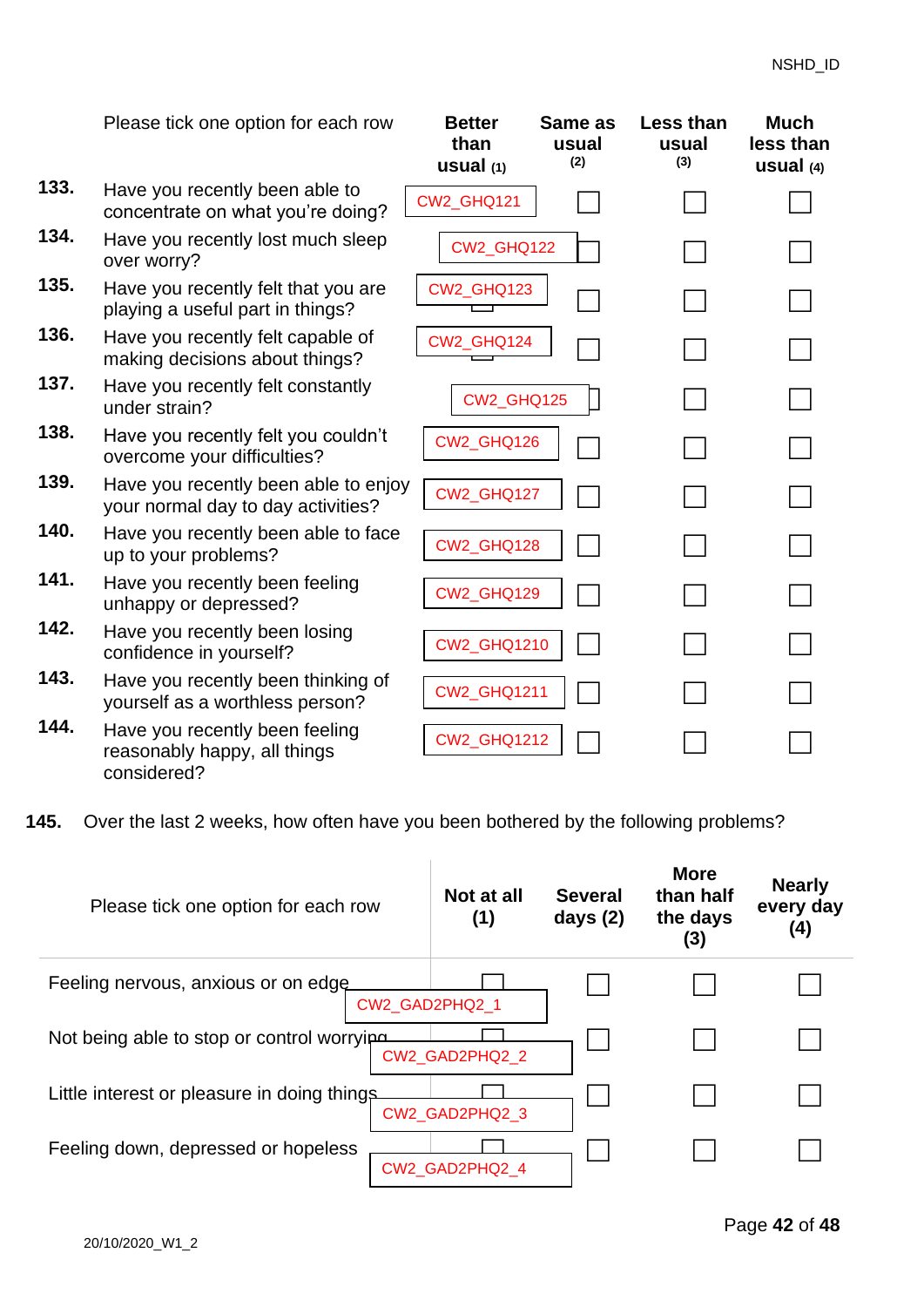**146.** Please select the answer that best describes your experience of each **over the last two weeks**

| Please tick one option for each                                                                                                                                                                                                                       | row |                | <b>Strongly</b><br>disagree<br>(1) | <b>Disagree</b><br>(2) |   | Neutral (3)    |   | Agree (4)                 | <b>Strongly</b><br>agree (5) |
|-------------------------------------------------------------------------------------------------------------------------------------------------------------------------------------------------------------------------------------------------------|-----|----------------|------------------------------------|------------------------|---|----------------|---|---------------------------|------------------------------|
| In uncertain times, I usually<br>expect the best                                                                                                                                                                                                      |     |                | CW2_OPTMSM_1                       |                        |   |                |   |                           |                              |
| I'm always optimistic about my<br>future                                                                                                                                                                                                              |     |                | CW2 OPTMSM 2                       |                        |   |                |   |                           |                              |
| Overall, I expect more good<br>things to happen to me than<br>bad                                                                                                                                                                                     |     |                | CW2_OPTMSM_3                       |                        |   |                |   |                           |                              |
| 147.<br>On a scale from 0-10, where 0 is 'never' and 10 is 'always', how willing to take risks<br>would say you are?<br>CW2_RISK<br>Please tick one option.                                                                                           |     |                |                                    |                        |   |                |   |                           |                              |
| <b>Never</b>                                                                                                                                                                                                                                          |     |                |                                    |                        |   |                |   |                           | <b>Always</b>                |
| $\overline{0}$                                                                                                                                                                                                                                        | 1   | 2              | 3<br>$\overline{4}$                | 5                      | 6 | 7              | 8 | 9                         | 10                           |
|                                                                                                                                                                                                                                                       |     |                |                                    |                        |   |                |   |                           |                              |
| 148.<br>On a scale from 0-10, where 0 is 'never' and 10 is 'always', how <b>patient</b> would you<br>say you are?<br><b>CW2_PATIENT</b><br>Please tick one option.                                                                                    |     |                |                                    |                        |   |                |   |                           |                              |
| <b>Never</b>                                                                                                                                                                                                                                          |     |                |                                    |                        |   |                |   |                           | <b>Always</b>                |
| 0                                                                                                                                                                                                                                                     | 1   | 2              | 3<br>4                             | 5                      | 6 | 7              | 8 | 9                         | 10                           |
|                                                                                                                                                                                                                                                       |     |                |                                    |                        |   |                |   |                           |                              |
| 149.<br>On a scale from 0-10 where 0 means you are 'not at all trusting' of other people and<br>10 means you are 'extremely trusting' of other people, how trusting of other people<br>would you say you are?<br>Please tick one option.<br>CW2_TRUST |     |                |                                    |                        |   |                |   |                           |                              |
| Not at all trusting                                                                                                                                                                                                                                   |     |                |                                    |                        |   |                |   | <b>Extremely trusting</b> |                              |
| $\overline{0}$                                                                                                                                                                                                                                        | 1   | $\overline{2}$ | 3<br>4                             | 5                      | 6 | $\overline{7}$ | 8 | 9                         | 10                           |
|                                                                                                                                                                                                                                                       |     |                |                                    |                        |   |                |   |                           |                              |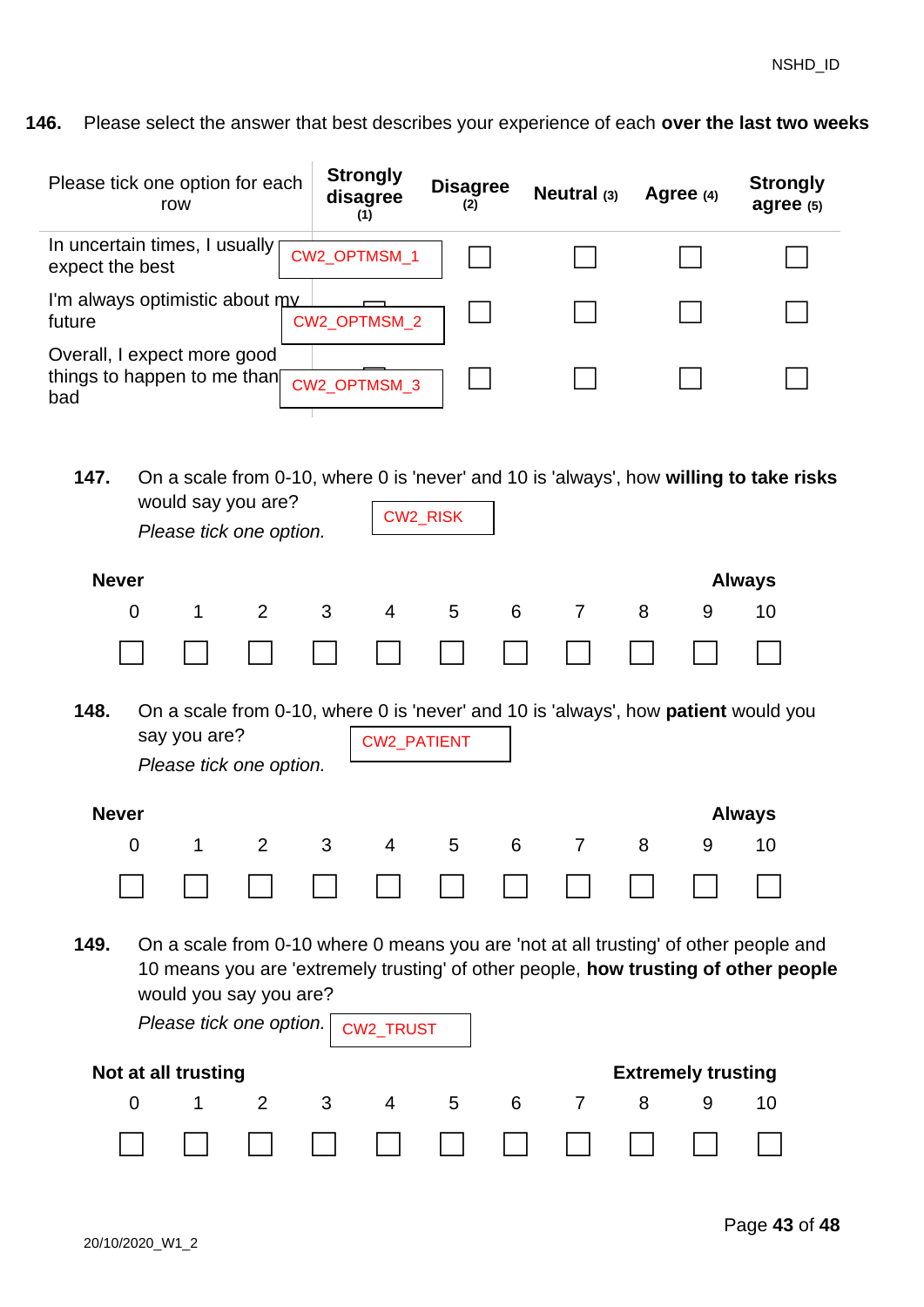**150.** On a scale from 0-10 where 0 means you are 'not at all trusting' and 10 means you are 'extremely trusting', how **trusting are you that British Governments**, of any party, place the needs of the nation above the needs of their own political party?

| Please tick one option. CW2_TRUSTPOLP |  |  |          |                |   |     |                |                           |  |
|---------------------------------------|--|--|----------|----------------|---|-----|----------------|---------------------------|--|
| Not at all trusting                   |  |  |          |                |   |     |                | <b>Extremely trusting</b> |  |
|                                       |  |  | $\sim$ 3 | $\overline{4}$ | 5 | - 6 | $\overline{7}$ |                           |  |
|                                       |  |  |          |                |   |     |                |                           |  |

#### **We would like to know about how you have been spending your time recently.**

**151.** How many hours have you been spending doing each of the following activities on a typical week day in the **last two weeks**?

Please enter whole hours (e.g. 1) or half hours (e.g. 1.5). Please round to the nearest half an hour.

If you are not sure of the exact amount of time, please give your best estimate.

If you have not typically spent any time doing an activity, or you have typically spent less than half an hour doing an activity please enter 0.

|                                                                                                                                                           | <b>Number of</b><br>hours |
|-----------------------------------------------------------------------------------------------------------------------------------------------------------|---------------------------|
| Paid work (1)                                                                                                                                             | CW2_Timeuse_1             |
| Volunteering / unpaid work (not for your household) (2)                                                                                                   | CW2_Timeuse_2             |
| Home schooling your children (if you have any) (3)                                                                                                        | CW2_Timeuse_3             |
| Other interactive activities with children (e.g. reading to them,<br>playing games with them, painting/drawing with them, doing<br>puzzles together). (4) | CW2_Timeuse_4             |
| Caring for someone other than a child $(5)$                                                                                                               | CW2_Timeuse_5             |
| Housework (e.g. cleaning, laundry, cooking, DIY) (6)                                                                                                      | CW2_Timeuse_6             |
| Studying (7)                                                                                                                                              | CW2_Timeuse_7             |
| Physical activity / exercise $(8)$                                                                                                                        | CW2_Timeuse_8             |
| Other leisure activities and hobbies (e.g. TV, gaming, reading,<br>news, listening to music, gardening, online shopping, mealtime,<br>relaxing) $(9)$     | CW2_Timeuse_9             |
| Socialising with non-household members via telephone, video-<br>calling or messaging (10)                                                                 | CW2_Timeuse_10            |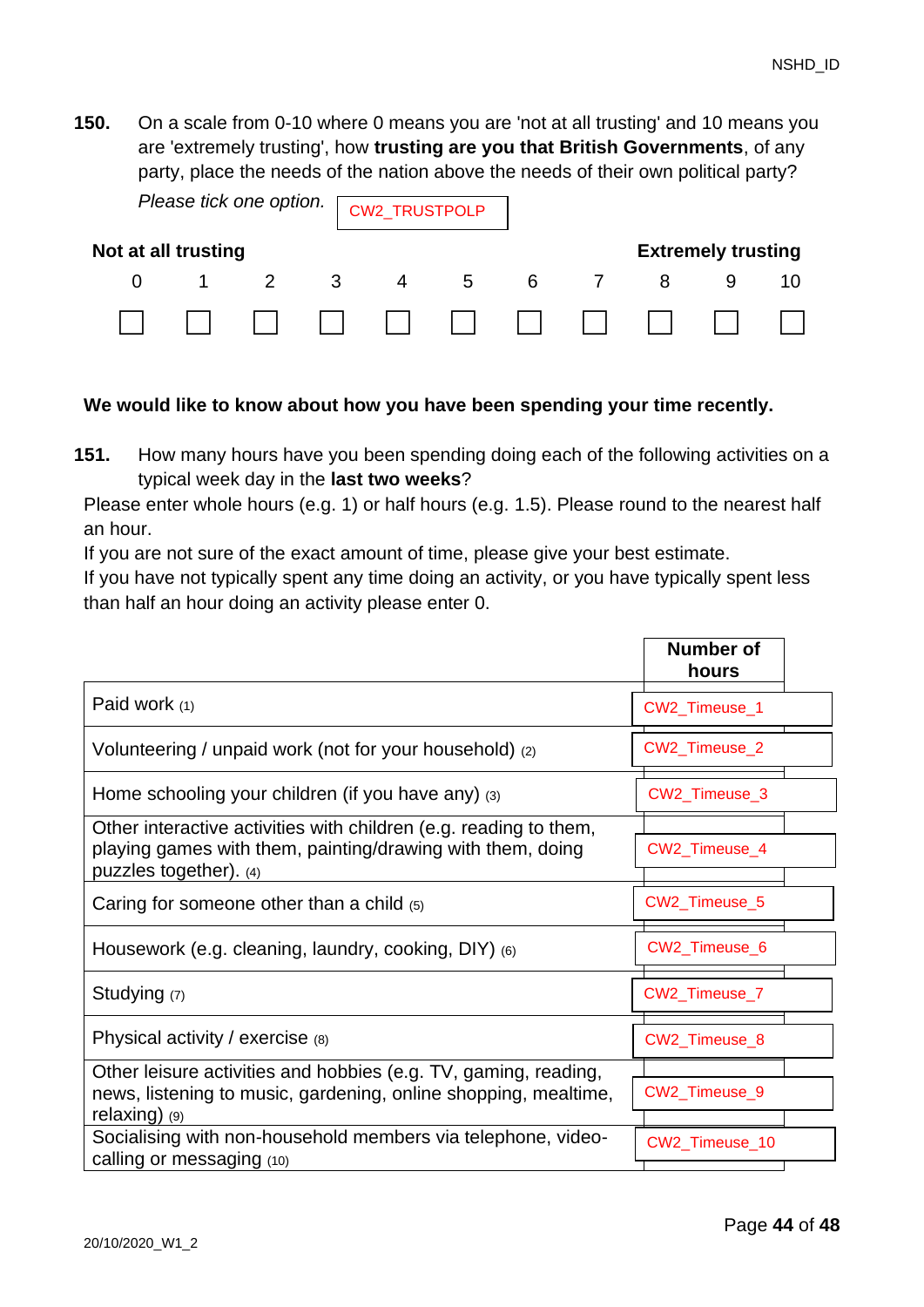|                                                                                   | Number of<br>hours |
|-----------------------------------------------------------------------------------|--------------------|
| Socialising with non-household members in person (11)                             | CW2 Timeuse 11     |
| Travelling for work (12)                                                          | CW2 Timeuse 12     |
| Shopping or essential appointments (13)                                           | CW2 Timeuse 13     |
| Personal care (e.g. taking a shower/bath, grooming, getting<br>dressed etc.) (14) | CW2 Timeuse 14     |
| III in bed $(15)$                                                                 | CW2 Timeuse 15     |
| Other $(16)$                                                                      | CW2 Timeuse 16     |

**152.** How many hours in total have you been spending outside of your home on a typical week day in the **last two weeks**?

*Please do not include time spent in your garden or any other outdoor space which is part of your home.*

Please round to the nearest hour.

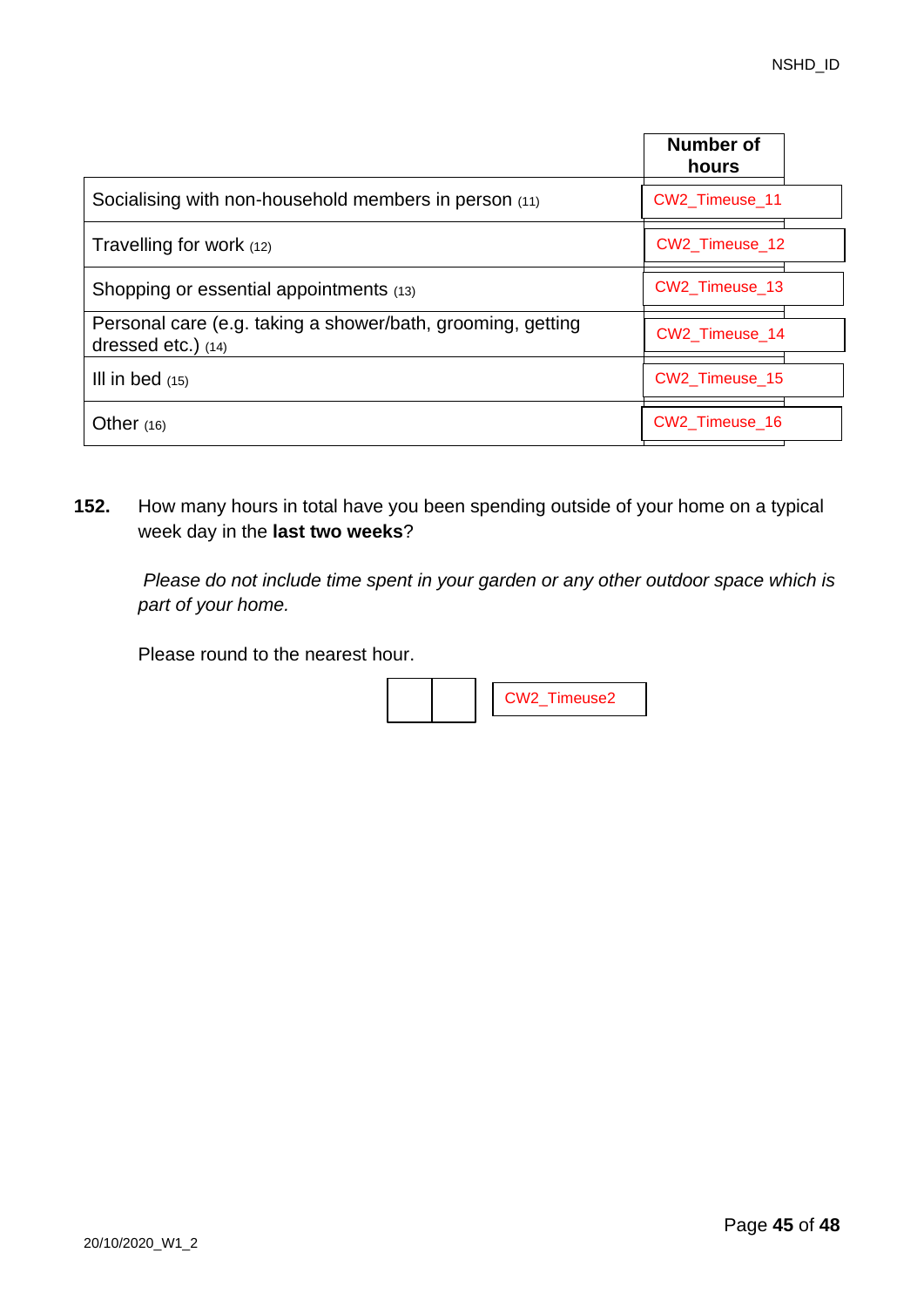**153.** The next questions will ask about a number of events.

Please read each item carefully and then indicate whether or not each event has happened to you in the 12 months prior to the Coronavirus outbreak or since the Coronavirus outbreak in March.

| Please tick one option for each row                                                                                 |                                    | Yes in 12<br>months<br>before<br>COVID (1) | Yes, since<br><b>COVID</b><br>outbreak<br>(2) | <b>No</b><br>(3) |                     |
|---------------------------------------------------------------------------------------------------------------------|------------------------------------|--------------------------------------------|-----------------------------------------------|------------------|---------------------|
| Have you had a serious illness or been<br>CW2_LIFEEVENTS2_1_1<br>seriously injured?                                 |                                    |                                            | CW2_LIFEEVENTS2_1_2                           |                  | CW2_LIFEEVENTS2_1_3 |
| Has one of your immediate family have<br>seriously ill or injured?                                                  | CW2_LIFEEVENTS2_2_1                |                                            | CW2_LIFEEVENTS2_2_2                           |                  | CW2_LIFEEVENTS2_2_3 |
| Have any of your close friends<br>relatives been seriously ill or il.                                               | CW2_LIFEEVENTS2_3_1                |                                            | CW2_LIFEEVENTS2_3_2                           |                  | CW2_LIFEEVENTS2_3_3 |
| Have you, or an immediate family mombor<br>been subject to any abuse, at<br>because of race?                        | CW2_LIFEEVENTS2_4_1                |                                            | CW2_LIFEEVENTS2_4_2                           |                  | CW2_LIFEEVENTS2_4_3 |
| Have you, or an immediate family member<br>been subject to any abuse, at CW2_LIFEEVENTS2_5_3<br>for another reason? |                                    |                                            | CW2_LIFEEVENTS2_5_1                           |                  | CW2_LIFEEVENTS2_5_2 |
| Have any of your immediate fa                                                                                       | CW2_LIFEEVENTS1_1_1                |                                            | CW2_LIFEEVENTS1_1_2                           |                  | CW2_LIFEEVENTS1_1_3 |
| Have any of your other close<br>close friends died?                                                                 | CW2_LIFEEVENTS1_2_1                |                                            | CW2_LIFEEVENTS1_2_2                           |                  | CW2_LIFEEVENTS1_2_3 |
| Have you separated from yor<br>including death)?                                                                    | CW2_LIFEEVENTS1_3_1                |                                            | CW2_LIFEEVENTS1_3_2                           |                  | CW2_LIFEEVENTS1_3_3 |
| Have you or your partner beer<br>or seeking work for more than                                                      | مصبملمصمصيب<br>CW2_LIFEEVENTS2_6_1 |                                            | CW2_LIFEEVENTS2_6_2                           |                  | CW2_LIFEEVENTS2_6_3 |
| Have you or your partner beer<br>your job or made redundant?                                                        | لممتلمهم<br>CW2_LIFEEVENTS1_4_1    |                                            | CW2_LIFEEVENTS1_4_2                           |                  | CW2_LIFEEVENTS1_4_3 |
| Have you had any major fina<br>(e.g. debts, difficulty paying                                                       | CW2_LIFEEVENTS2_7_1                |                                            | CW2_LIFEEVENTS2_7_2                           |                  | CW2_LIFEEVENTS2_7_3 |
| Have you had any serious ho<br>such as being evicted?                                                               | CW2_LIFEEVENTS1_6_1                |                                            | CW2_LIFEEVENTS1_6_2                           |                  | CW2_LIFEEVENTS1_6_3 |
| Have you or an immediate m<br>family been a victim of crime!                                                        | CW2_LIFEEVENTS2_8_1                |                                            | CW2_LIFEEVENTS2_8_2                           |                  | CW2_LIFEEVENTS2_8_3 |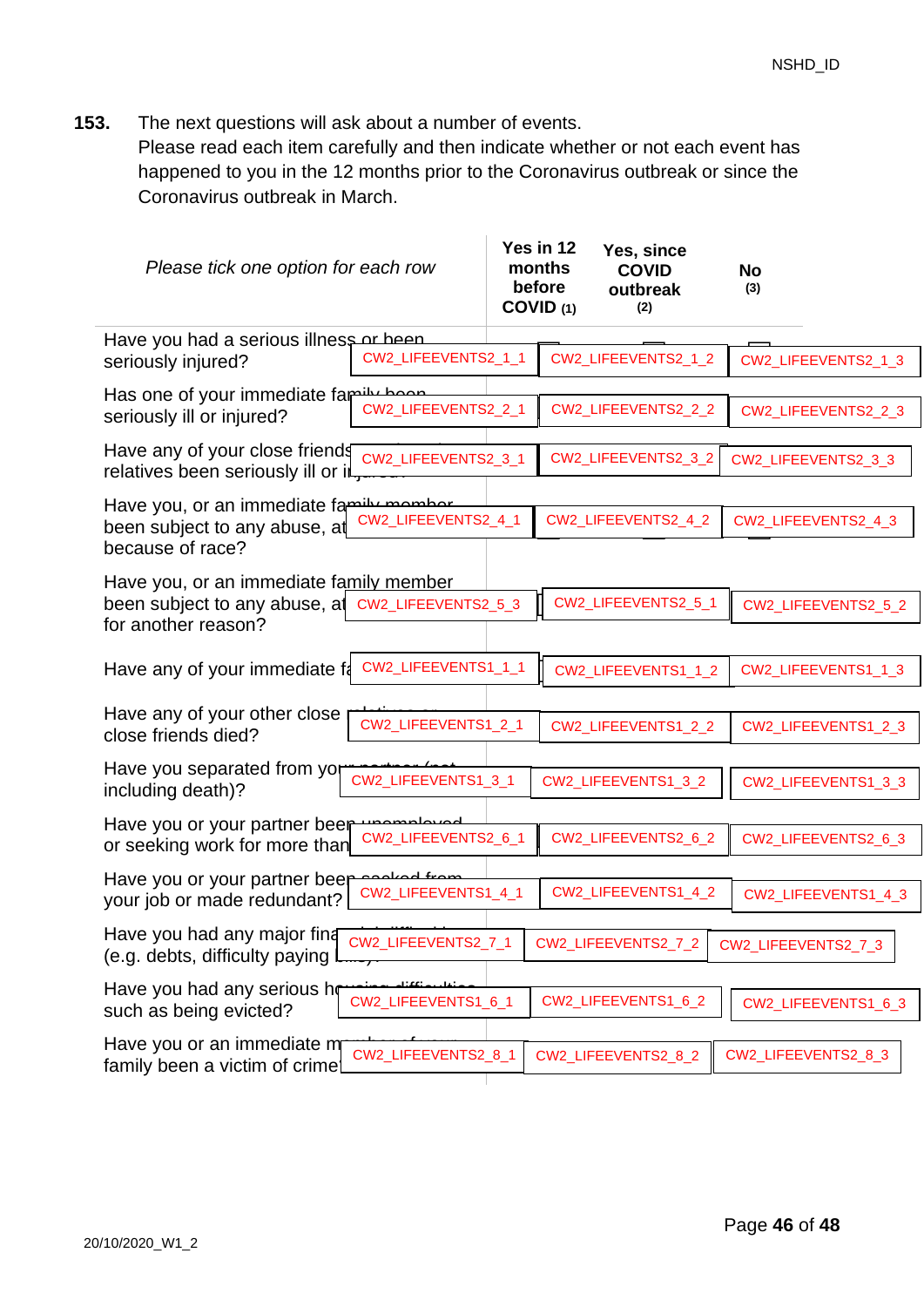154. Have you experienced any other events that have had a major impact on your life since the outbreak of the Coronavirus in March?

| <b>CW2_MAJIMP</b>                                 |  | Yes $(1)$                               |  |  |  |  |
|---------------------------------------------------|--|-----------------------------------------|--|--|--|--|
|                                                   |  | No $(2) \rightarrow$ go to question 156 |  |  |  |  |
| 155.<br>Please describe what has happened to you. |  |                                         |  |  |  |  |
|                                                   |  | <b>CW2_MAJIMPOTH</b>                    |  |  |  |  |
|                                                   |  |                                         |  |  |  |  |
|                                                   |  |                                         |  |  |  |  |

<span id="page-46-0"></span>156. We would welcome any comments about your own experiences, which have not been captured by the questions.

You can write as much or little as you like, and cover any topic you choose.

| CW2_OPEN |  |  |  |
|----------|--|--|--|
|          |  |  |  |
|          |  |  |  |
|          |  |  |  |
|          |  |  |  |
|          |  |  |  |
|          |  |  |  |
|          |  |  |  |
|          |  |  |  |
|          |  |  |  |
|          |  |  |  |
|          |  |  |  |
|          |  |  |  |
|          |  |  |  |
|          |  |  |  |
|          |  |  |  |
|          |  |  |  |
|          |  |  |  |